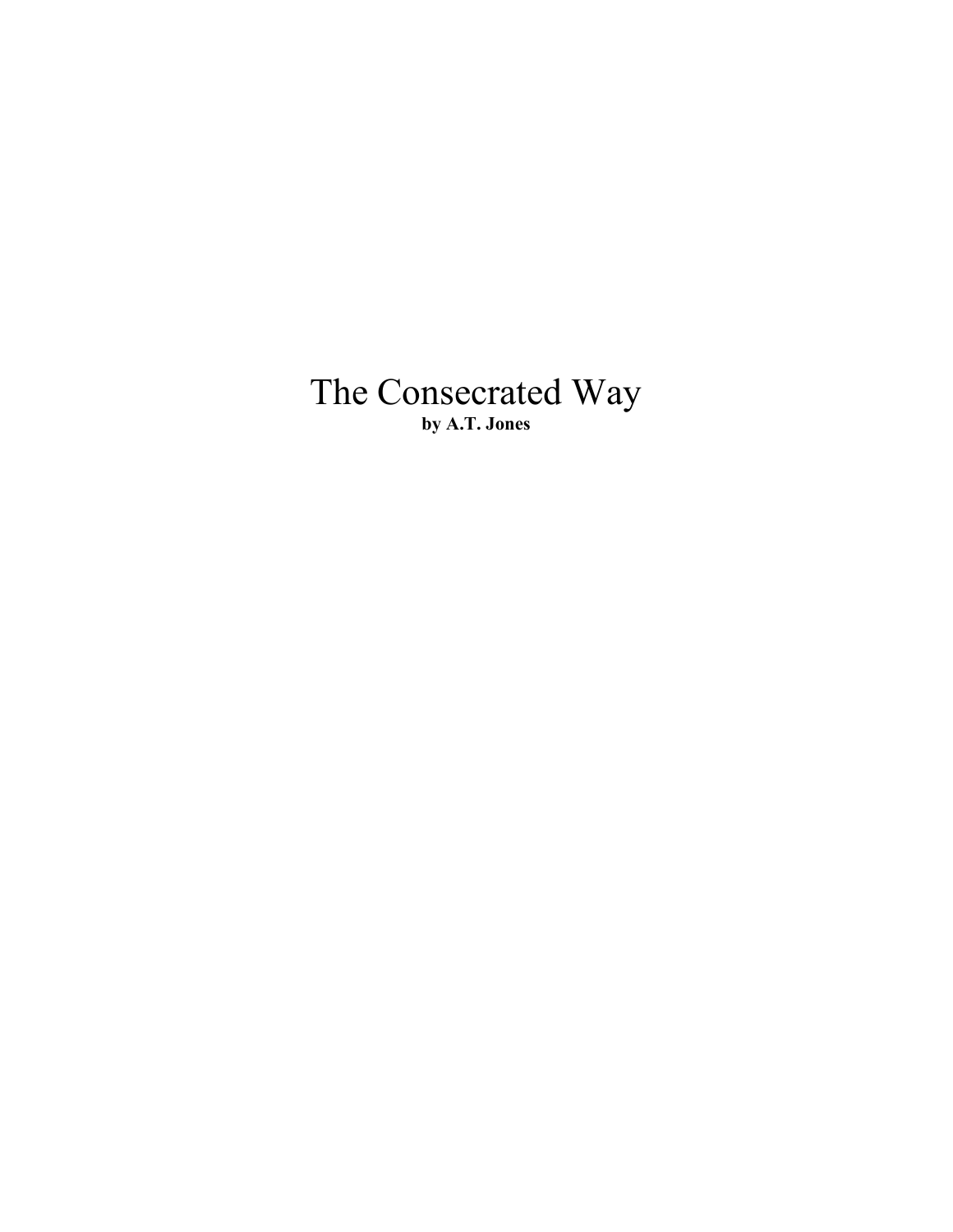#### **Introduction**

In the manifestation of Christ the Saviour it is revealed that He must appear in the three offices of prophet, priest, and king.

Of Him as prophet it was written in the days of Moses: "I will raise them up a Prophet from among their brethren, like unto thee, and will put My words in His mouth; and He shall speak unto them all that I shall command Him. And it shall come to pass, that whosoever will not hearken unto My words which He shall speak in My name, I will require it of him." Deut. 18:18,19. And this thought was continued in the succeeding scriptures until His coming.

Of Him as priest it was written in the days of David: "Yet have I set ['anointed,' margin] My King upon My holy hill of Zion." Ps. 2:6. And this thought, likewise, was continued in all the scriptures afterward unto His coming, after His coming, and unto the end of the Book.

Thus the Scriptures abundantly present Him in the three offices of prophet, priest, and king.

This threefold truth is generally recognized by all who have acquaintance with the Scriptures, but above this there is the truth which seems to be not so well known---that He is not all three of these at the same time.. The three offices are successive. He is prophet first, then after that He is priest, and after that He is king.

He was "that Prophet" when He came into the world, as that "Teacher come from God," the Word made flesh and dwelling among us, "full of grace and truth." Acts 3:19-23. But He was not then a priest, nor would He be a priest if He were even yet on earth, for it is written, "If He were on earth, He should not be a priest." Heb. 8:4. But, having finished His work in His prophetic office on earth, and having ascended to heaven at the right hand of the throne of God, He is now and there our "great High Priest" who "ever liveth to make intercession for us," as it is written: "He shall be a priest upon His [Father's] throne: and the counsel of peace shall be between them both." Zech. 6:12, 13.

As He was not that Priest when He was on earth as that Prophet, so now He is not that King when He is in heaven as that Priest. True, He is king in the sense and in the fact that He is upon His Father's throne, and thus He is the kingly priest and the priestly king after the order of Melchizedek, who, though priest of the Most High God, was also King of Salem, which is King of peace. Heb. 7:1,2. But this is not the kingly office and throne that is referred to and that is contemplated in the prophecy and the promise of His specific office as king.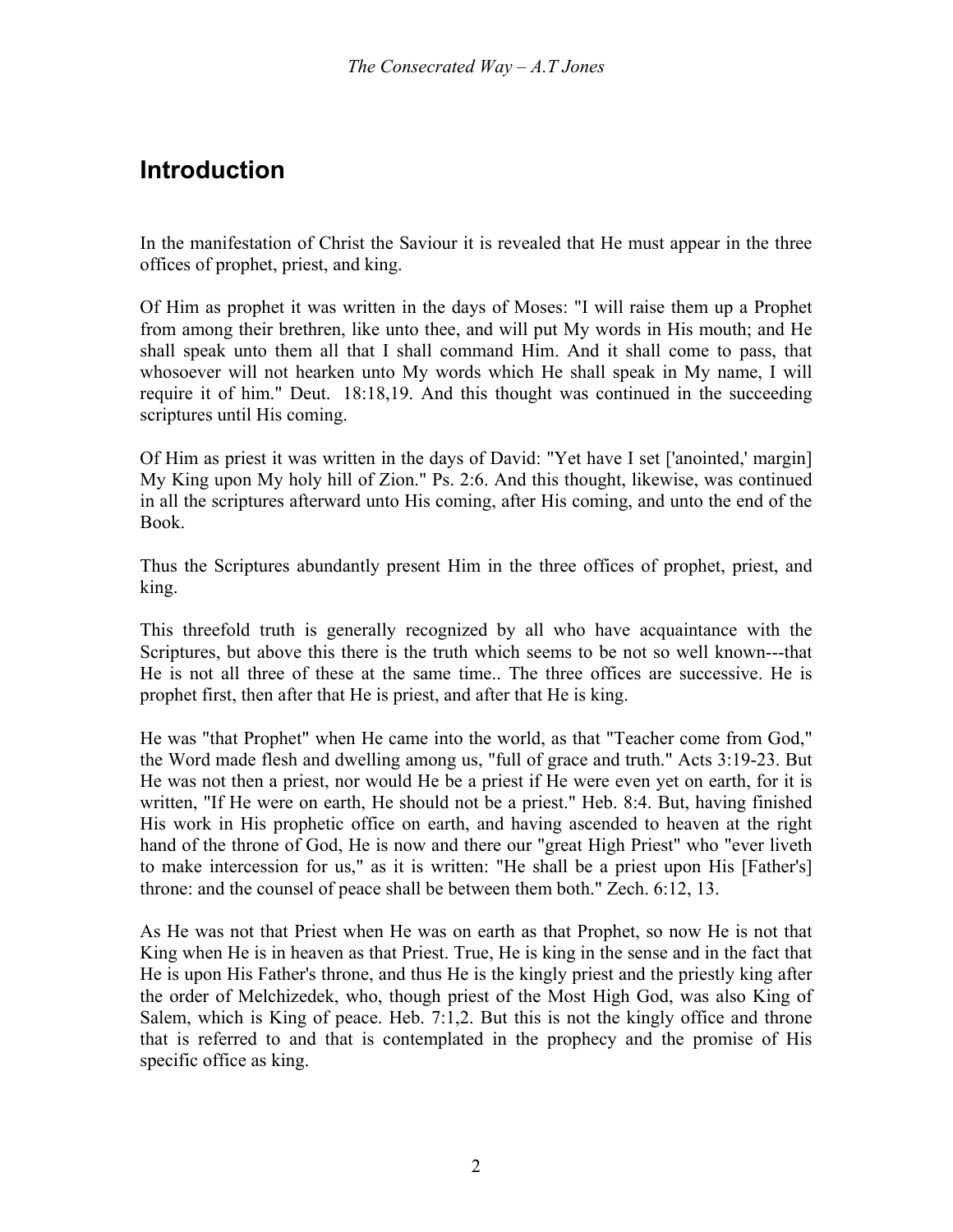The kingly office of the promise and the prophecy is that He shall be King upon "the throne of His father David," in perpetuation of the kingdom of God upon this earth. This kingly office is the restoration and the perpetuation, in Him, of the diadem, the crown, and the throne of David, which was discontinued when, because of the profanity and wickedness of the king and the people of Judah and Israel, they were taken captive to Babylon, when it was declared: "And thou, profane wicked prince of Israel, whose day is come, when iniquity shall have an end, Thus saith the Lord God; Remove the diadem, and take off the crown; this shall not be the same: exalt him that is low, and abase him that is high. I will overturn, overturn, overturn, it: and it shall be no more, until He come whose right it is; and I will give it Him." Eze. 21:25-27.

Thus and at that time the throne, the diadem, and the crown of the kingdom of David was discontinued "until He come whose right it is," when it will be given Him. And He whose right it is, is only Christ, "the Son of David." And this "coming" was not His first coming when He came in His humiliation, a man of sorrows and acquainted with grief; but it is His second coming, when He comes in His glory as "King of kings and Lord of lords," when His kingdom shall break in pieces and consume all the kingdoms of earth and shall occupy the whole earth and shall stand forever.

It is true that when He was born into the world, a babe in Bethlehem, He was born King and was then and has been ever since King by right. But it is equally true that this kingly office, diadem, crown, and throne of the prophecy and promise, He did not then take and has not yet taken and will not take until He comes again. Then it will be that He will take to Himself His great power upon this earth, and will reign fully and truly in all the splendor of His kingly office and glory. For in the Scripture it is portrayed that after "the judgment was set, and the books were opened," one like the Son of man came to the Ancient of days, "and there was given Him dominion and glory, and a kingdom, that all people, nations, and languages, should serve Him: His dominion is an everlasting dominion, which shall not pass away, and His kingdom that which shall not be destroyed." Dan. 7:13, 14. Then it is that He shall indeed take "the throne of His father David: and He shall reign over the house of Jacob forever; and of His kingdom there shall be no end." Luke 1:32, 33.

Thus it is plain that in the contemplation of the scripture, in the contemplation of the promise and the prophecy, as to His three offices of prophet, priest, and king, these offices are successive, and not all nor even any two of them at the same time. He came first as "that Prophet;" He is now that Priest, and will be that King when He comes again. He finished His work as "that Prophet" before He became that Priest; and He finishes His work as that Priest before He will become that King.

And as He was, and as He is, and as He is to be, so our consideration of Him must be.

That is to say: When He was in the world as that Prophet, that is what the people were then to consider Him; and, as concerning that time, that is what we are now to consider Him. But they at that time could not consider Him as that Priest, nor, as concerning Him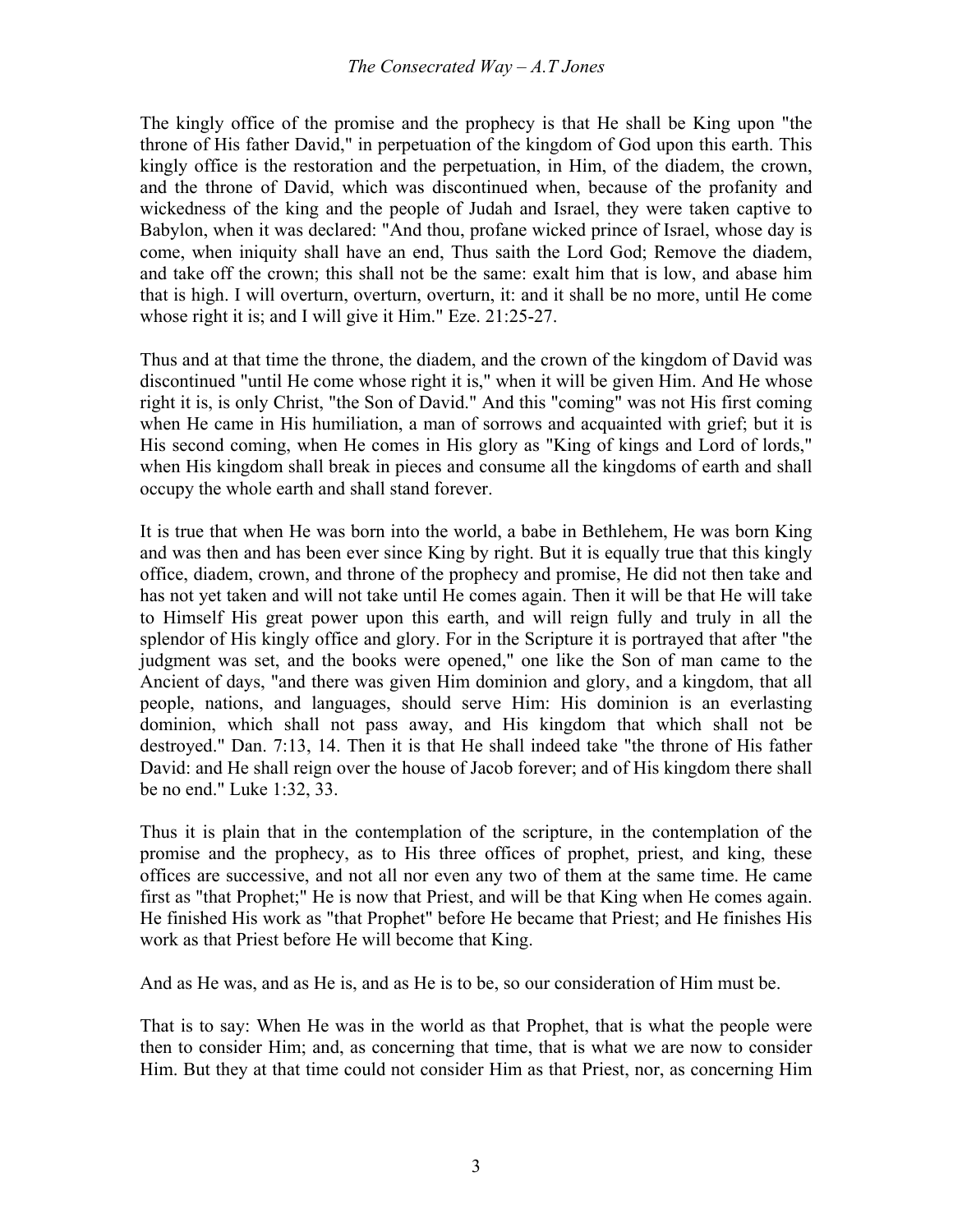in that time, can we consider Him as that Priest; for when He was on earth, He was not a priest.

But when that time was past, He became Priest. He is now Priest. He is now just as truly Priest as, when He was on earth, He was that Prophet. And in His office and work of priest we are now to consider Him just as truly, just as thoroughly, and just as constantly that Priest, as when He was on earth; they and we must consider Him as that Prophet.

And when He comes again in His glory and in the majesty of His kingdom, and upon the throne of His father David, then we shall consider Him as that King, which He will then indeed be. But not until then can we truly consider Him in His kingly office, as He in that kingship and kingly office will be.

In His kingly office we can now truly contemplate Him as only that which He is yet to be. In His prophetic office we can now contemplate Him only as that which He has been. But in His priesthood we must now consider Him as that which He now is, for only that is what He now is. That is the office in which alone He is now manifested, and that is the office in which alone we can now actually consider Him in His own person and procedure.

Not only are His three offices of prophet, priest, and king successive, but they are successive for a purpose. And they are successive for a purpose in the exact order of the succession as given--prophet, priest, and king. His office as prophet was preparatory and essential to His office as priest; and His offices of prophet and priest, in order, are preparatory to His office as king.

And to us the consideration of Him in these offices in their order is essential.

We must consider Him in His office as prophet, not only in order that we may be taught by Him who spake as never man spake, but also that we shall be able properly to consider Him in His office as priest.

And we must consider Him in His office as priest, not only that we may have the infinite benefit of His priesthood, but also that we shall be prepared for what we are to be. For it is written: "They shall be priests of God and of Christ, and shall reign with Him a thousand years." Rev. 20:6.

And having considered Him in His office of prophet as preparatory to our properly considering Him in His office as priest, it is essential that we consider Him in His office as priest in order that we shall be able to consider Him in His office as king; that is, in order that we shall be with Him there and reign with Him there. For even of us it is written: "The saints of the Most High shall take the kingdom, and possess the kingdom forever, even forever and ever," and "they shall reign forever and ever." Dan. 7:18; Rev. 22:5.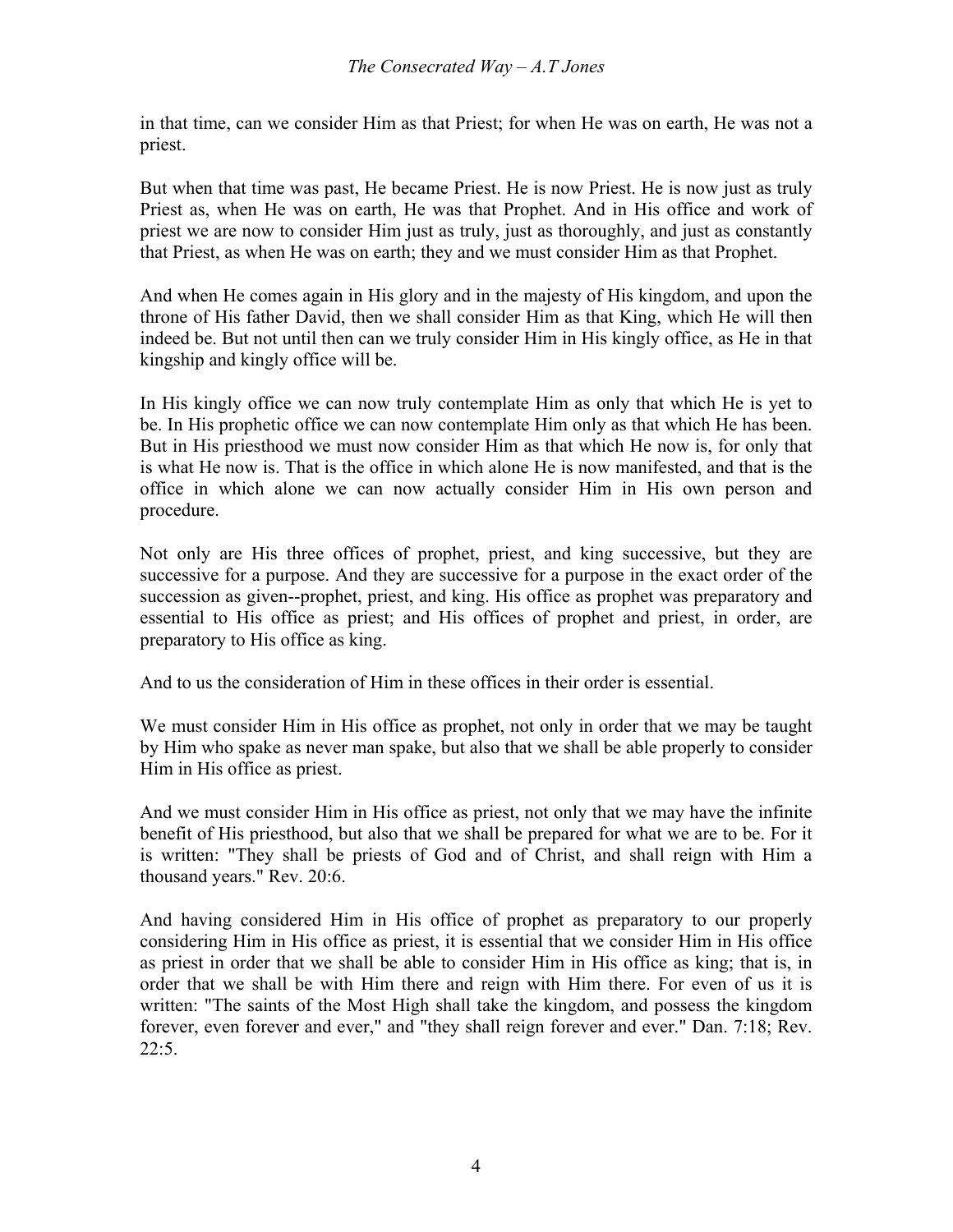His priesthood being the present office and work of Christ, this having been His office and work ever since His ascension to heaven, Christ in His priesthood is the all-important study for all Christians, as well as for all other people.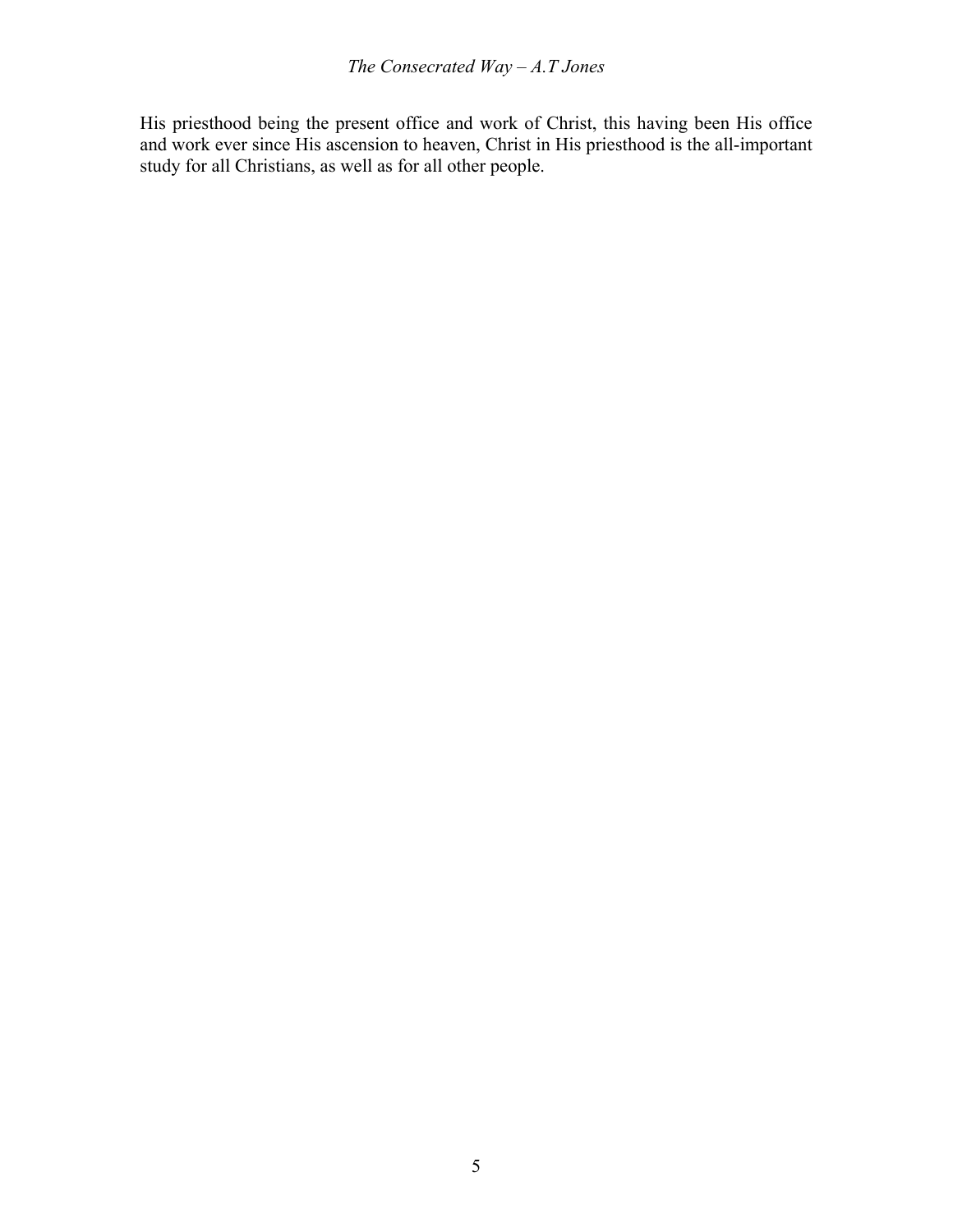## **Such an High Priest**

"Now of the things which we have spoken this is the sum: We have such an High Priest, who is set on the right hand of the throne of the Majesty in the heavens; a minister of the sanctuary, and of the true tabernacle, which the Lord pitched, and not man."

This is the summing up of the evidence of the high priesthood of Christ presented in the first seven chapters of Hebrews. The "sum" thus presented is not particularly that we have an High Priest but that "we have such an High Priest." "Such" signifies "of that kind; of a like kind or degree,"--"the same as previously mentioned or specified; not another or different."

That is to say: In the preceding part (the first seven chapters of the Epistle to the Hebrews) there have been specified certain things concerning Christ as High Priest, certain qualifications by which He became High Priest, or certain things which are becoming to Him as an High Priest, which are summed up in this text: "Now of the things which we have spoken this is the sum: We have such an High Priest."

It is necessary, therefore, to an understanding of this scripture that the previous portion of this epistle shall be reviewed to see what is the true weight and import of this word, "such an High Priest." The whole of the seventh chapter is devoted to the discussion of this priesthood. The sixth chapter closes with the thought of this priesthood. The fifth chapter is almost wholly devoted to the same thought. The fourth chapter closes with it, and the fourth chapter is but a continuation of the third chapter, which begins with an exhortation to "consider the Apostle and High Priest of our profession, Christ Jesus;" and this as the conclusion from what had already been presented. The second chapter closes with the thought of His being "a merciful and faithful High Priest" and this also as the conclusion from what has preceded in the first and second chapters, for though they are two chapters the subject is but one.

This sketch shows plainly that in the first seven chapters of Hebrews the one great thought over all is the priesthood of Christ and that the truths presented, whatever the thought or the form may be, are all simply the presentation in different ways of the great truth of this priesthood, all of which is finally summed up in the words: "We have such an High Priest."

Therefore, in discovering the true weight and import of this expression, "such an High Priest," it is necessary to begin with the very first words of the book of Hebrews and follow the thought straight through to the summing up, bearing constantly in mind that the one transcendent thought in all that is presented is "such an High Priest" and that in all that is said the one great purpose is to show to mankind that we have "such an High Priest." However rich and full may be the truths in themselves, concerning Christ, which are contained in the successive statements, it must be constantly borne in mind that these truths--however rich, however full--are all expressed with the one great aim of showing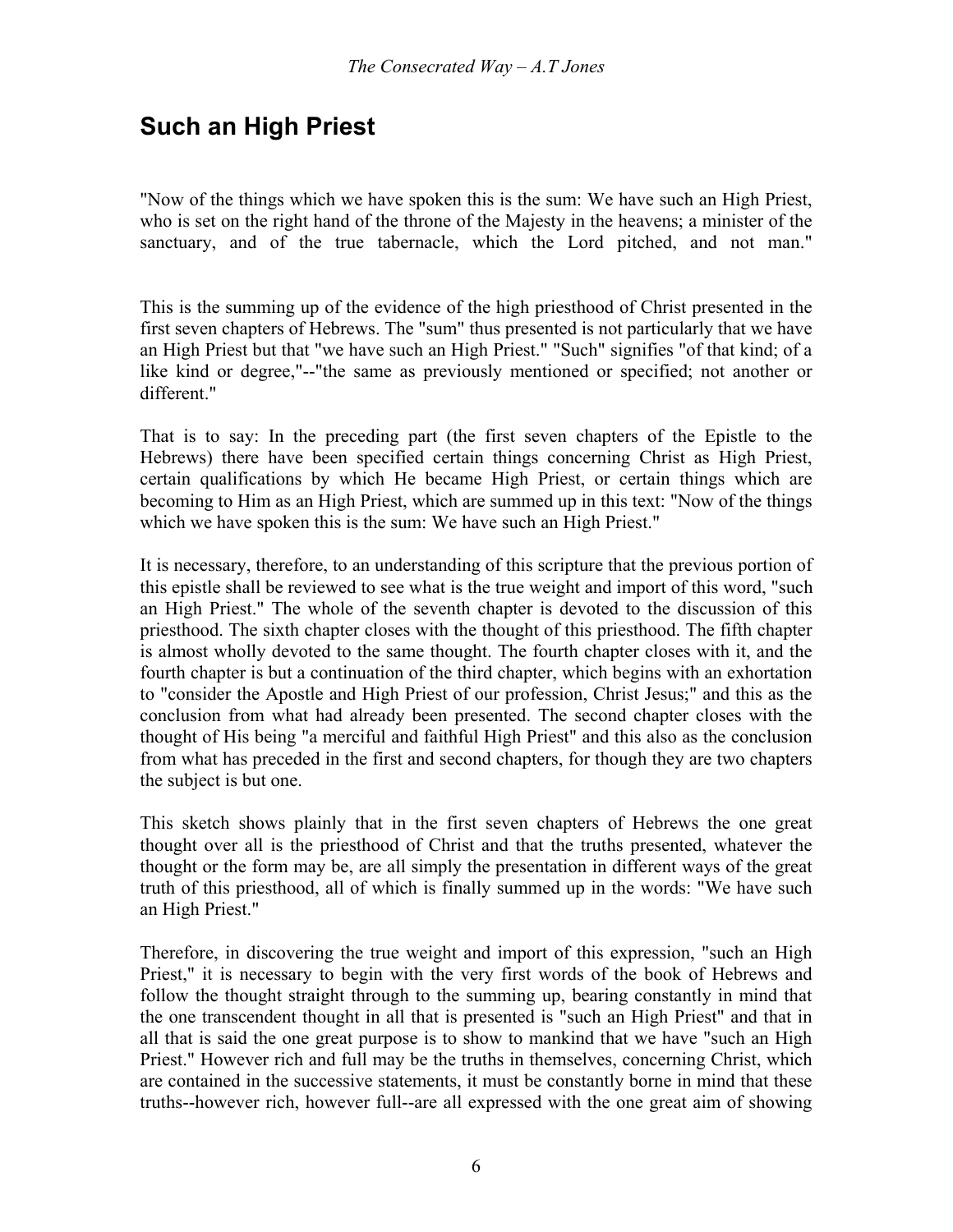that we have "such an High Priest." And in studying these truths as they are presented in the epistle, they must be held as subordinate and tributary to the great truth over all that is the "sum,"--"we have such an High Priest."

In the second chapter of Hebrews, as the conclusion of the argument there presented, it is written: "Wherefore in all things it behooved Him to be made like unto His brethren, that He might be a merciful and faithful High Priest in things pertaining to God." In this it is declared that Christ's condescension, His likeness to mankind, His being made flesh and dwelling amongst men, was necessary to His becoming "a merciful and faithful High Priest." But in order to know the measure of His condescension and what is the real meaning of His place in the flesh as the Son of man and man, it is necessary to know what was first the measure of His exaltation as the Son of God and God, and this is the subject of the first chapter.

The condescension of Christ, the position of Christ, and the nature of Christ as He was in the flesh in the world are given in the second chapter of Hebrews more fully than in any other one place in the Scriptures. But this is in the second chapter. The first chapter precedes it. Therefore the truth and the thought presented in the first chapter are essentially precedent to the second chapter. The first chapter must be fully understood in order to be able to follow the thought and understand the truth in the second chapter.

In the first chapter of Hebrews, the exaltation, the position, and the nature of Christ as He was in heaven before He came to the world are more fully given than in any other single portion of the Scriptures. Therefore it is certain that an understanding of the position and nature of Christ as He was in heaven is essential to a proper understanding of His position and nature as He was on earth. And since it behooved Him to be what He was on earth, in order that He might be a merciful and faithful High Priest, it is essential to know what He was in heaven, for this is essential precedent to what He was on earth and is therefore an essential part of the evidence that is summed up in the expression, "We have such an High Priest."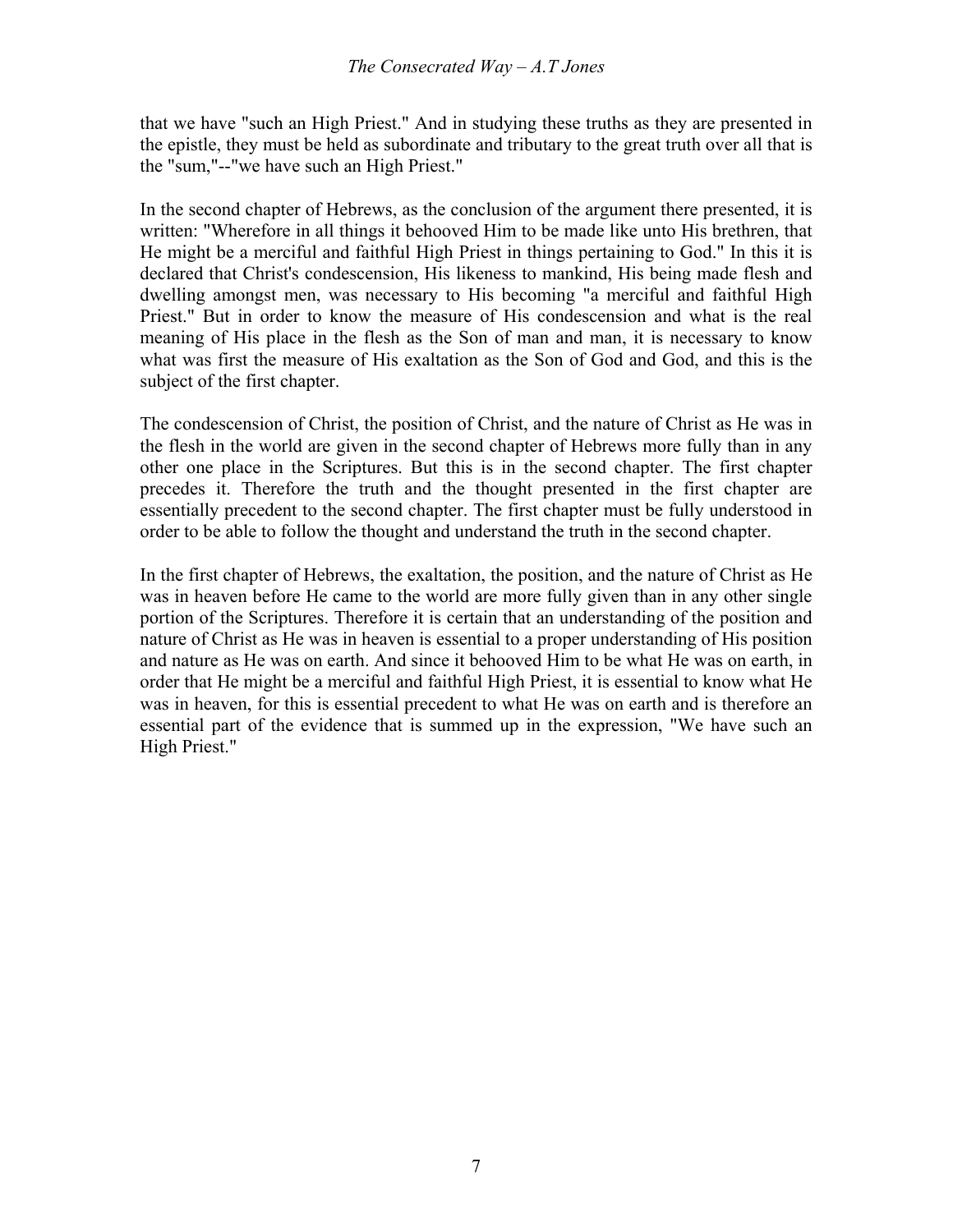# **Christ as God**

What, then, is the thought concerning Christ in the first chapter of Hebrews?

First of all there is introduced "God"--God the Father--as the speaker to men, who "in time past spake unto the fathers by the prophets" and who "hath in these last days spoken unto us by His Son."

Thus is introduced Christ the Son of God. Then of Him and the Father it is written: "Whom He [the Father] hath appointed heir of all things, by whom also He [the Father] made the worlds." Thus, as preliminary to His introduction and our consideration of Him as High Priest, Christ the Son of God is introduced as being with God as Creator and as being the active, vivifying Word in the creation--"by whom also He [God] made the worlds."

Next, of the Son of God Himself we read: "Who being the brightness of His [God's] glory, and the express image of His [God's] person ["the very impress of His substance," margin R.V.], and upholding all things by the word of His power, when He had by Himself purged our sins, sat down on the right hand of the Majesty on high."

This tells us that in heaven the nature of Christ was the nature of God, that He in His person, in His substance, is the very impress, the very character, of the substance of God. That is to say that in heaven as He was before He came to the world the nature of Christ was in very substance the nature of God.

Therefore it is further written of Him that He was "made so much better than the angels, as He hath by inheritance obtained a more excellent name than they." This more excellent name is the name "God," which, in the eighth verse, is given by the Father to the Son: "Unto the Son He [God] saith, Thy throne, O God, is forever and ever."

Thus, He is "so much" better than the angels as God is better than the angels. And it is because of this that He has that more excellent name --the name expressing only what He is in His very nature.

And this name "He hath by inheritance." It is not a name that was bestowed but a name that is inherited.

Now it lies in the nature of things, as an everlasting truth, that the only name any person can possibly inherit is his father's name. This name, then, of Christ's, which is more excellent than that of the angels, is the name of His Father, and His Father's name is God. The Son's name, therefore, which He has by inheritance, is God.

And this name, which is more excellent than that of the angels, is His because he is "so much better than the angels." That name being God, He is "so much better than the angels" as God is better than the angels.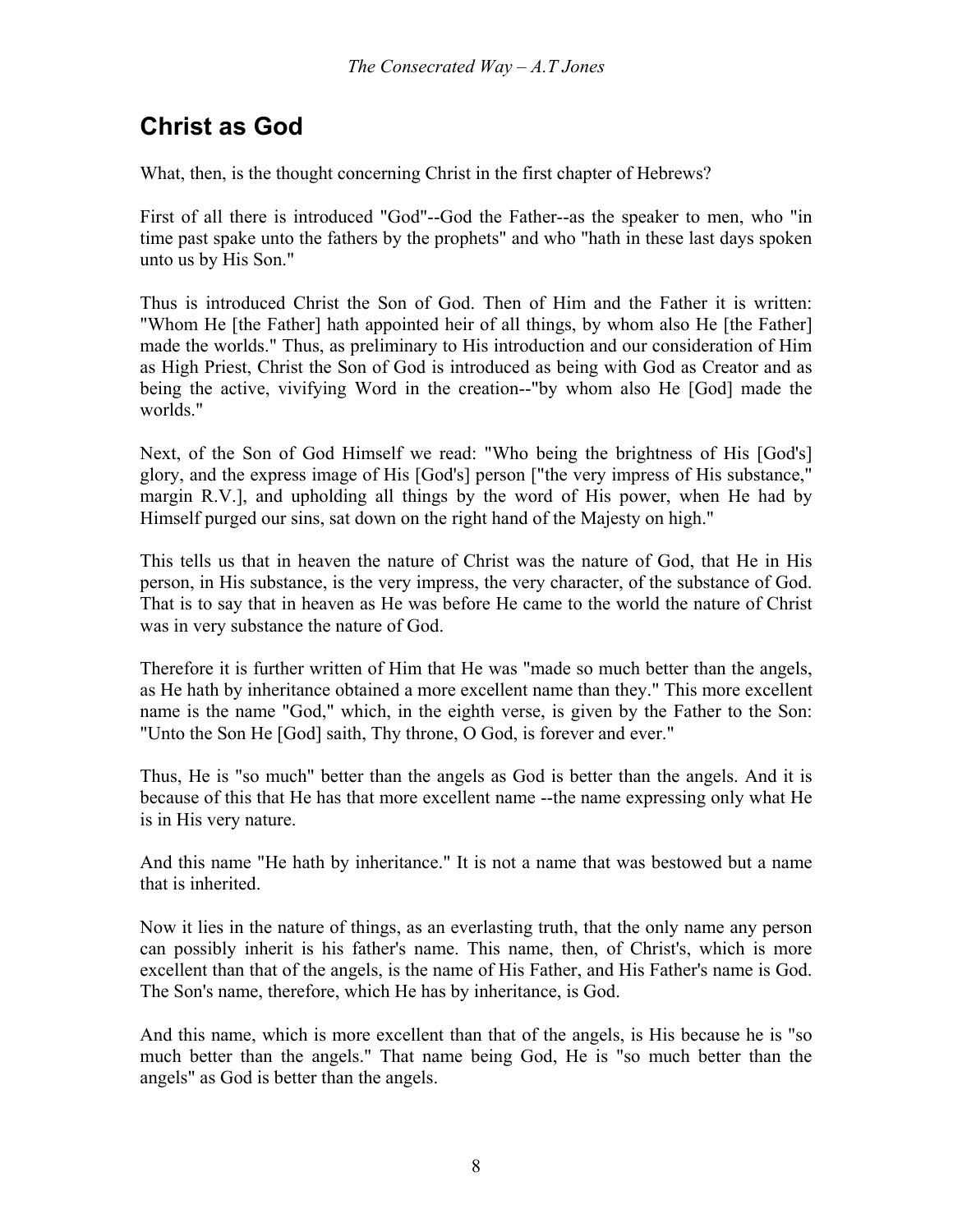Next, His position and nature, as better than that of the angels, is dwelt upon: "For unto which of the angels said He [the Father] at any time, Thou art My Son, this day have I begotten thee? And again, I will be to Him a Father, and He shall be to Me a Son?" This holds the thought of the more excellent name spoken of in the previous verse. For He, being the Son of God--God being His Father, thus hath "by inheritance" the name of His Father, which is God and which is so much more excellent than the name of the angels as God is better than they.

This is dwelt upon yet further: "And again, when He bringeth in the first begotten into the world, He saith, and let all the angels of God worship Him." Thus He is so much better than the angels that He is worshiped by the angels: and this according to the will of God, because He is, in His nature, God.

This thought of the mighty contrast between Christ and the angels is dwelt upon yet further: "Of the angels He saith, Who maketh His angels spirits, and His ministers a flame of fire. But unto the Son He saith, Thy throne, O God, is forever and ever ["from eternity to eternity," German translation]."

And again, "A scepter of righteousness is the scepter of Thy kingdom. Thou hast loved righteousness, and hated iniquity; therefore God, even Thy God, hath anointed Thee with the oil of gladness above Thy fellows."

And yet again, the Father, in speaking to the Son, says: "Thou, Lord, in the beginning hast laid the foundation of the earth; and the heavens are the works of Thine hands: they shall perish; but Thou remainest; and they all shall wax old as doth a garment; and as a vesture shalt Thou fold them up, and they shall be changed: but Thou are the same, and Thy years shall not fail."

Note the contrasts here and in them read the nature of Christ. The heavens shall perish, but He remains. The heavens shall wax old, but His years shall not fail. The heavens shall be changed, but He is the same. This shows that He is God, of the nature of God.

Yet more of this contrast between Christ and the angels: "To which of the angels said He at any time, Sit on My right hand, until I make thine enemies thy footstool? Are they not all ministering spirits, sent forth to minister for them who shall be heirs of salvation?"

Thus, in the first chapter of Hebrews Christ is revealed higher than the angels, as God; and as much higher than the angels as is God, because He is God.

In the first chapter of Hebrews Christ is revealed as God, of the name of God, because He is of the nature of God. And so entirely is His nature of the nature of God that it is the very impress of the substance of God.

This is Christ the Saviour, Spirit of Spirit, substance of substance, of God.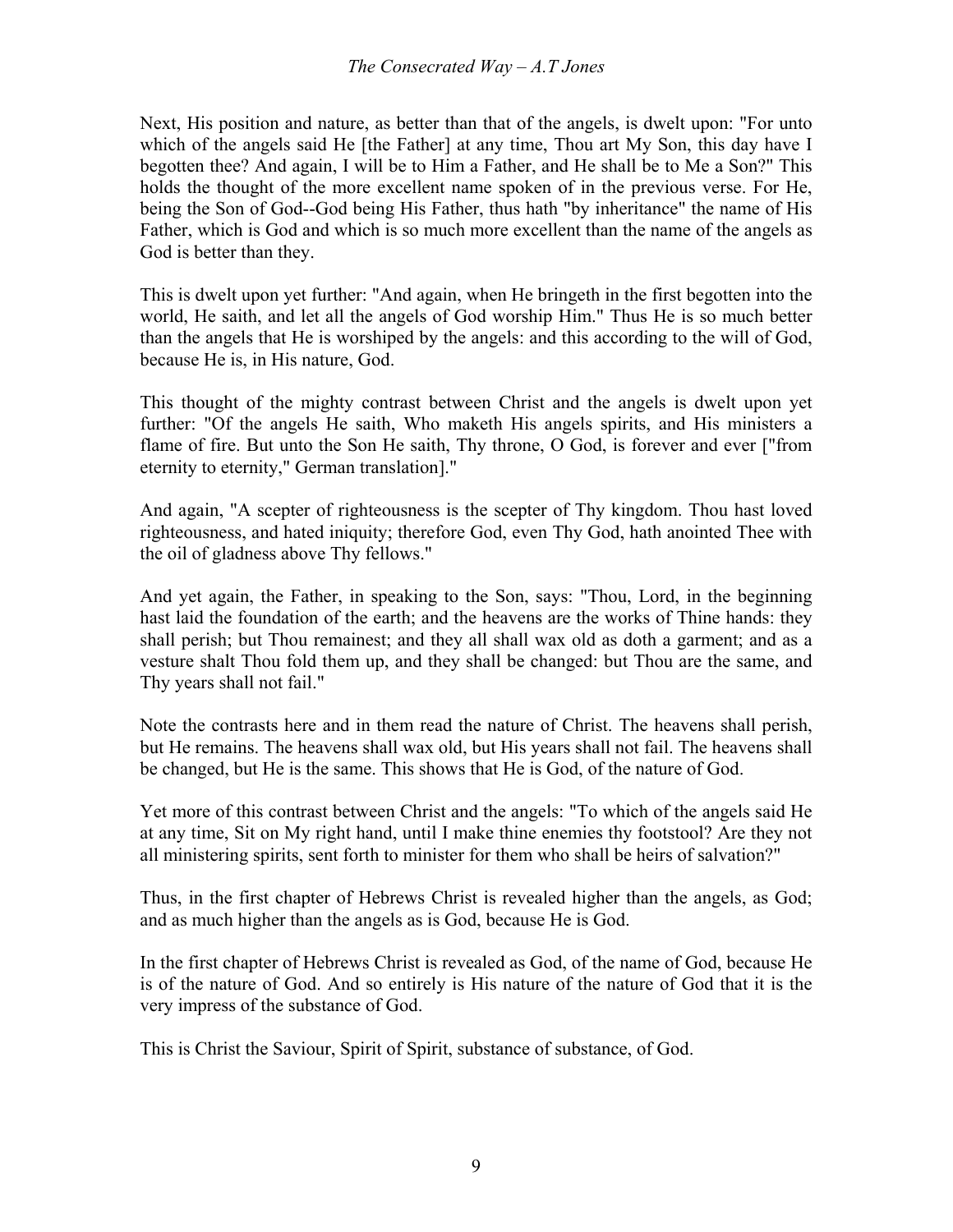And this it is essential to know in the first chapter of Hebrews, in order to know what is His nature revealed in the second chapter of Hebrews as man.

#### **Christ as Man**

Christ's likeness to God, as set forth in the first chapter of Hebrews, is only introductory to the setting forth of His likeness to men, as in the second chapter of Hebrews.

His likeness to God, as in the first chapter of Hebrews, is the only basis of true understanding of His likeness to men, as in the second chapter of Hebrews.

And this likeness to God, as given in the first chapter of Hebrews, is likeness--not in the sense of a mere picture or representation--but is likeness in the sense of being actually like in very nature--the very "impress of His substance," Spirit of Spirit, substance of substance, of God.

And this is given as the preliminary to our understanding of His likeness to men. That is to say: from this we are to understand that His likeness to men is not merely in shape, in picture, or representation, but in nature, in very substance. Otherwise, the whole first chapter of Hebrews, with all its detail of information, is, in that connection, meaningless and misplaced.

What, then, is this truth of Christ made in the likeness of men, as given in the second chapter of Hebrews?

Bearing in mind the great thought of the first chapter and the first four verses of the second chapter,--of Christ in contrast with the angels, higher than the angels, as God,--we begin with the fifth verse of the second chapter, where begins the thought of Christ in contrast with the angels, lower than the angels, as man.

So we read: "For unto the angels hath He not put in subjection the world to come, whereof we speak. But one in a certain place testified, saying, What is man, that Thou art mindful of him? or the son of man, that Thou visitest him? Thou madest him a little lower than the angels; Thou crownedst him with glory and honor, and didst set him over the works of Thy hands: Thou hast put all things in subject under his feet. For in that He put all in subject under Him, He left nothing that is not put under Him. But now we see not yet all things put under Him. But we see Jesus." Heb. 2:5-9.

That is to say: God has not put in subjection to the angels the world to come, but He has put it in subjection to man--yet not the man to whom it was originally put in subjection, for, though it was so, yet now we see it not so. The man lost his dominion, and instead of having all things in subjection under his feet, he himself is now in subjection to death. And he is in subjection to death only because he is in subjection to sin, for "by one man sin entered into the world, and death by sin; and so death passed upon all men, for that all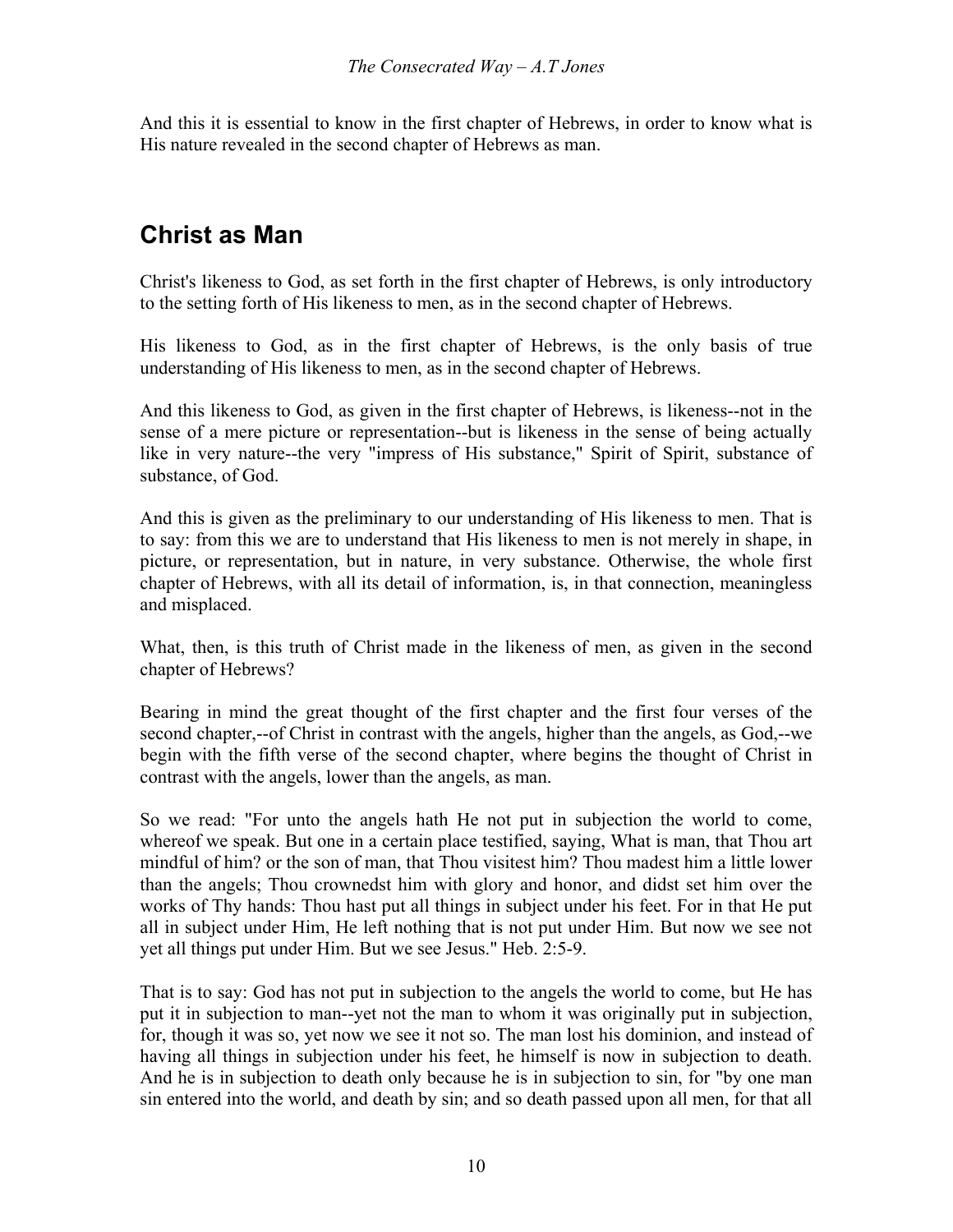have sinned." Rom. 5:12. He is in subjection to death because he is in subjection to sin, for death is only the wages of sin.

Nevertheless, it stands eternally true that not unto the angels hath He put in subjection the world to come, but unto man. And, now, Jesus Christ is THE MAN.

For, though this dominion having been put in subjection to man and though now we see it not so, though man was given the dominion over all, and now we see that dominion lost to that particular man, yet we do "see Jesus," as man, come to regain that original dominion. We do "see Jesus" as man, come to have all things put in subjection under Him.

That man was the first Adam; this other Man is the last Adam. That first Adam was made a little lower than the angels; this last Adam, Jesus, also we see "made a little lower than the angels."

That first man did not remain in the position where he was made, "lower than the angels." He lost that and went still lower and became subject to sin and, in that, subject to suffering, even to the suffering of death.

And the last Adam we see in the same place, in the same condition: "We see Jesus, who was made a little lower than the angels for the suffering of death." And again: "Both He that sanctifieth and they who are sanctified are all OF ONE."

He which sanctifieth is Jesus. They who are sanctified are men of all nations, kindreds, tongues, and peoples. And one man sanctified out of any nation, any kindred, any tongue, or any people, is divine demonstration that every soul of that nation, kindred, tongue, or people might have been sanctified. And Jesus, having become one of these that He might bring them to glory is proof that He is one of mankind altogether; that He, as man, and all men themselves, are "all of one: for which cause He is not ashamed to call them brethren."

Therefore, as in heaven He was higher than the angels, as God; so on earth He was lower than the angels, as man. As when He was higher than the angels, as God, He and God were of one; so when He was on the earth, lower than the angels, as man, He and man are "of one." So that just as certainly as, on the side of God, Jesus and God are of one--of one Spirit, of one nature, of one substance; so, on the side of man, Christ and man are "of one"--of one flesh, of one nature, of one substance.

The likeness of Christ to God is in substance as well as in form. And the likeness of Christ to man is in substance as well as in form. Otherwise, there is no meaning in the first chapter of Hebrews as introductory to the second chapter--no meaning in the antitheses between the first and second chapters, and the first chapter is out of place and empty, as a basis of introduction to the second chapter.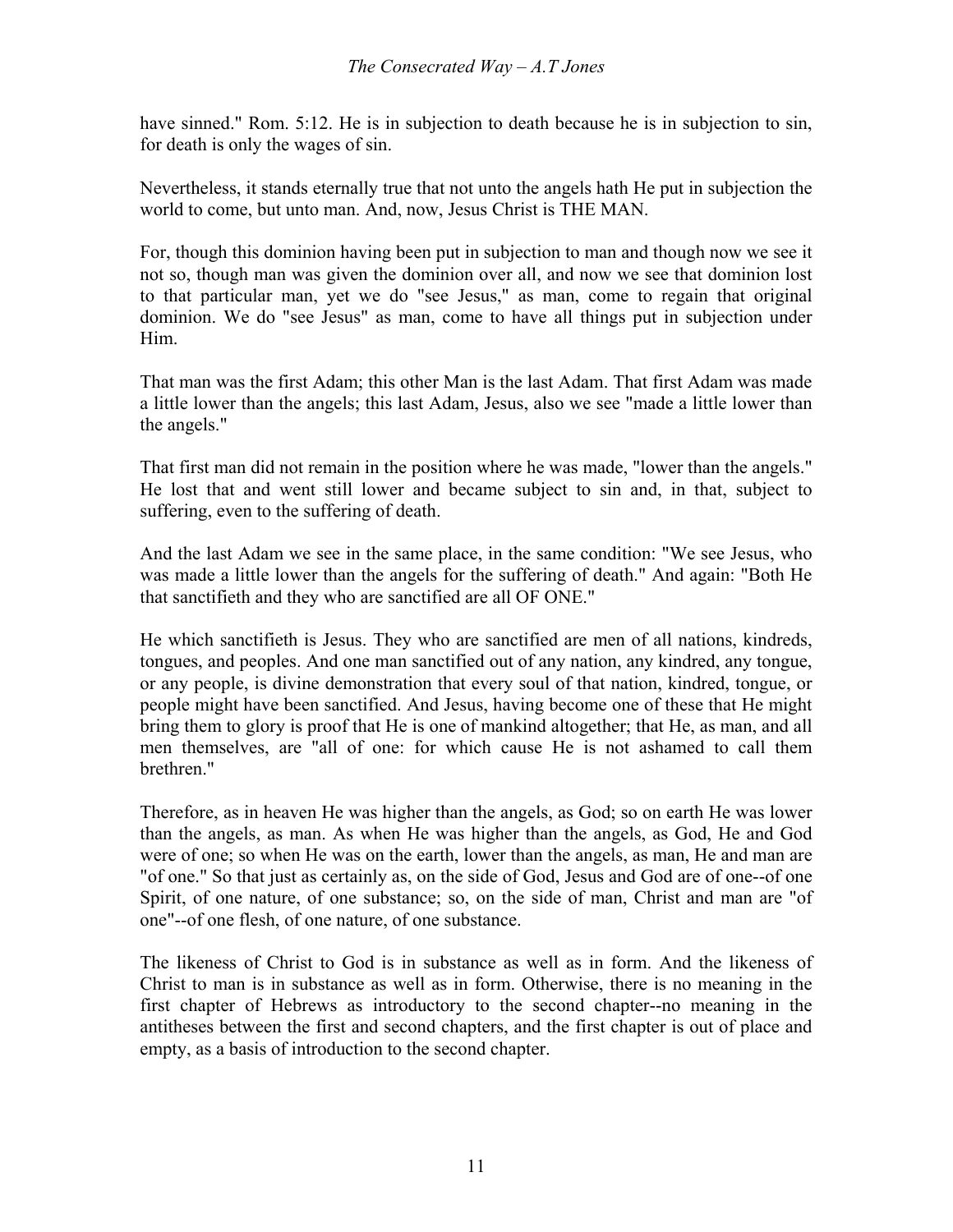*The Consecrated Way – A.T Jones*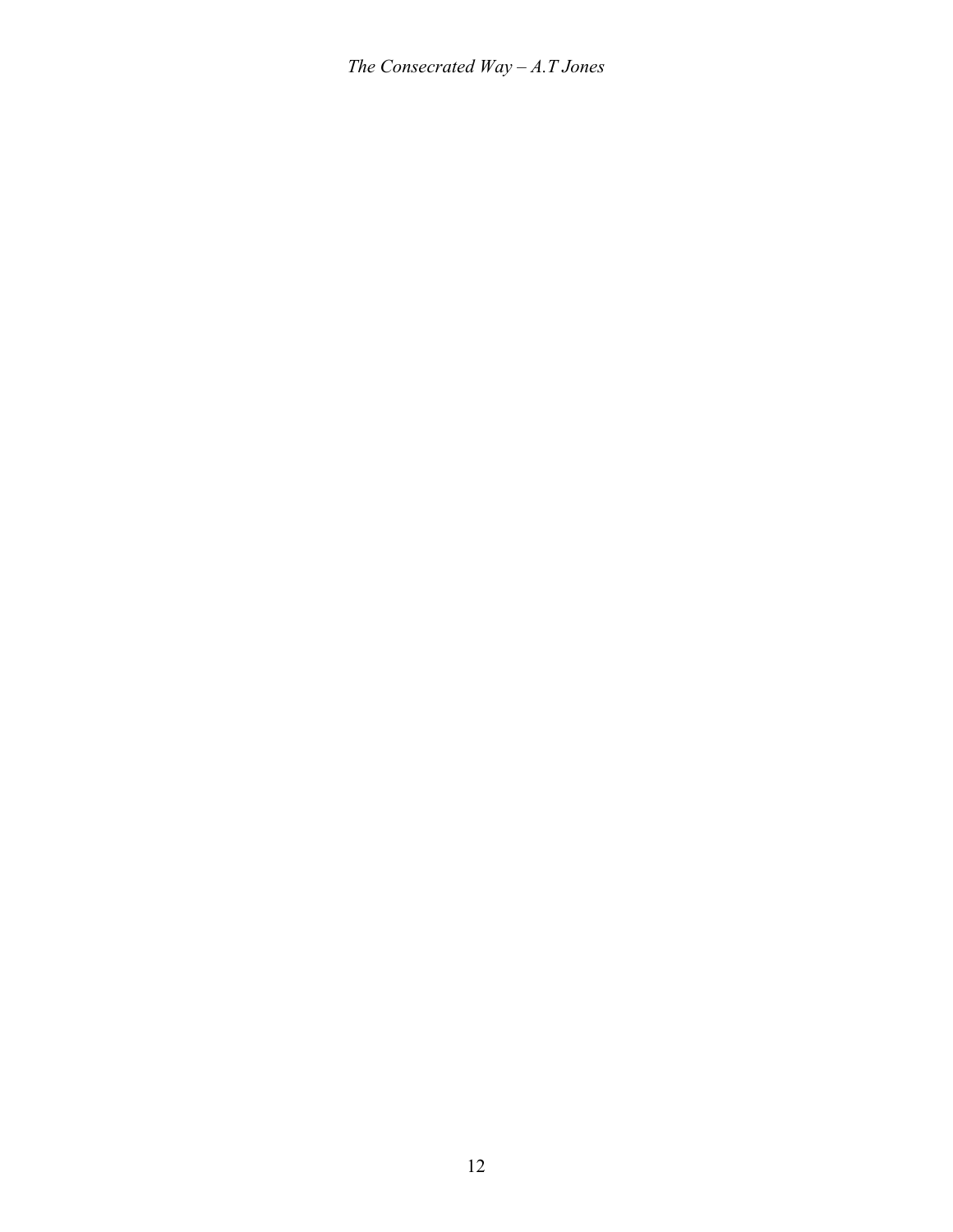#### **He Took Part of the Same**

The first chapter of Hebrews reveals that Christ's likeness to God is not simply in form or representation but also in very substance, and the second chapter as clearly reveals that His likeness to men is not simply in form or in representation but also in very substance. It is likeness to men as they are in all things, exactly as they are. Wherefore, it is written: "In the beginning was the Word, and the Word was with God, and the Word was God....And the Word was made flesh, and dwelt among us." John 1:1-14.

And that this is likeness to man as he is in his fallen, sinful nature and not as he was in his original, sinless nature is made certain by the word: "We see Jesus, who was made a little lower than the angels for the suffering of death." Therefore, as man is since he became subject to death, this is what we see Jesus to be, in His place as man.

Therefore, just as certainly as we see Jesus lower than the angels, unto the suffering of death, so certainly it is by this demonstrated that, as man, Jesus took the nature of man as he is since death entered and not the nature of man as he was before he became subject to death.

But death entered only because of sin; had not sin entered, death never could have entered. And we see Jesus made lower than the angels for the suffering of death. Therefore we see Jesus made in the nature of man, as man is since man sinned and not as man was before sin entered. For this He did that He might "taste death for every man." In becoming man that he might reach man, He must come to man where man is. Man is subject to death. Therefore Jesus must become man, as man is since he is subject to death.

"For it became Him, for whom are all things, and by whom are all things, in bringing many sons unto glory, to make the captain of their salvation perfect through sufferings." Heb. 2:10. Thus, in becoming man, it became Him to become such as man is. Man is subject to sufferings. Therefore it became Him to come to the man where he is--in his sufferings.

Before man sinned he was not in any sense subject to sufferings. And for Jesus to have come in the nature of man as he was before sin entered, would have been only to come in a way and in a nature in which it would be impossible for Him to know the sufferings of man and therefore impossible to reach him to save him. But since it became Him, in bringing men unto glory, to be made perfect through sufferings, it is certain that Jesus in becoming man partook of the nature of man as he is since he became subject to suffering, even the suffering of death, which is the wages of sin.

And so it is written: "Forasmuch then as the children are partakers of flesh and blood, He also Himself likewise took part of the same." Verse 14. He, in His human nature, took the same flesh and blood that men have. All the words that could be used to make this plain and positive are here put together in a single sentence.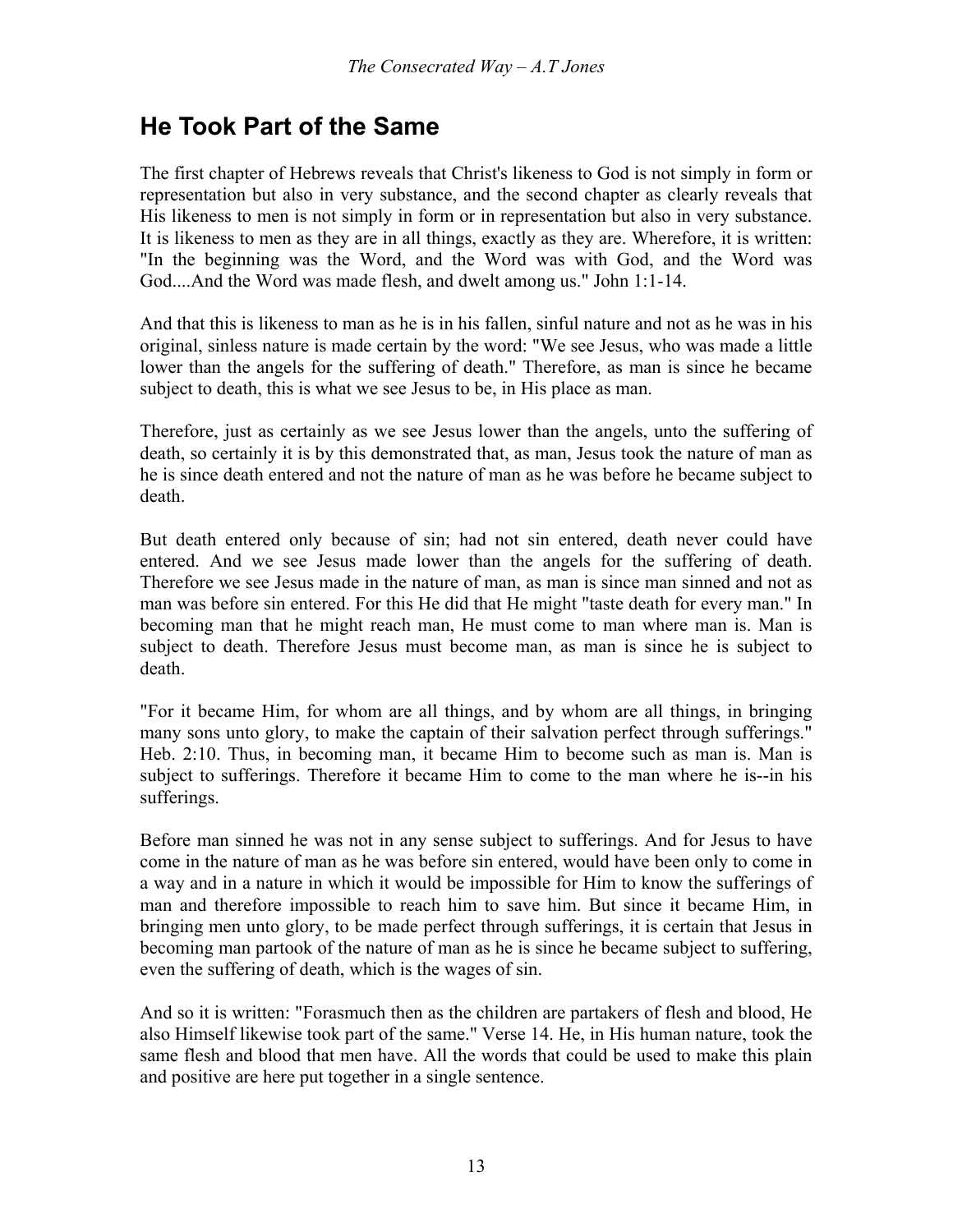The children of men are partakers of flesh and blood, and because of this He took part of the same.

But this is not all. He also took part of the same flesh and blood as that of which the children are partakers.

Nor is this all. He also Himself took part of the same flesh and blood as that of which the children of men are partakers.

Nor yet is this all. He also Himself likewise took part of the same flesh and blood as that of which men are partakers.

Thus the Spirit of inspiration so much desires that this truth shall be made so plain and emphatic as to be understood by all, that He is not content to use any fewer than all the words that could be used that just as, and just as certainly as, "the children are partakers of flesh and blood, He also Himself likewise took part of the same" flesh and blood.

And this He did in order "that through death He might...deliver them who through fear of death were all their lifetime subject to bondage." He took part of the same flesh and blood as we have in the bondage of sin and the fear of death, in order that He might deliver us from the bondage of sin and the fear of death.

And so, "Both He that sanctifieth and they who are sanctified are all of one: for which cause he is not ashamed to call them brethren."

This great truth of the blood-relationship, this blood-brotherhood of Christ with men is taught in the gospel in Genesis. For when God made His everlasting covenant with Abraham, the sacrifices were cut in two and He, with Abraham, passed between the pieces. Gen. 15:8-18; Jer. 34:18, 10; Heb. 7:5, 9. By this act the Lord entered into "the most solemn covenant known to the Oriental" or to Mankind,--the blood covenant,--and thus became blood-brother to Abraham, "a relation which outranks every other relation in life."

This great truth of Christ's blood-relationship to man is further taught in the gospel in Leviticus. In the gospel in Leviticus there is written the law of redemption of men and their inheritances. When any one of the children of Israel had lost his inheritance or himself had been brought into bondage, there was redemption provided. If he was able of himself to redeem himself or his inheritance, he could do it. But if he was not able of himself to redeem, then the right of redemption fell to his nearest of kin in bloodrelationship. It fell not merely to one who was near of kin among his brethren but to the one who was nearest of kin who was able. Lev. 25:24-28; 47-49; Ruth 2:20; 3:9, 12, 13; 4:1-14, with the marginal readings.

Thus in Genesis and Leviticus there has been taught through all these ages the very truth which we find here taught in the second chapter of Hebrews--the truth that man has lost his inheritance and is himself also in bondage. And as he himself can not redeem himself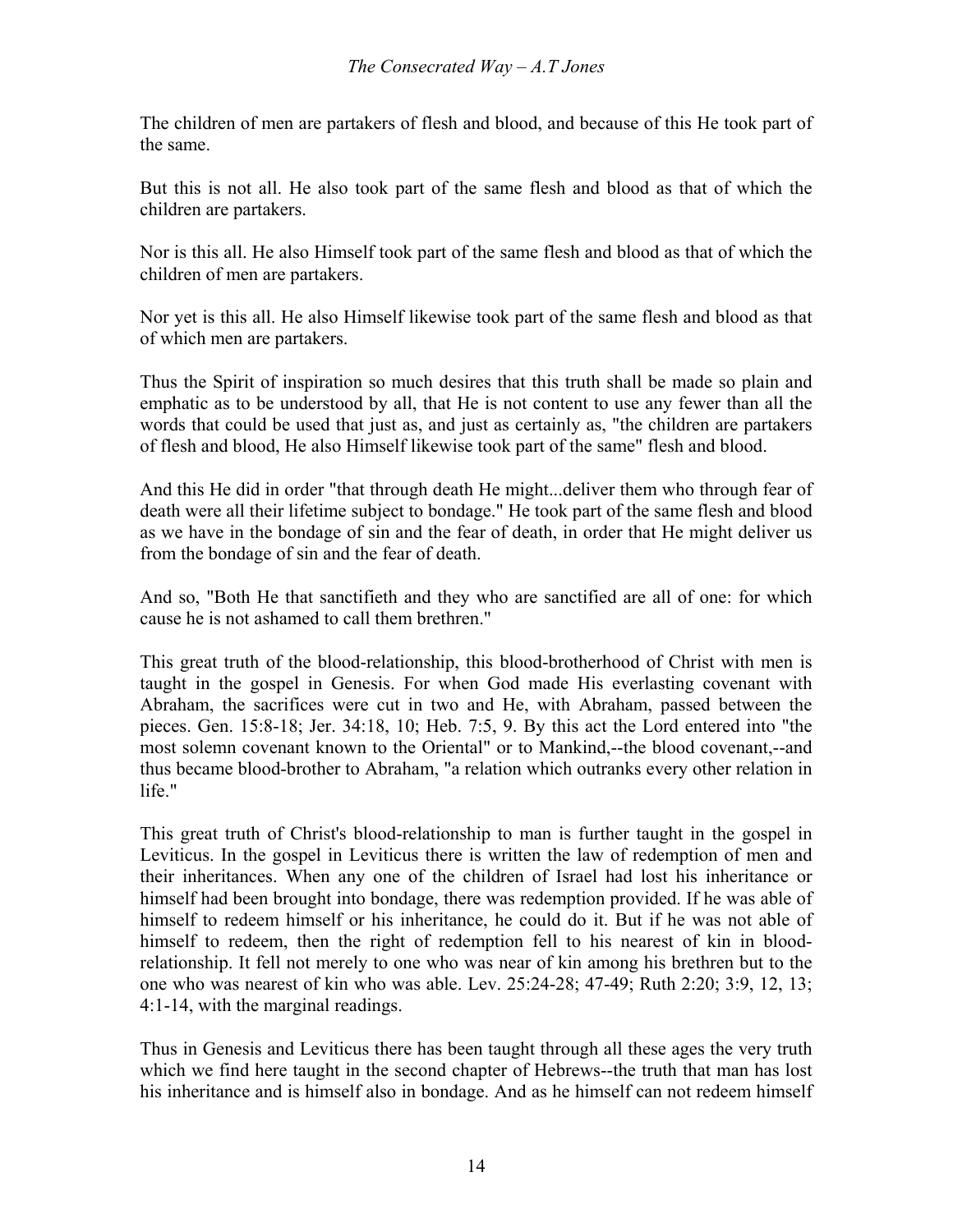nor his inheritance, the right of redemption falls to the nearest of kin who is able. And Jesus Christ is the only one in all the universe who is able.

But to be the Redeemer he must be not only able, He must be a blood relative. And He must also be not only near of kin, but the nearest of kin and the nearest of kin by bloodrelationship. Therefore, "as the children" of man--as the children of the one who lost our inheritance--"are partakers of flesh and blood, He also Himself likewise took part of the same"--took part of flesh and blood in very substance like ours and so became our nearest of kin. And therefore it is written that He and we "are all of one: for which cause He is not ashamed to call us brethren."

But the Scripture does not stop even yet with the statement of this all-important truth. It says, further: "For verily He took not on Him the nature of angels; but He took on Him the seed of Abraham. Wherefore in all things it behooved Him to be made like unto His brethren," whose blood-brother He became in the confirming of that everlasting covenant.

And this He did in order that wherein "He Himself hath suffered being tempted, He is able to succor them that are tempted." For He was "touched with the feeling of our infirmities;" being "in all points tempted like as we are, yet without sin." Heb. 4:15. Being made in His human nature in all things like as we are, He could be and He was tempted in all points like as we are. The only way in which He could possibly be tempted "like as we are" was to become "in all things" "like as we are."

As in His human nature He is one of us, and as "Himself took our infirmities" (Matt. 8:17), He could be "touched with the feeling of our infirmities." Being in all things made like us, He, when tempted, felt just as we feel when we are tempted and knows all about it and so can help and save to the uttermost all who will receive Him. As in His flesh, and [as] Himself in the flesh, He was as weak as we are and of Himself could "do nothing" (John 5:30); so when He bore "our griefs and carried our sorrows" (Isaiah 53:4) and was tempted as we are, feeling as we feel, by His divine faith He conquered all by the power of God which that faith brought Him--in our flesh He has brought to us.

Therefore, His name is called Emmanuel which is "God with us." Not God with Him only but God with us. God was with Him in eternity and could have been with Him even though He had not given Himself for us. But man through sin became without God, and God wanted to be again with us. Therefore Jesus became "us" that God with Him might be "God with us." And that is His name, because that is what He is. Blessed be His name.

And this is "the faith of Jesus" and the power of it. This is our Saviour--one of God and one of man--and therefore able to save to the uttermost every soul who will come to God by Him.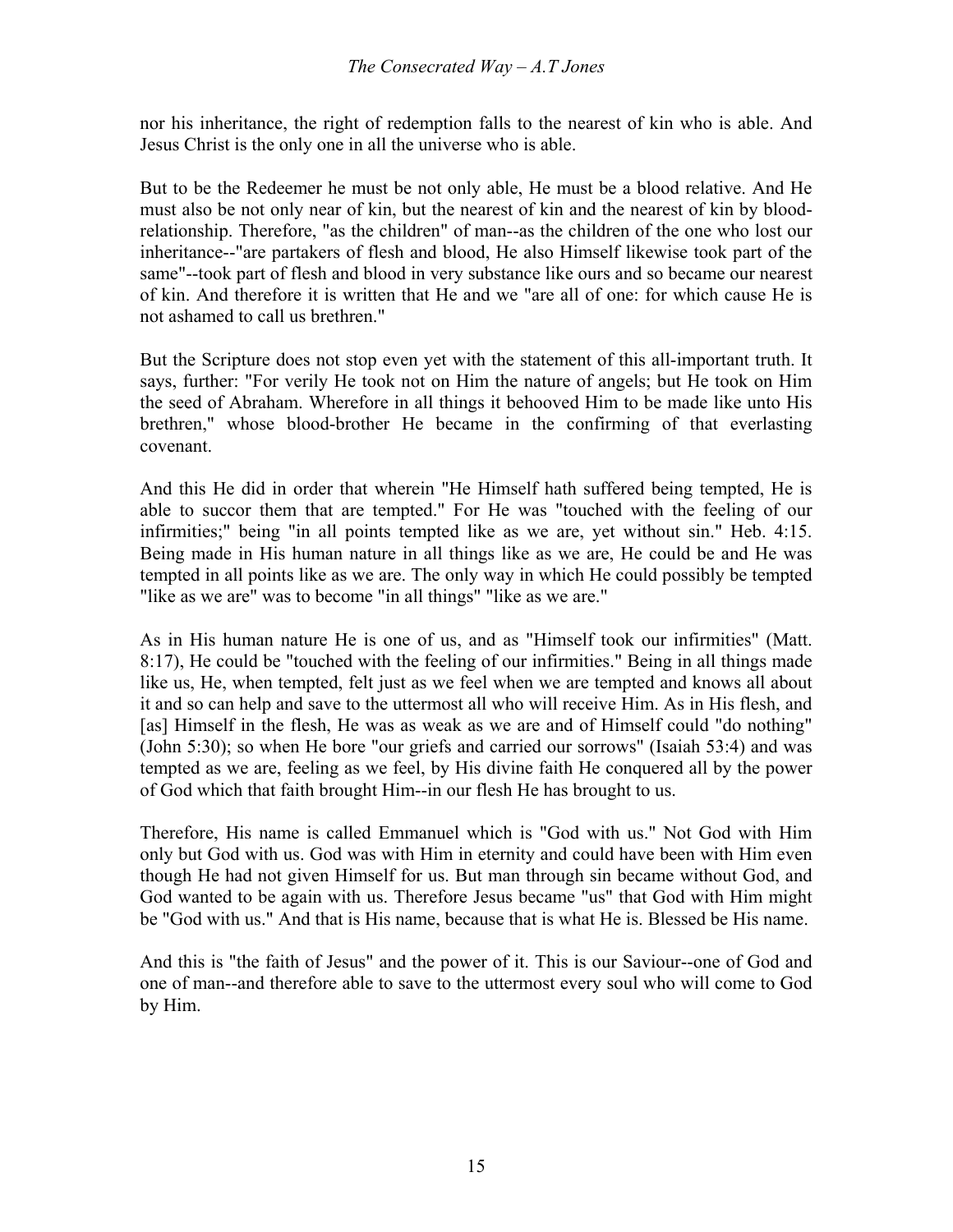#### **Made Under the Law**

"Christ Jesus,...being in the form of God,...emptied Himself, and took upon Him the form of a servant and was made in the likeness of men." Phil. 2:5-7, R.V. He was made in the likeness of men, as men are, just where they are.

"The Word was made flesh." He "took part of the same" flesh and blood as that of which the children of men are partakers, as they are since man has fallen into sin. And so it is written: "When the fulness of the time was come, God sent forth His Son, made...under the law."

To be under the law is to be guilty, condemned, and subject to the curse. For it is written: "We know that what things soever the law saith, it saith to them who are under the law: that...all the world may become guilty before God." This because "all have sinned, and come short of the glory of God." Rom. 3:19, 23; 6:14.

And the guilt of sin brings the curse. In Zech. 5:1-4, the prophet beheld a "flying roll; the length thereof...twenty cubits, and the breadth thereof ten cubits." The Lord said to him: "This is the curse that goeth forth over the face of the whole earth." And what is the cause of this curse over the face of the whole earth? This: "For every one that stealeth shall be cut off as on this side according to it; and every one that sweareth shall be cut off as on that side according to it."

That is, this roll is the law of God, one commandment being cited from each table, showing that both tables of the law are included in the roll. Every one that stealeth--every one that transgresseth the law in the things of the second table--shall be cut off as on this side of the law according to it, and every one that sweareth--every one that transgresseth in the things of the first table of the law--shall be cut off as on that side of the law according to it.

The heavenly recorders do not need to write out a statement of each particular sin of every man but simply to indicate on the roll that pertains to man the particular commandment that is violated in each transgression. And that such a roll of the law does go with every man wherever he goes and even abides in his house is plain from the next words: "I will bring it forth, saith the Lord of hosts, and it shall enter into the house of the thief, and into the house of him that sweareth falsely by My name: and it shall remain in the midst of his house."

And unless a remedy shall be found, there that roll of the law will remain until the curse shall consume that man, and his house, "with the timber thereof and the stones thereof:" that is, until the curse shall devour the earth in that great day when the very elements shall melt with fervent heat. For "the strength of sin" and the curse "is the law." 1 Cor. 15:56; Isaiah 24:5, 6:2 Peter 3:10-12.

But, thanks be to God, "God sent forth His son, made...under the law, to redeem them that were under the law." Gal. 4:4,5. By His coming He brought redemption to every soul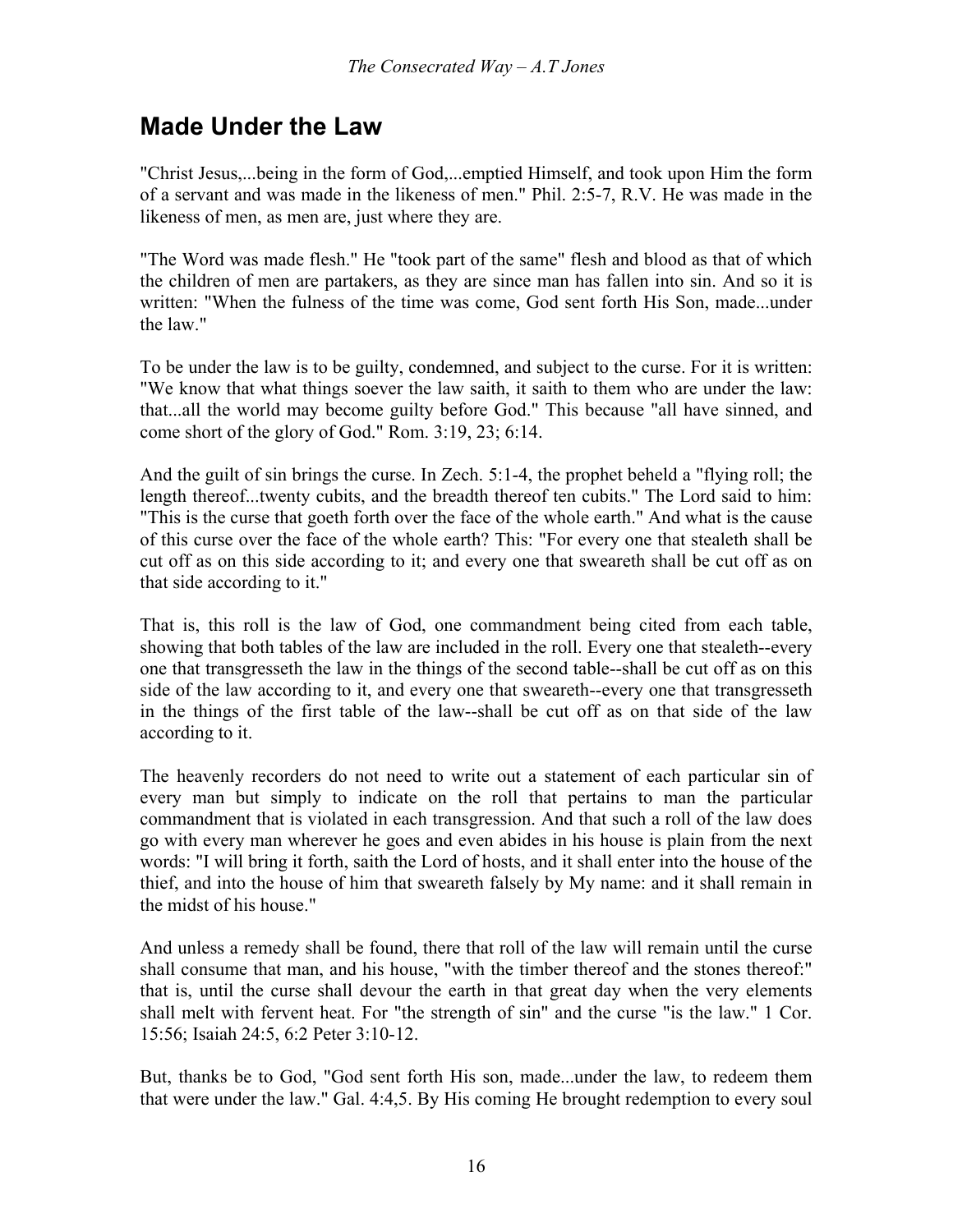who is under the law. But in order perfectly to bring that redemption to men under the law, He Himself must come to men, just where they are and as they are, under the law.

And this "was made."He did, for he was "made under the law;" He was made "guilty;" He was made condemned by the law; He was "made" as guilty as any man is guilty who is under the law. He was "made" under condemnation as fully as any man is under condemnation because of his violation of the law. He was "made" under the curse as completely as any man in the world has ever been or ever can be under the curse. For it is written: "He that is hanged ["on a tree"] is accursed of God." Deut. 21:23.

The Hebrew makes this stronger still, for the literal translation is: "He that hangeth on a tree is the curse of God." And this is exactly the strength of the fact respecting Christ, for it is written that He was "made a curse." Thus, when He was made under the law, He was made all that it means to be under the law. He was made guilty; He was made condemned; He was made a curse.

But bear in mind forever that all this He "was made." He was none of this of Himself, of native fault, but all of it he "was made." And He was made it all for us: for us who are under the law; for us who are under condemnation because of transgression of the law; for us who are under the curse because of swearing and lying and killing and stealing and committing adultery and all the other infractions of the roll of God's law that goeth with us and that remaineth in our house.

He was made under the law to redeem them that are under the law. He was made a curse to redeem them that are under the curse because of being under the law.

But for whomsoever it was done, and whatsoever is accomplished by the doing of it, there must never be forgotten the fact that, in order to the doing of that which was done He had to be "made" that which those already were for whom the thing was done.

Any man, therefore, in all the world, who knows guilt, by that very thing knows also what Jesus felt for him and by this knows how close Jesus has come to him. Whosoever knows what is condemnation in that knows exactly what Jesus felt for him and so knows how thoroughly Jesus is able to sympathize with him and to redeem him.

Whosoever knows the curse of sin, "the plague of his own heart," in that can know exactly what Jesus experienced for him and how entirely Jesus identified Himself, in very experience, with him.

Bearing guilt, being under condemnation and so under the weight of the curse, Jesus, a whole lifetime in this world of guilt, condemnation, and the curse, lived the perfect life of the righteousness of God, without ever sinning at all. And whenever any man knowing guilt, condemnation, and the curse of sin, and knowing that Jesus actually felt in His experience all this just as man feels it; then, in addition, that man by believing in Jesus can know in his experience the blessedness of the perfect life of the righteousness of God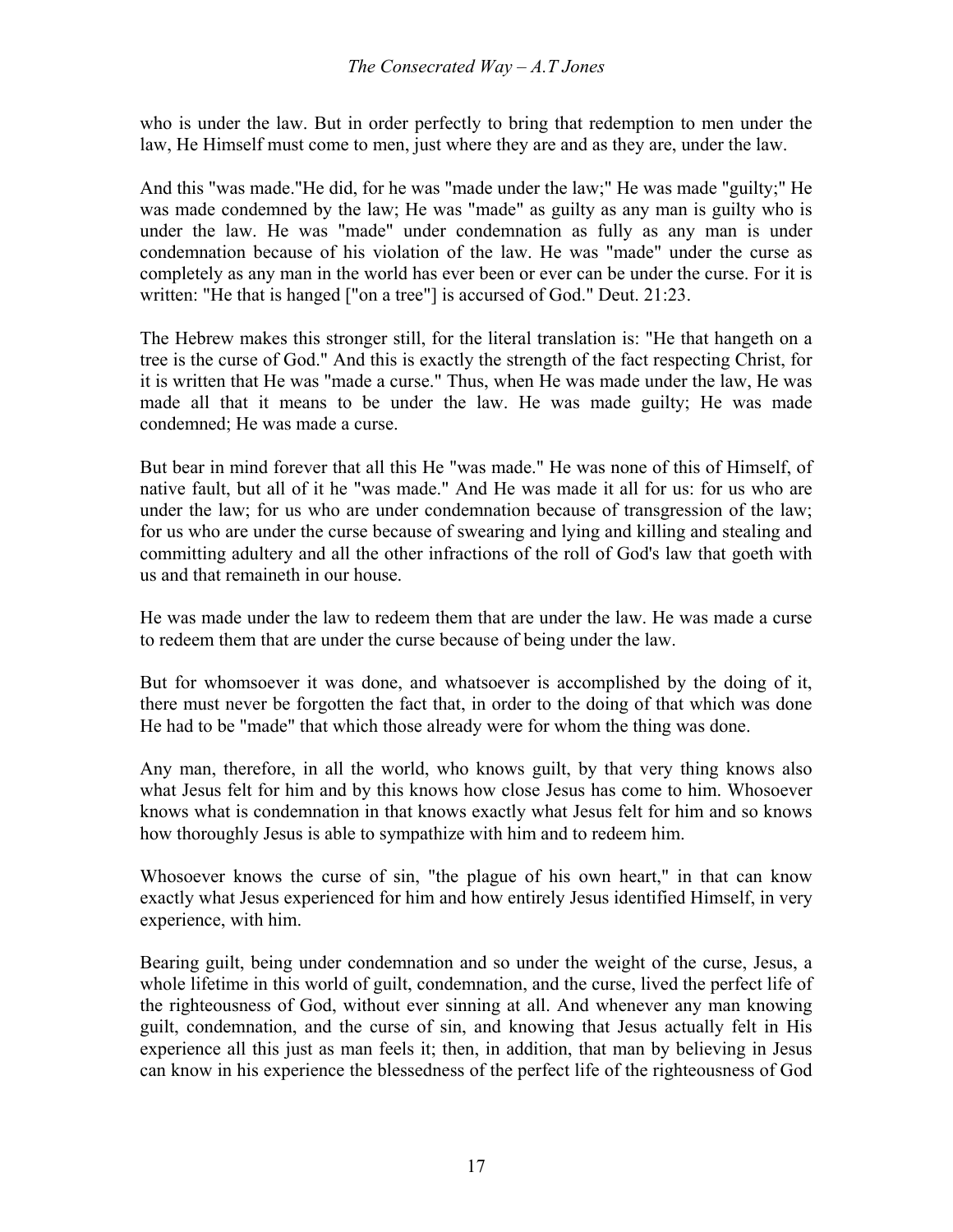in his life to redeem him from guilt, from condemnation, and from the curse; and to be manifested in his whole lifetime to keep him from ever sinning at all.

Christ was made under the law, to redeem them that were under the law. And that blessed work is accomplished for every soul who accepts of that redemption.

"Christ hath redeemed us from the curse of the law, being made a curse for us." His being made a curse is not in vain: it accomplishes all that was intended by it in behalf of every man who will receive it. For it was all done "that the blessing of Abraham might come on the Gentiles through Jesus Christ; that we might receive the promise of the Spirit through faith." Gal. 3:14.

Still, whatever was intended by it and whatever is accomplished by it, there must always be borne in mind by every soul the FACT that, in His condescension, in His emptying Himself and being "made in the likeness of men" and "made flesh," He was made under the law, guilty,--under condemnation, under the curse,--as really and as entirely as is any soul that shall ever be redeemed.

And having passed through it all, He is the author of eternal salvation and is able to save to the uttermost from deepest loss all who come unto God by Him.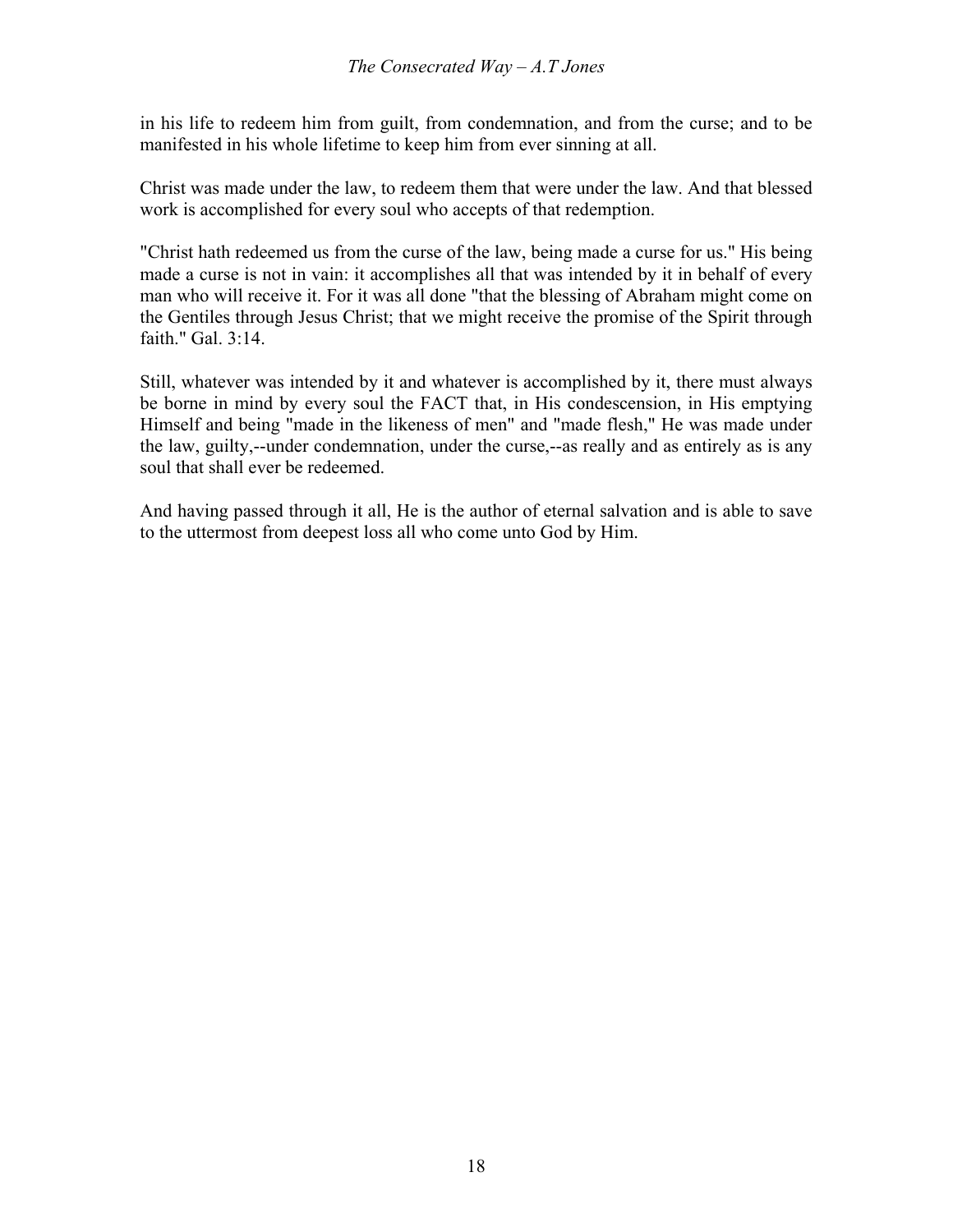## **Made of a Woman**

By what means was Christ made flesh? Through what means was He partaker of human nature?--Exactly the same means as are all of us partakers: all of the children of men. For it is written: "As the children [of the man] are partakers of flesh and blood, He also Himself likewise took part of the same."

Likewise signifies "in the like way," "thus," "in the same way." So He partook of "the same" flesh and blood that men have in the same way that men partake of it. Men partake of it by birth. So "likewise" did He. Accordingly, it is written, "Unto us a Child is born."

Accordingly, it is further written: "God sent forth His Son, made of a woman." Gal. 4:4. He, being made of a woman in this world, in the nature of things He was made of the only kind of woman that this world knows.

But why must He be made of a woman? why not of a man?--For the simple reason that to be made of a man would not bring Him close enough to mankind as mankind is, under sin. He was made of a woman in order that He might come, in the very uttermost, to where human nature is in its sinning.

In order to do this, He must be made of a woman, because the woman, not the man, was first and originally in the transgression. For "Adam was not deceived, but the woman being deceived was in the transgression." 1 Tim. 2:14.

To have been made only of the descent of man would have been to come short of the full breadth of the field of sin, because the woman had sinned and sin was thus in the world before the man sinned.

Christ was thus made of a woman in order that He might meet the great world of sin at its very fountain head of entrance into this world. To have been made otherwise than of a woman would have been to come short of this and so would have been only to miss completely the redemption of men from sin.

It was "the Seed of the woman" that was to bruise the serpent's head; and it was only as "the seed of the woman" and "made of a woman" that He could meet the serpent on his own ground, at the very point of the entrance of sin into this world.

It was the woman who, in this world, was originally in the transgression. It was the woman by whom sin originally entered. Therefore, in the redemption of the children of men from sin, He who would be the Redeemer must go back of the man to meet the sin that was in the world before the man sinned.

This is why He who came to redeem was "made of a woman." By being made of a woman He could trace sin to the very fountain head of its original entry into the world by the woman. And thus, in finding sin in the world and uprooting it from the world from its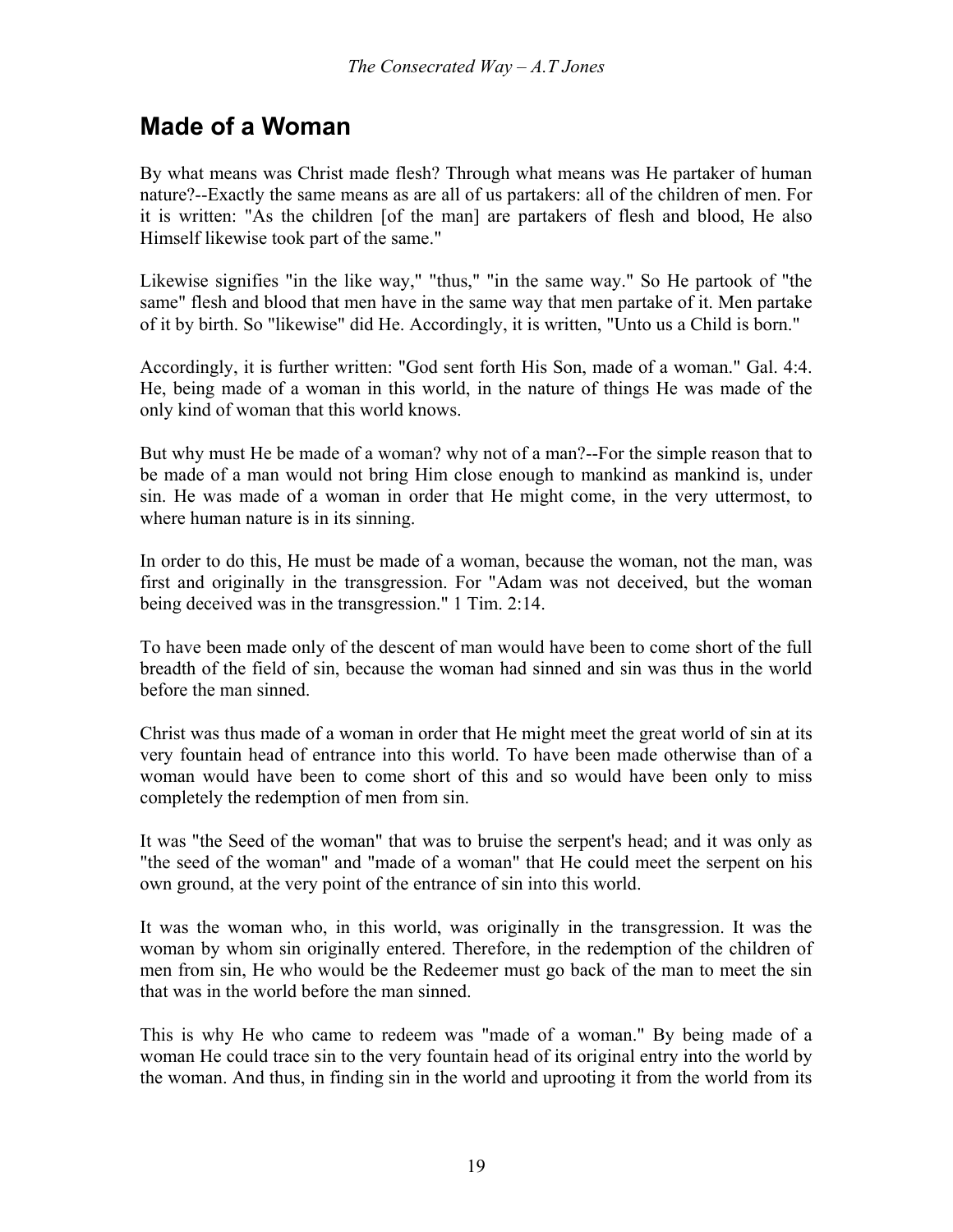original entrance into the world till the last vestige of it shall be swept from the world, in the very nature of things He must partake of human nature as it is since sin entered.

Otherwise, there was no kind of need whatever that He should be "made of a woman." If He were not to come into closest contact with sin as it is in the world, as it is in human nature; if He were to be removed one single degree from it as it is in human nature, then He need not have been "made of a woman."

But as He was made of a woman--not of a man; as He was made of the one by whom sin entered in its very origin into the world--and not made of the man, who entered into the sin after the sin had entered into the world; this demonstrates beyond all possibility of fair question that between Christ and sin in this world and between Christ and human nature as it is under sin in the world there is no kind of separation, even to the shadow of a single degree. He was made flesh; he was made to be sin. He was made flesh as flesh is and only as flesh is in this world and was made to be sin only as sin is.

And this must He do to redeem lost mankind. For Him to be separated a single degree or a shadow of a single degree in any sense from the nature of those whom He came to redeem would be only to miss everything.

Therefore, as He was made "under the law," because they are under the law whom He would redeem, and as He was made a curse, because they are under the curse whom He would redeem, and as He was made sin, because they are sinners--"sold under sin"- whom He would redeem, precisely so He must be made flesh and "the same" flesh and blood, because they are flesh and blood whom He would redeem and must be made "of a woman," because sin was in the world first by and in the woman.

It is thoroughly understood that in His birth Christ did partake of the nature of Mary--the "woman" of whom He was "made." But the carnal mind is not willing to allow that God in His perfection of holiness could endure to come to men where they are in their sinfulness. Therefore endeavor has been made to escape the consequences of this glorious truth, which is the emptying of self, by inventing a theory that the nature of the virgin Mary was different from the nature of the rest of mankind; that her flesh was not exactly such flesh as is that of all mankind. This invention sets up that by some special means Mary was made different from the rest of human beings, especially in order that Christ might be becomingly born of her.

If He were not of the same flesh as are those whom He came to redeem, then there is no sort of use of His being made flesh at all. More than this: Since the only flesh that there is in this wide world which He came to redeem is just the poor, sinful, lost, human flesh that all mankind have; if this is not the flesh that he was made, then He never really came to the world which needs to be redeemed. For if he came in a human nature different from that which human nature in this world actually is, then, even though He were in the world, yet for any practical purposes in reaching man and helping him, he was as far from him as if He had never come, for, in that case, in His human nature He was just as far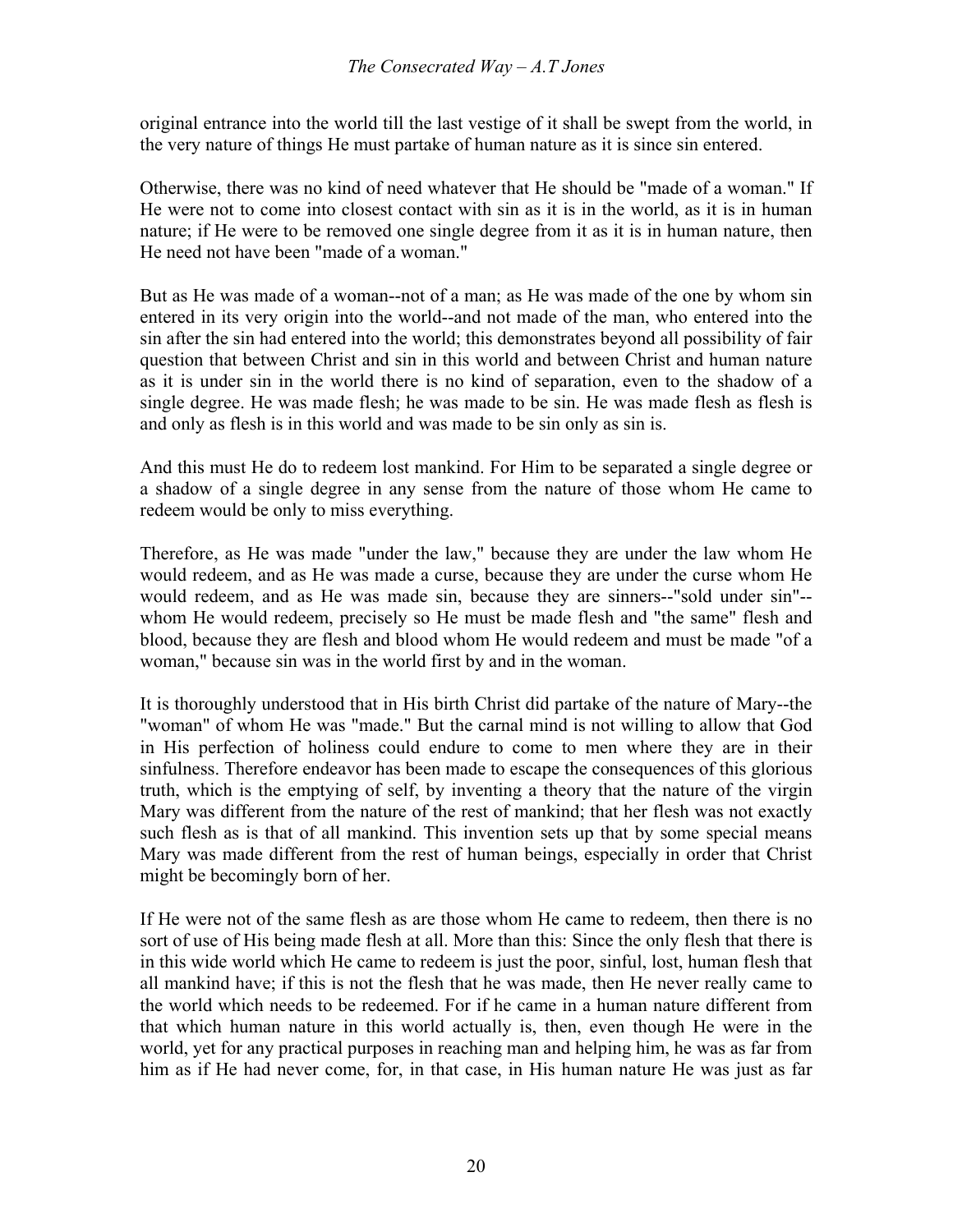from man and just as much of another world as if He had never come into this world at all.

This invention has culminated in what is known as the Roman Catholic dogma of the Immaculate Conception. Many Protestants, if not the vast majority of them as well as other non-Catholics, think that the Immaculate Conception refers to the conception of Jesus by the virgin Mary. But this is altogether a mistake. It refers not at all to the conception of Christ by Mary but to the conception of Mary herself by her mother.

The official and "infallible" doctrine of the Immaculate Conception, as solemnly defined as an article of faith, by Pope Pius IX, speaking ex cathedra on the 8th of December 1854 is as follows:--

By the authority of our Lord Jesus Christ of the blessed apostles Peter and Paul, and by our own authority, we declare, pronounce, and define that the doctrine which holds that the most blessed Virgin Mary, in the first instant of her conception, by a special grace and privilege of Almighty God, in view of the merits of Jesus Christ, the Saviour of mankind, was preserved free from all stain of original sin, has been revealed by God, and therefore is to be firmly and steadfastly believed by all the faithful.

Wherefore, if any shall presume, which may God avert, to think in their heart otherwise then has been defined by us, let them know, and moreover understand, that they are condemned by their own judgment, that they have made shipwreck as regards the faith, and have fallen away from the unity of the Church.--Catholic Belief, page 214.

This conception is defined by Catholic writers thus:--

The ancient writing, "De Nativitate Christi," found in St. Cyprian's works says: Because (Mary) being "very different from the rest of mankind, human nature, but not sin, communicated itself to her."

Theodore, patriarch of Jerusalem, said in the second council of Nice, that Mary "is truly the mother of God, and virgin before and after childbirth; and she was created in a condition more sublime and glorious than that of all natures, whether intellectual or corporeal."--Id., pages 216, 217.

This plainly puts the nature of Mary entirely beyond any real likeness or relationship to mankind or human nature as it is. Having this clearly in mind, let us follow this invention in its next step. Thus it is, as given in the words of Cardinal Gibbons:--

We affirm that the Second Person of the Blessed Trinity, the Word of God, who in His divine nature is, from all eternity, begotten of the Father, consubstantial with Him, was in the fulness of time again begotten, by being born of the virgin, thus taking to himself from her maternal womb a human nature of the same substance with hers.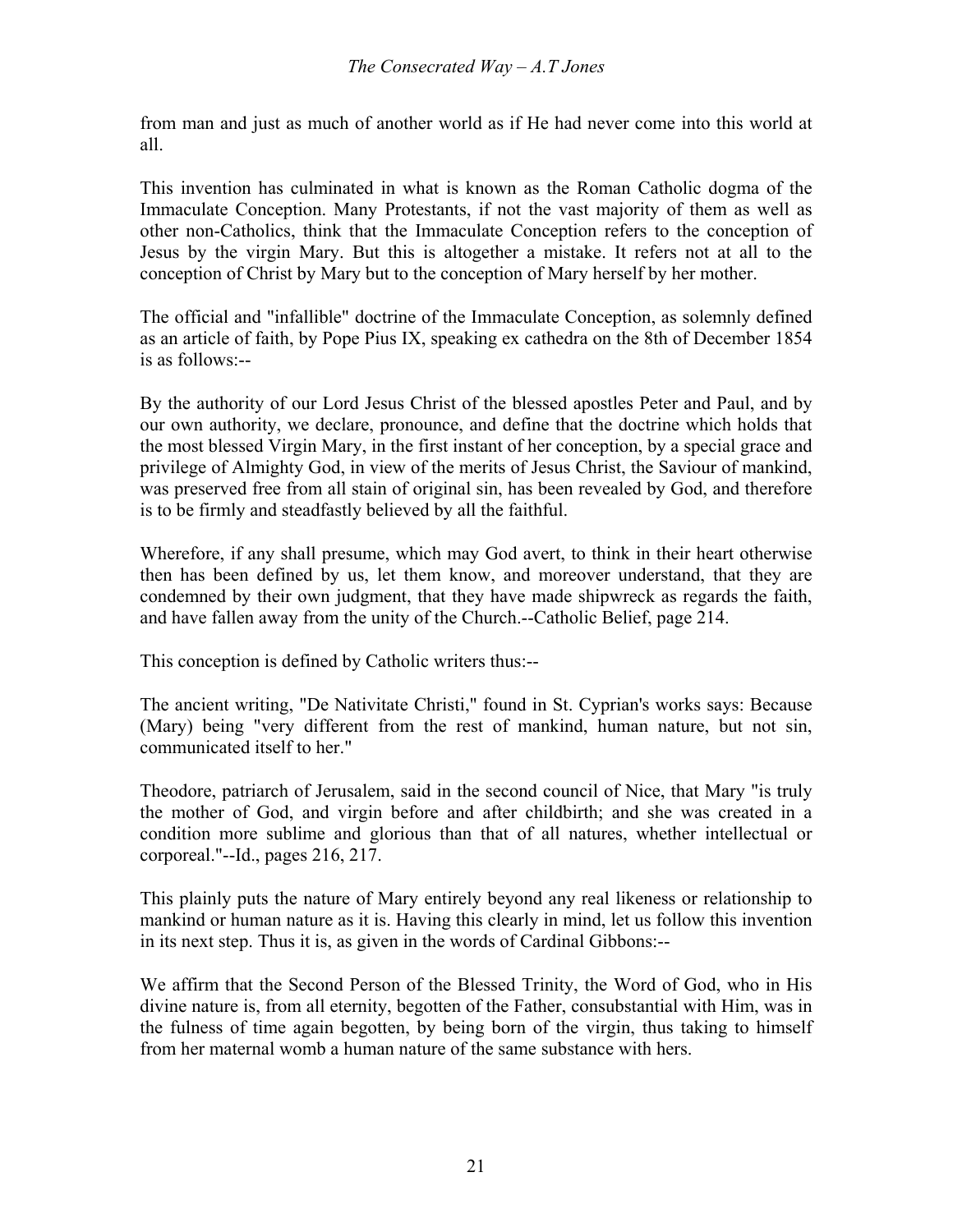As far as the sublime mystery of the incarnation can be reflected in the natural order, the blessed Virgin, under the overshadowing of the Holy Ghost, by communicating to the Second Person of the adorable Trinity, as mothers do, a true human nature of the same substance with her own, is thereby really and truly His mother.--Faith of Our Fathers, pages 198, 199.

Now put these two things together. First, we have the nature of Mary defined as being not only "very different from the rest of mankind," but "more sublime and glorious than all natures:" thus putting her infinitely beyond any real likeness or relationship to mankind as we really are.

Next, we have Jesus described as taking from her a human nature of the same substance as hers.

From this theory it therefore follows as certainly as that two and two make four, that in His human nature the Lord Jesus is "very different" from the rest of mankind; indeed, His nature is not human nature at all.

Such is the Roman Catholic doctrine concerning the human nature of Christ. The Catholic doctrine of the human nature of Christ is simply that that nature is not human nature at all, but divine: "more sublime and glorious than all natures." It is that in His human nature Christ was so far separated from mankind as to be utterly unlike that of mankind, that His was a nature in which He could have no sort of fellow-feeling with mankind.

But such is not the faith of Jesus. The faith of Jesus is that "as the children are partakers of flesh and blood, He also Himself likewise took part of the same."

The faith of Jesus is that God sent "His own Son in the likeness of sinful flesh."

The faith of Jesus is that "in all things it behooved Him to be made like unto His brethren.

The faith of Jesus is that He "Himself took our infirmities" and was touched "with the feeling of our infirmities," being tempted in all points like as we are. If He was not as we are, He could not possibly be tempted "like as we are." But He was "in all points tempted like as we are." Therefore He was "in all points" "like as we are."

In the quotations of Catholic faith which in this chapter we have cited, we have presented the faith of Rome as to the human nature of Christ and of Mary. In the second chapter of Hebrews and kindred texts of Scripture there is presented--and in these studies we have endeavored to reproduce as there presented--the faith of Jesus as to the human nature of Christ.

The faith of Rome as to the human nature of Christ and Mary and of ourselves springs from that idea of the natural mind that God is too pure and too holy to dwell with us and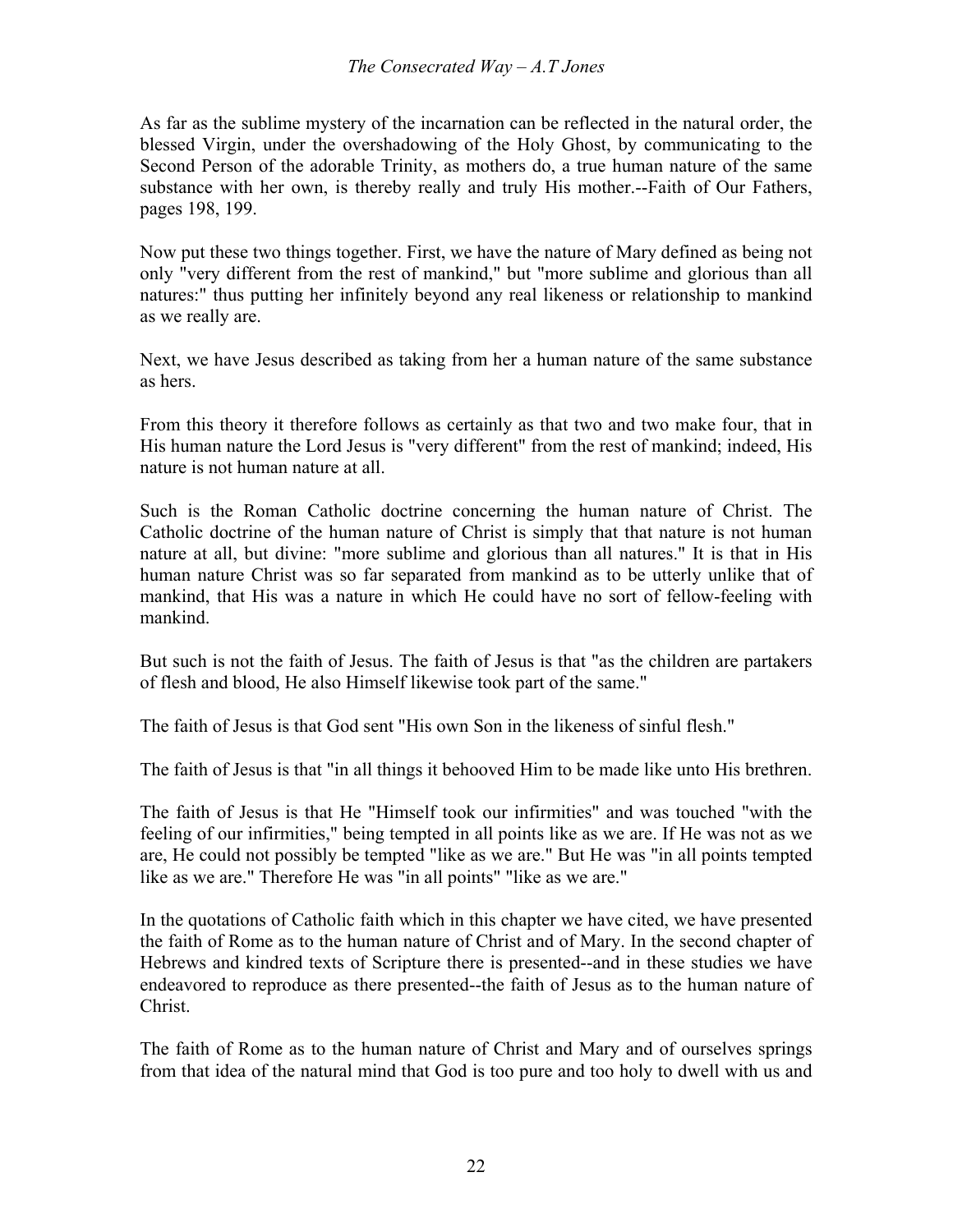in us in our sinful human nature; that sinful as we are, we are too far off for Him in His purity and holiness to come to us just as we are.

The true faith--the faith of Jesus--is that, far off from God as we are in our sinfulness, in our human nature which He took, He has come to us just where we are; that, infinitely pure and holy as He is, and sinful, degraded, and lost as we are, He in Christ by His Holy Spirit will willingly dwell with us and in us to save us, to purify us, and to make us holy.

The faith of Rome is that we must be pure and holy in order that God shall dwell with us at all.

The faith of Jesus is that God must dwell with us and in us in order that we shall be holy or pure at all.

The Law of Heredity

"The Word was made flesh."

"When the fulness of the time was come, God sent forth His Son, made of a woman." Gal. 4:4.

"And the Lord hath laid on Him the iniquity of us all." Isa. 53:6.

We have seen that in His being made of a woman, Christ reached sin at the very fountain head of its entrance into this world and that He must be made of a woman to do this. Also there was laid upon Him the iniquity, in the actual sins, of us all.

Thus all the sin of this world, from its origin in the world to the end of it in the world, was laid upon Him--both sin as it is in itself and sin as it is when committed by us; sin in its tendency and sin in the act: sin as it is hereditary in us, uncommitted by us; and sin as it is committed by us.

Only thus could it be that there should be laid upon Him the iniquity of us all. Only by His subjecting Himself to the law of heredity could He reach sin in full and true measure as sin truly is. Without this there could be laid upon Him our sins which have been actually committed, with the guilt and condemnation that belong to them. But beyond this there is in each person, in many ways, the liability to sin inherited from generations back which has not yet culminated in the act of sinning but which is ever ready, when occasion offers, to blaze forth in the actual committing of sins. David's great sin is an illustration of this. Ps. 51:5; 2 Sam. 11:2.

In delivering us from sin, it is not enough that we shall be saved from the sins that we have actually committed; we must be saved from committing other sins. And that this may be so, there must be met and subdued this hereditary liability to sin; we must become possessed of power to keep us from sinning--a power to conquer this liability, this hereditary tendency that is in us to sin.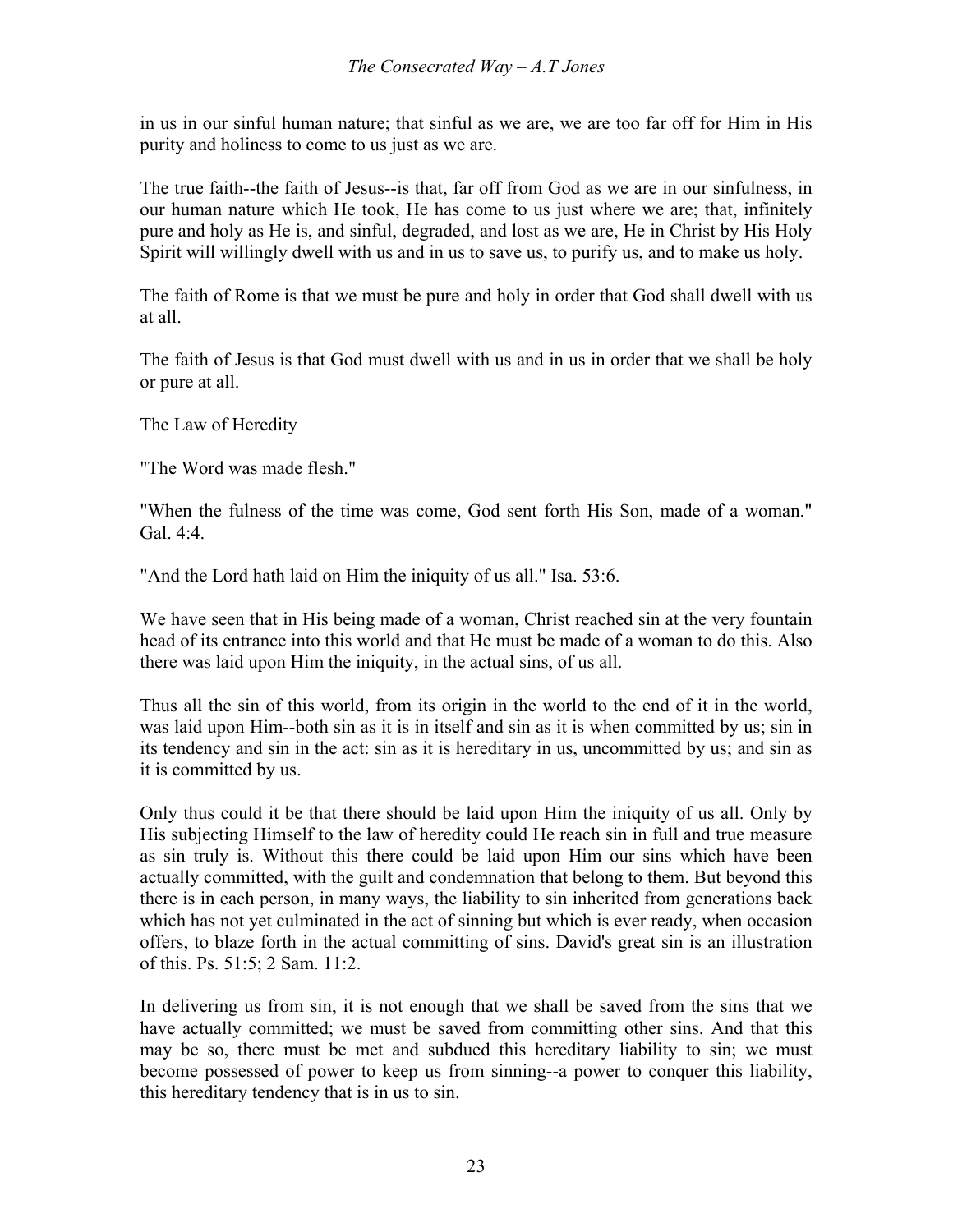All our sins which we have actually committed were laid upon Him, were imputed to Him, so that His righteousness may be laid upon us, may be imputed to us. Also our liability to sin was laid upon Him, in His being made flesh, in His being born of a woman, of the same flesh and blood as we are, so that His righteousness might be actually manifested in us as our daily life.

Thus He met sin in the flesh which He took and triumphed over it, as it is written: "God sending His own Son in the likeness of sinful flesh, and for sin, condemned sin in the flesh." And again: "He is our peace,...having abolished in His flesh the enmity."

And thus, just as our sins actually committed were imputed to Him that His righteousness might be imputed to us, so His meeting and conquering in the flesh the liability to sin and in that same flesh manifesting righteousness, enables us in Him, and Him in us, to meet and conquer in the flesh this same liability to sin and to manifest righteousness in the same flesh.

And thus it is that for the sins which we have actually committed, for the sins that are past, His righteousness is imputed to us, as our sins were imputed to Him. And to keep us from sinning His righteousness is imparted to us in our flesh as our flesh, with its liability to sin, was imparted to Him. Thus He is the complete Saviour. He saves from all the sins that we have actually committed and saves equally from all the sins that we might commit dwelling apart from Him.

If He took not the same flesh and blood that the children of men have with its liability to sin, then where could there be any philosophy or reason of any kind whatever in His genealogy as given in the Scriptures? He was descended from David; He was descended from Abraham; He was descended from Adam and, by being made of a woman, He reached even back of Adam to the beginning of sin in the world.

In that genealogy there are Jehoiakim, who for his wickedness was "buried with the burial of an ass, drawn and cast forth beyond the gates of Jerusalem" (Jer. 22:19); Manasseh, who caused Judah to do "worse than the heathen;" Ahaz, who "made Judah naked, and transgressed sore against the Lord;" Rehoboam, who was born of Solomon after Solomon turned from the Lord; Solomon himself, who was born of David and Bathsheba; there are also Ruth the Moabitess and Rahab; as well as Abraham, Isaac, Jesse, Asa, Jehoshaphat, Hezekiah, and Josiah: the worst equally with the best. And the evil deeds of even the best are recorded equally with the good. And in this whole genealogy there is hardly one whose life is written upon at all of whom there is not some wrong act recorded.

Now it was at the end of such a genealogy as that that "the Word was made flesh, and dwelt among us." It was at the end of such a genealogy as that that He was made of a woman." It was in such a line of descent as that that God sent "His own Son in the likeness of sinful flesh." And such a descent, such a genealogy, meant something to Him, as it does to every other man, under the great law that the iniquities of the fathers are visited upon the children to the third and fourth generations. It meant everything to Him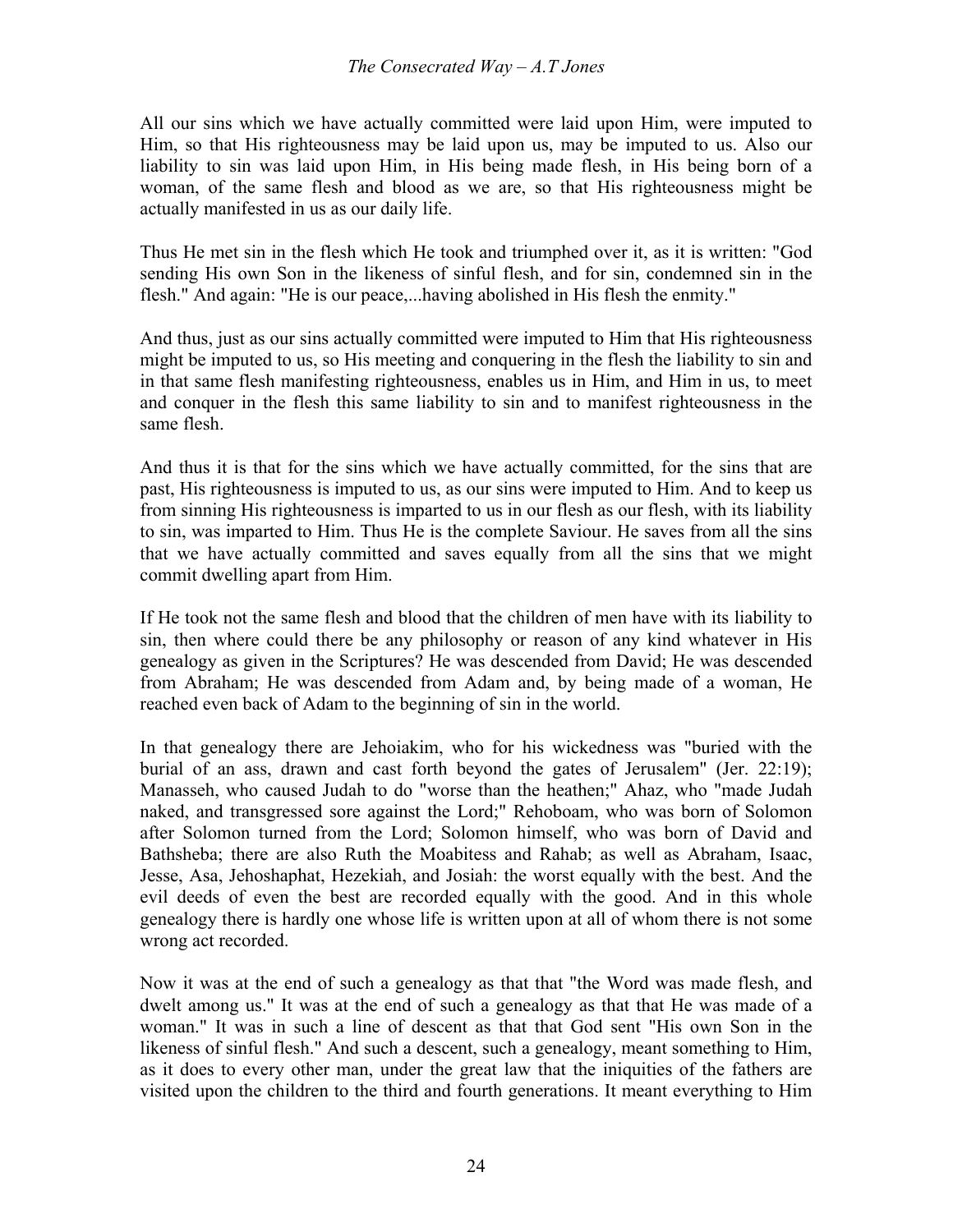in the terrible temptations in the wilderness of temptation, as well as all the way through His life in the flesh.

Thus, both by heredity and by imputation, He was "laden with the sins of the world." And, thus laden, at this immense disadvantage He passed triumphantly over the ground where at no shadow of any disadvantage whatever, the first pair failed.

By His death He paid the penalty of all sins actually committed, and thus can justly bestow His righteousness upon all who choose to receive it. And by condemning sin in the flesh, by abolishing in His flesh the enmity, He delivers from the power of the law of heredity and so can, in righteousness, impart His divine nature and power to lift above that law, and hold above it, every soul that receives Him.

And so it is written: "When the fulness of the time was come, God sent forth His Son, made of a woman, made under the law, to redeem them that were under the law, that we might receive the adoption of sons." Gal. 4:4. And "God sending His own Son in the likeness of sinful flesh, and for [on account of] sin, condemned sin in the flesh: that the righteousness of the law might be fulfilled in us, who walk not after the flesh, but after the Spirit." Rom. 8:3,4. And "He is our peace,...having abolished in His flesh the enmity,...for to make in Himself of twain [God and man] one new man, so making peace." Eph. 2:14, 15.

Thus, "in all things it behooved Him to be made like unto His brethren....For in that He Himself hath suffered being tempted, He is able to succor them that are tempted."

Whether temptation be from within or from without. He is the perfect shield against it all; and so saves to the uttermost all who come unto God by Him.

God sending His own Son in the likeness of sinful flesh, Christ taking our nature as our nature is in its sinfulness and degeneracy, and God dwelling constantly with Him and in Him in that nature--in this God has demonstrated to all people forever that there is no soul in this world so laden with sins or so lost that God will not gladly dwell with him and in him to save him from it all and to lead him in the way of the righteousness of God.

And so certainly is his name Emmanuel, which is, "God with us."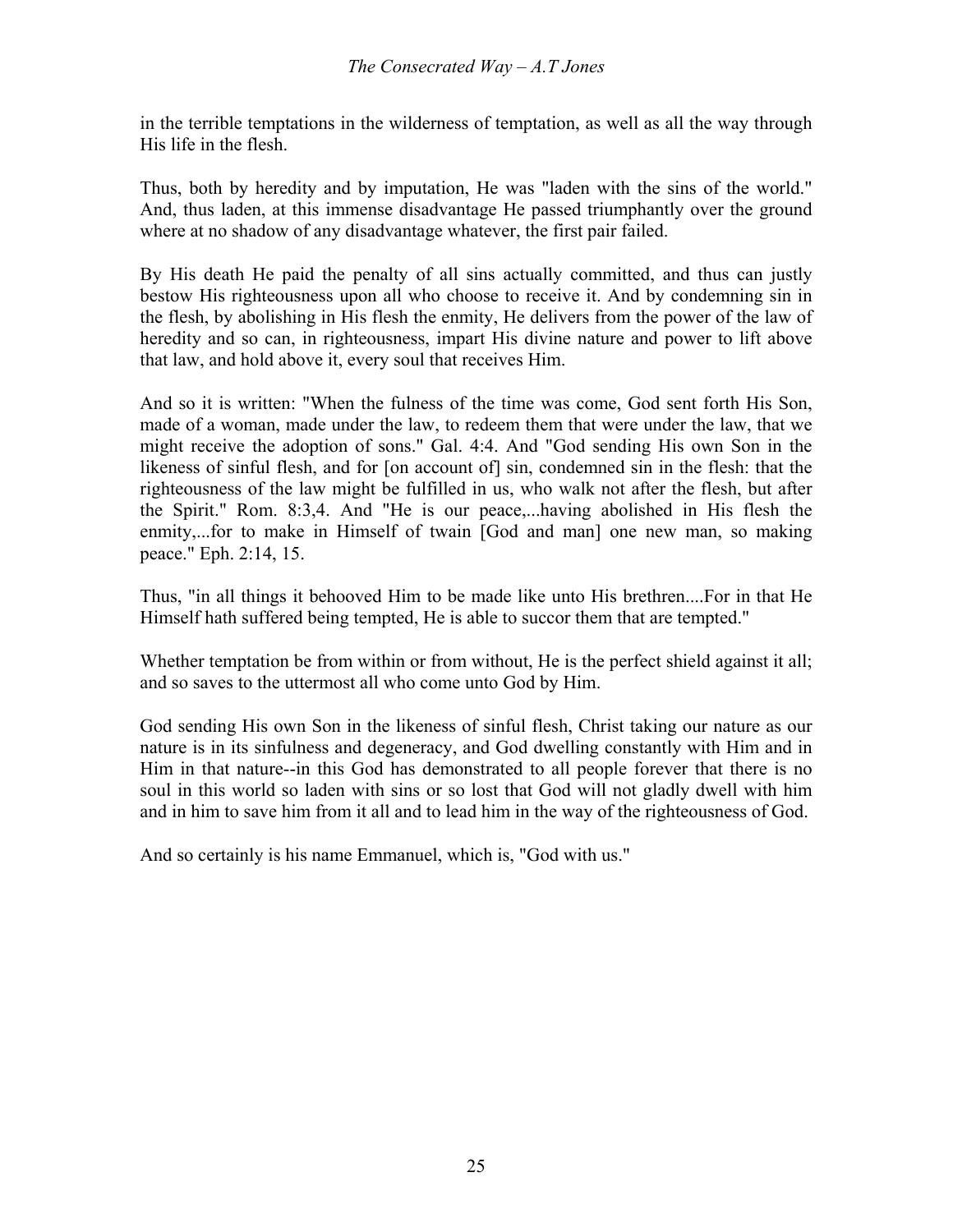# **In All Things Like**

It should be particularly noted that in the first and second chapters of Hebrews the thought and discussion concerning the person of Christ is especially as to nature and substance. In Phil. 2:5-8 there is presented the thought of Christ's relationship to God and to man, especially as to nature and form. Thus: "Let this mind be in you, which was also in Christ Jesus; who, being in the form of God thought it not robbery to be equal with God; but emptied Himself, and took upon Him the form of a servant, and was made in the likeness of men: and being found in fashion as a man, He humbled Himself, and became obedient unto death, even the death of the cross." Phil. 2:5-8, and R.V.

When Jesus emptied Himself He became man, and God was revealed in the Man. When Jesus emptied Himself, on the one side man appeared, and on the other side God appeared. Thus in Him God and man meet in peace and become one: "for He is our peace, who hath made both [God and man] one,...having abolished in His flesh the enmity,...to make in Himself of twain [God and man] one new man, so making peace." (Eph. 2:14, 15).

He who was in the form of God took the form of man.

He who was equal with God became equal with man.

He who was Creator and Lord became creature and servant.

He who was in the likeness of God was made in the likeness of men.

He who was God and Spirit was made man and flesh. John 1:1, 14.

Nor is this true only as to form; it is true as to substance. For Christ was like God in the sense of being of the nature, in very substance, of God. He was made in the likeness of men in the sense of being like men in the nature and very substance of men.

Christ was God. He became man. And when He became man, He was man as really as He was God.

He became man in order that He might redeem man.

He came to man where man is to bring man to Him where He was and is.

And in order to redeem man from what man is, He was made what man is:--

•Man is flesh. Gen. 6:3; John 3:6. "And the Word was made flesh." John 1:14; Heb. 2:14. •Man is under the law. Rom. 3:19. Christ was "made under the law." Gal. 4:4. •Man is under the curse. Gal. 3:10; Zech. 5:1-4, "Christ was made a curse." Gal. 3:13. •Man is sold under sin (Rom. 7:14) and laden with iniquity. Isa. 1:4. And "the Lord hath laid on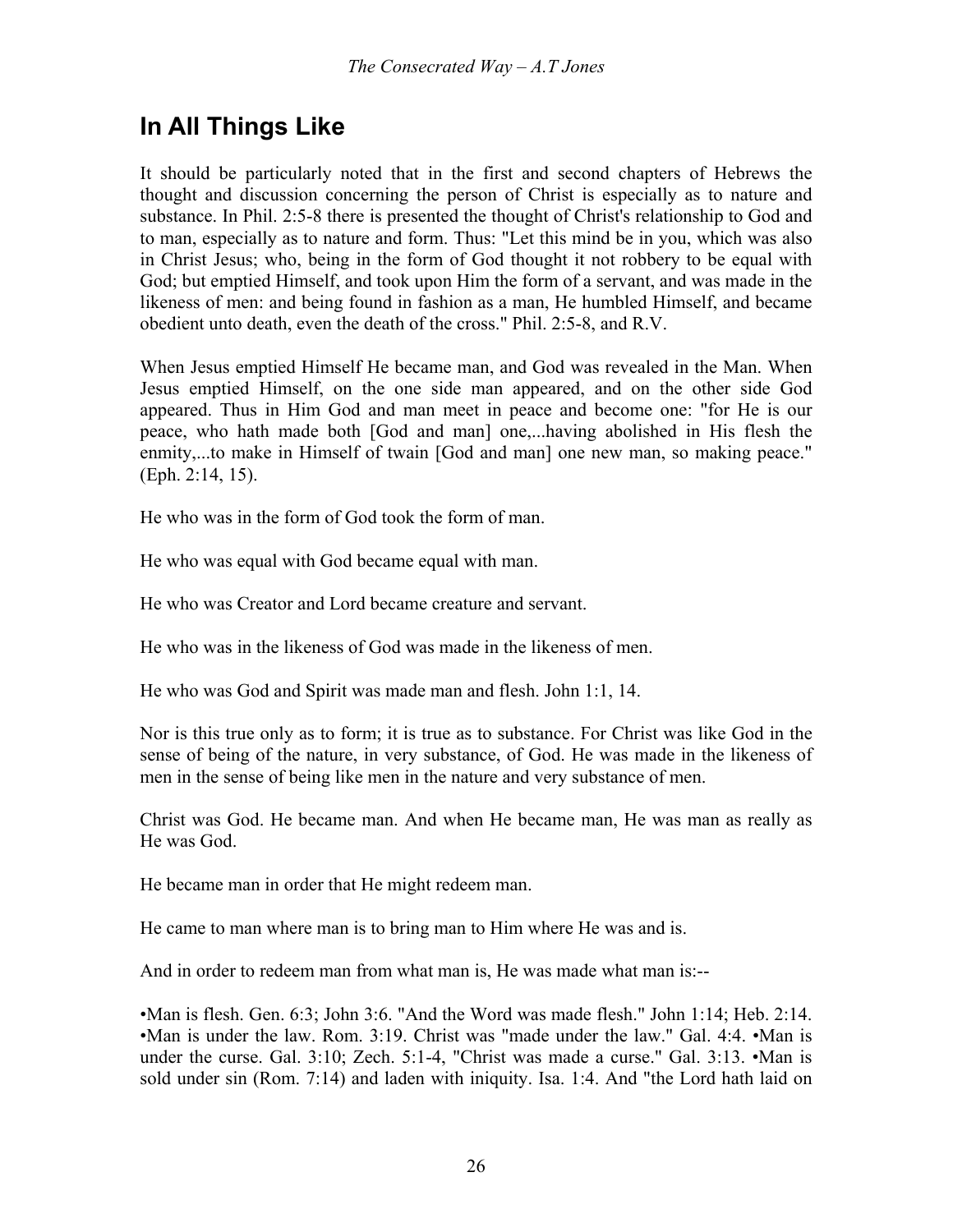Him the iniquity of us all." Isa. 53:6. •Man is "a body of sin." Rom. 6:6. And God "hath made Him to be sin." 2 Cor. 5:21.

Thus, literally, "in all things it behooved Him to be made like unto His brethren."

Yet it must never be forgotten, it must be borne in mind and heart constantly and forever, that in none of this as to man, the flesh, sin, and the curse was Christ ever of Himself or of His own original nature or fault. All this He "was made." "He took upon Him the form of a servant, and was made in the likeness of men."

And in all this Christ was "made" what, before, He was not in order that the man might be made now and forever what he is not.

Christ was the Son of God. He became the Son of man that the sons of men might become the sons of God. Gal. 4:4; 1 John 3:1.

Christ was Spirit. 1 Cor. 15:45. He became flesh in order that man, who is flesh, might become spirit. John 3:6; Rom. 8:8-10.

Christ, who was altogether of the divine nature, was made partaker of human nature in order that we who are altogether of the human nature "might be partakers of the divine nature." 2 Peter 1:4

Christ, who knew no sin, was made to be sin, even the sinfulness of man, in order that we, who knew no righteousness, might be made righteousness, even the righteousness of God.

And as the righteousness of God, which, in Christ, the man is made, is real righteousness, so the sin of men, which Christ was made in the flesh, was real sin.

As certainly as our sins, when upon us, are real sins to us, so certainly, when these sins were laid upon Him, they became real sins to Him. As certainly as guilt attaches to these sins and to us because of them, when they are upon us so certainly this guilt attached to these same sins of ours and to Him because of them, when they were laid upon Him.

As the sense of condemnation and discouragement of our sins was real to us when these sins of ours were upon us, so certainly this same sense of condemnation and discouragement because of the guilt of these sins was realized by Him when these sins of ours were laid upon Him.

Thus the guilt, the condemnation, the discouragement of the knowledge of sin were His- were a fact in His conscious experience--as really as they were ever such in the life of any sinner that was ever on earth. And this awful truth brings to every sinful soul in the world the glorious truth that "the righteousness of God," and the rest, the peace, and the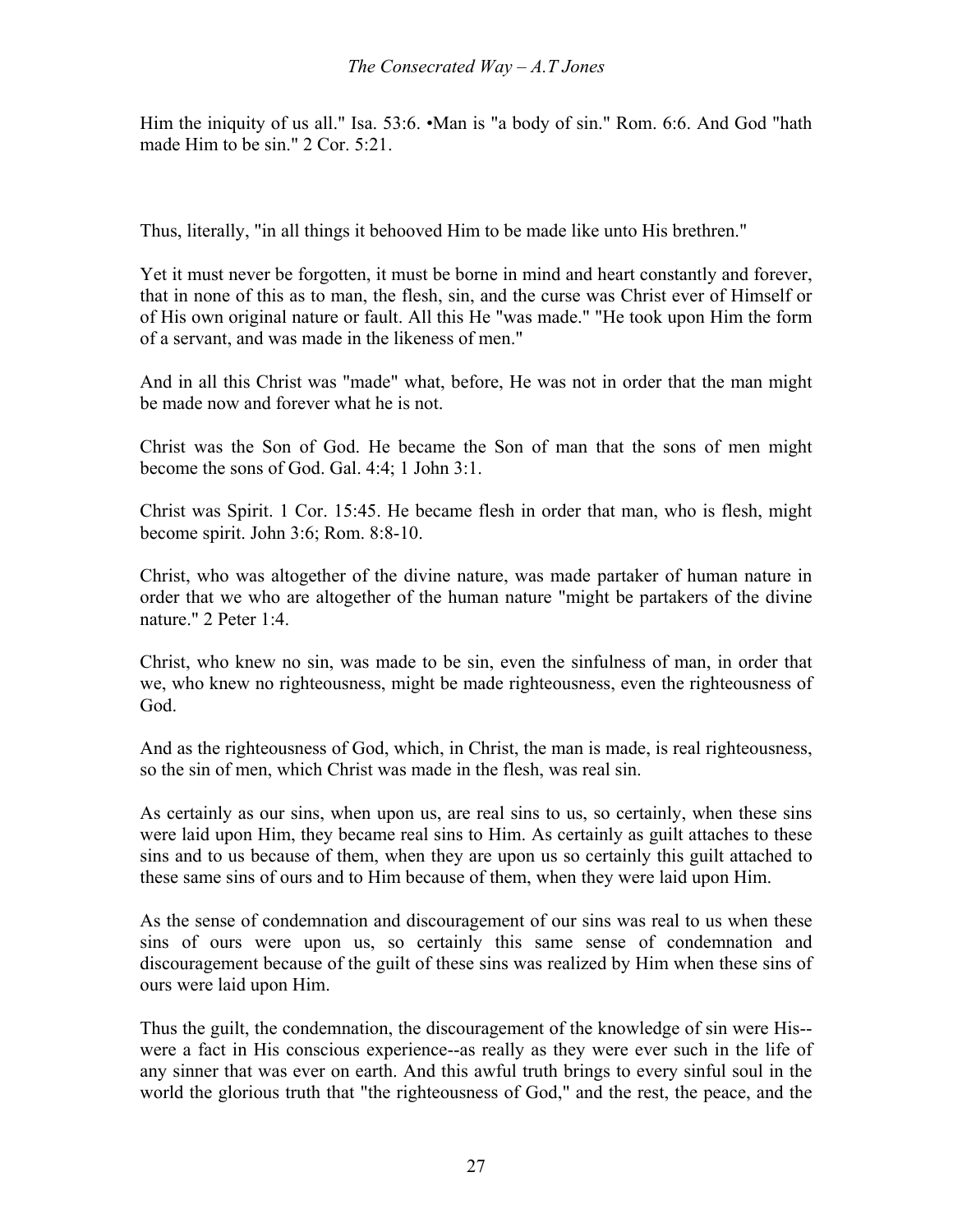joy, of that righteousness, are a fact in the conscious experience of the believer in Jesus in this world, as really as they are in the life of any saint who was ever in heaven.

He who knew the height of the righteousness of God, acquired also the knowledge of the depth of the sins of men. He knows the awfulness of the depths of the sins of men, as well as He knows the glory of the heights of the righteousness of God. And by this "His knowledge shall My righteous Servant justify many." Isa. 53:11. By this His knowledge He is able to deliver every sinner from the lowest depths of sin and lift him to the highest height of righteousness, even the very righteousness of God.

Made "in all things" like unto us, He was in all points like as we are. So fully was this so that He could say, even as we must say the same truth, "I can of Mine own self do nothing." John 5:30.

Of Him this was so entirely true that, in the weakness and infirmity of the flesh,--ours which He took--He was as is the man who is without God and without Christ. For it is only without Him that men can do nothing. With Him and through Him, it is written: "I can do all things." But of those who are without Him it is written: "Without Me ye can do nothing." John 15:5.

Therefore, when of Himself He said, "I can of Mine own self do nothing," this makes it certain forever that in the flesh,--because of our infirmities which He took; because of our sinfulness, hereditary and actual, which was laid upon Him and imparted to Him--He was of Himself in that flesh exactly as is the man who, in the infirmity of the flesh, is laden with sins, actual and hereditary, and who is without God. And standing thus weak, laden with sins and helpless as we are, in divine faith He exclaimed, "I will put My trust in Him." Heb. 2:13.

He came to "seek and to save that which was lost." And in saving the lost, He came to the lost where we are. He put Himself among the lost. "He was numbered with the transgressors." He was "made to be sin." And from the standpoint of the weakness and infirmity of the lost, He trusted in God, that He would deliver Him and save Him. Laden with the sins of the world; and tempted in all points like as we are, He hoped in God and trusted in God to save Him from all those sins and to keep Him from sinning. Ps. 69:1- 21; 71:1-20; 22:1-22; 31:1-5.

And this is the faith of Jesus: this is the point where the faith of Jesus reaches lost, sinful man to help him. For thus it has been demonstrated to the very fulness of perfection, that there is no man in the wide world for whom there is not hope in God, no one so lost that he can not be saved by trusting God in this faith of Jesus. And this faith of Jesus, by which in the place of the lost, He hoped in God and trusted God for salvation from sin and power to keep from sinning--this victory of His it is that has brought to every man in the world divine faith by which every man can hope in God and trust in God and can find the power of God to deliver him from sin and to keep him from sinning. That faith which He exercised and by which He obtained the victory over the world, the flesh, and the devil--that faith is His free gift to every lost man in the world. And thus "this is the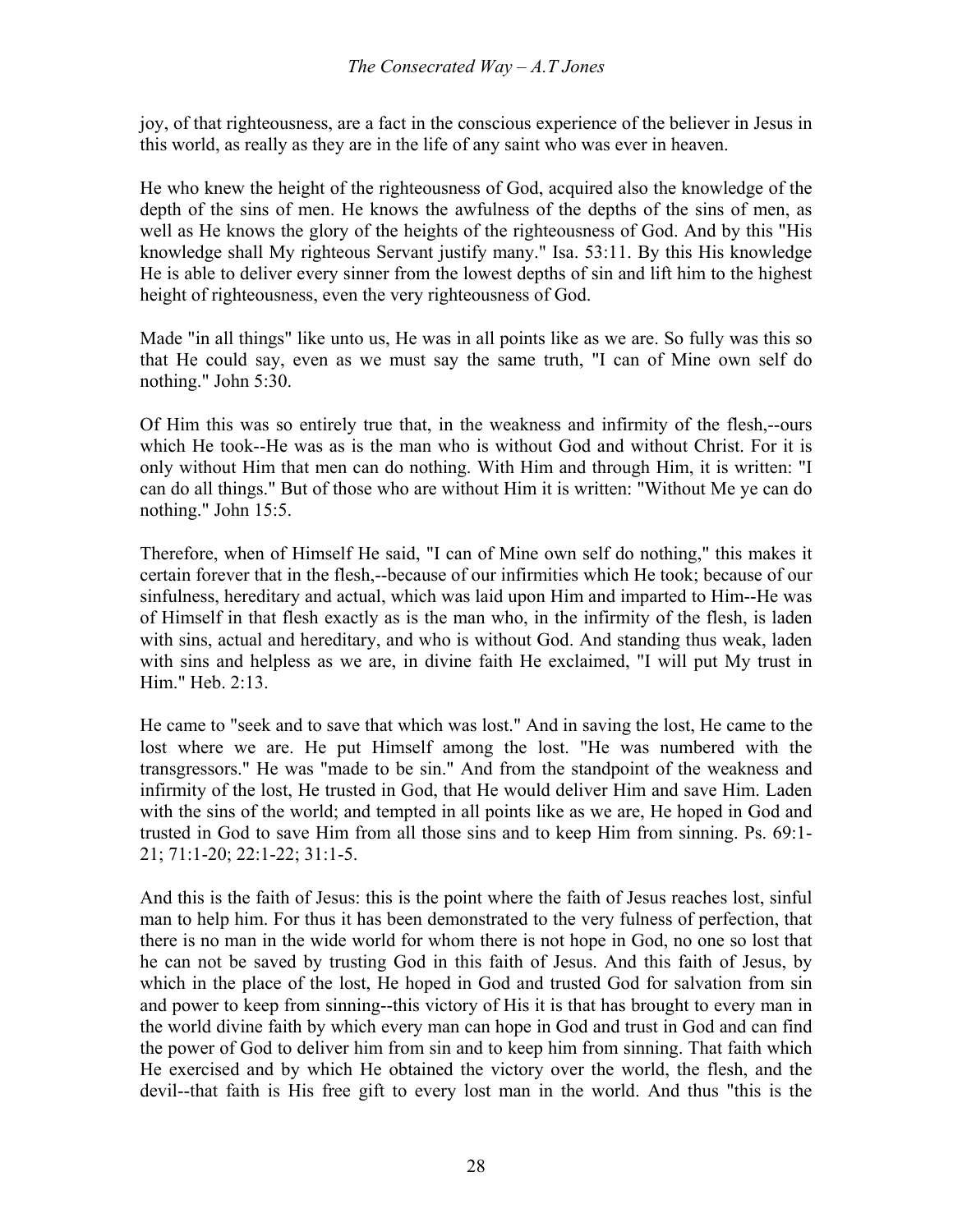victory that overcometh the world, even our faith;" and this is the faith of which He is the Author and Finisher.

This is the faith of Jesus that is given to men. This is the faith of Jesus that must be received by men in order for them to be saved. This is the faith of Jesus which, now in this time of the Third Angel's Message, must be received and kept by those who will be saved from the worship of the "beast and his image," and enabled to keep the commandments of God. This is the faith of Jesus referred to in the closing words of the Third Angel's Message: "Here are they that keep the commandments of God, and the faith of Jesus."

And now of the things which we have spoken this is the sum: "We have such an High Priest." All that we have thus found in the first and second chapters of Hebrews is the essential foundation and preliminary of His high priesthood. For "in all things it behooved Him to be made like unto His brethren, that [so that, in order that] He might be a merciful and faithful High Priest in things pertaining to God, to make reconciliation for the sins of the people. For in that He Himself hath suffered being tempted, He is able to succor them that are tempted." Heb. 2:17, 18.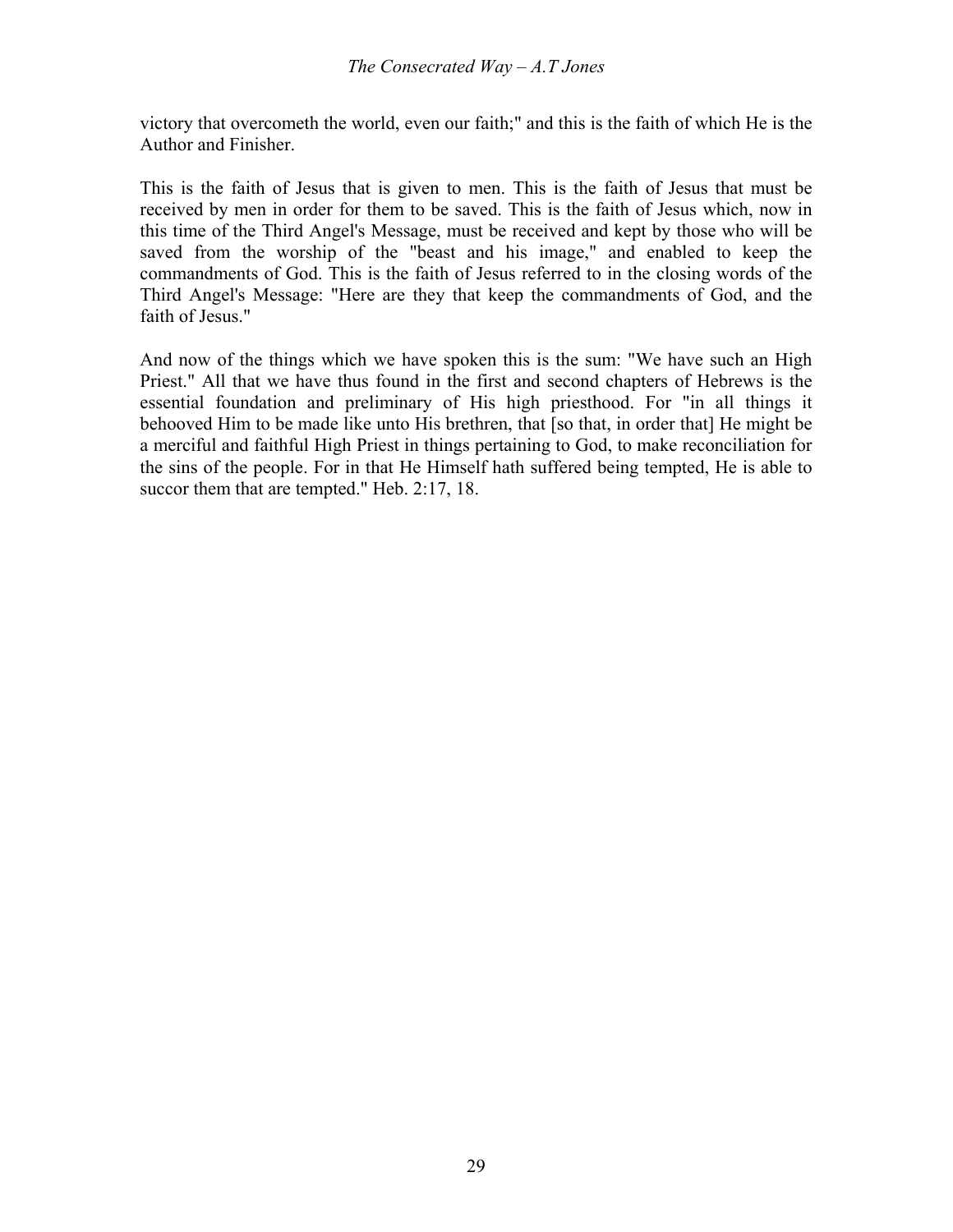# **Further Qualifications of Our High Priest**

Such is the thought of the first two chapters of Hebrews. And upon this the third chapter opens, or rather the one great thought continues with the beautiful exhortation: "Wherefore, holy brethren, partakers of the heavenly calling, consider the Apostle and High Priest of our profession, Christ Jesus; who was faithful to Him that appointed Him." Having presented Christ in the flesh, as He was made "in all things" like the children of men and our nearest of kin, we are now asked to consider Him in His faithfulness in that position.

The first Adam was not faithful. This last Adam "was faithful to Him that appointed Him, as also Moses was faithful in all His [God's] house. For this Man was counted worthy of more glory than Moses, inasmuch as He who hath builded the house hath more honor than the house. For every house is builded by some man, but He that built all things is God. And Moses verily was faithful in all His [God's] house as a servant for a testimony of those things which were to be spoken after; but Christ [was faithful] as a Son over His own house; whose house are we, if we hold fast the confidence and the rejoicing of the hope firm unto the end."

Next is cited Israel, who came out of Egypt, who were not faithful; who failed of entering into God's rest because they believed not in Him. Then upon this is the exhortation to us to "fear, lest, a promise being left us of entering into His rest, any of you should seem to come short of it. For unto us was the gospel preached, as well as unto them; but the word preached did not profit them, not being mixed with faith in them that heard it. For we which have believed do enter into rest," in believing in Him who gave Himself for our sins.

We enter into rest in the forgiveness of all our sins, through believing in Him who was faithful in every obligation and under every temptation of life. We also enter into rest and there abide, by being partaker of His faithfulness, in which and by which we also shall be faithful to Him who has appointed us. For in considering Him "the High Priest of our profession" in His faithfulness, we are ever to consider that "we have not an high priest which cannot be touched with the feeling of our infirmities; but was in all points tempted like as we are, yet without sin." Heb. 4:15.

When we "have not an high priest which cannot be touched with the feeling of our infirmities," we have an High Priest who can be touched with the feeling of our infirmities. And the way in which He can and is touched with the feeling of our infirmities is that He "was in all points tempted like as we are." There is not a point in which any soul can be tempted but that He has been exactly so tempted, and has felt the temptation as truly as any human soul can feel it. But, though He was in all points tempted like as we are and felt the power of it as truly as any one can, yet in it all He was faithful and through it all He passed "without sin." And by faith in Him--in this His faithfulness--every soul can meet all temptation and pass through it without sinning.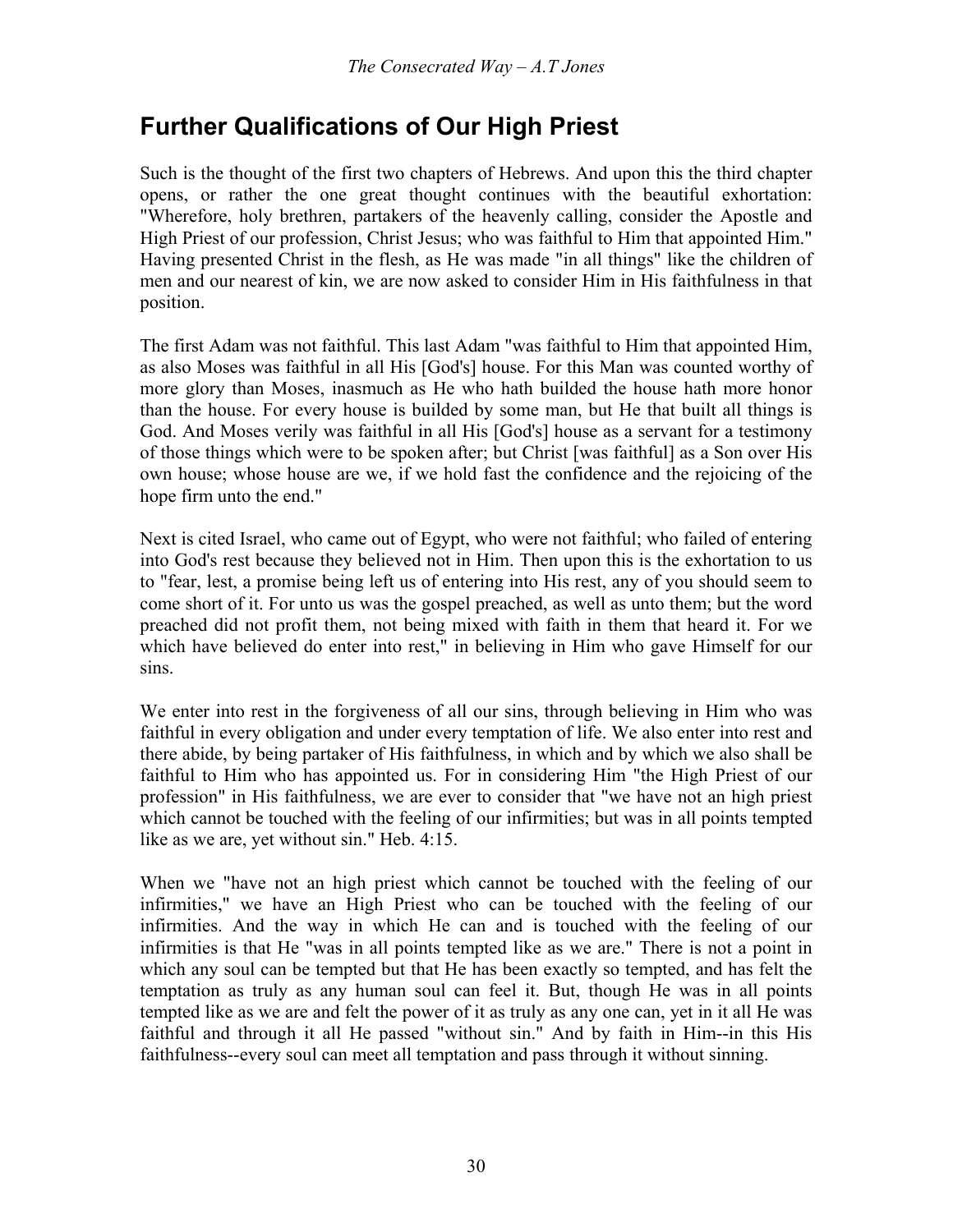This is our salvation, for He was made flesh as man and in all things it behooved Him to be made like unto His brethren and to be tempted in all points like as we are "that He might be a merciful and faithful High Priest in things pertaining to God." And this not only "to make reconciliation for the sins of the people," but also to "succor"--to run under, to run to the aid of, to assist and deliver from suffering--"them that are tempted." He is our merciful and faithful High Priest to succor--run under--us when we are tempted, to keep us from falling under the temptation and so to keep us from falling under sin. He "runs under" us is our temptation so we shall not fall under the temptation but shall conquer it and rise in victory over it, sinning not.

"Seeing then that we have a great High Priest, that is passed into the heavens, Jesus the Son of God, let us hold fast our profession." Heb. 4:14. And also seeing that we have such an High Priest, "let us therefore come boldly unto the throne of grace, that we may obtain mercy, and find grace to help in time of need."

Further, in presenting for our consideration our High Priest in His faithfulness, it is written that "every high priest taken from among men is ordained for men in things pertaining to God, that he may offer both gifts and sacrifices for sins, who can have compassion on the ignorant and on them that are out of the way, for that He Himself also is compassed with infirmity." Heb. 5:1,2.

And this is why it is that in order that He should be a merciful and faithful high priest in things pertaining to God and that He should bring many unto glory, it became Him, as the Captain of their salvation, to be "compassed with infirmity," to be tried by temptation, to be "a man of sorrows and acquainted with grief;" thus "in all things" to be made acquainted with human experience, so that He truly "can have compassion on the ignorant and on them that are not [sic. "out"] of the way." In a word, in order that He might be "a merciful and faithful High Priest in things pertaining to God," it became Him to be made "perfect through sufferings."

"And no man taketh this honor [of high priesthood] unto himself but he that is called of God, as was Aaron. So also Christ glorified not Himself to be made an High Priest; but He that said unto Him, Thou art My Son, to-day have I begotten Thee. As He saith also in another place, Thou art a Priest forever after the order of Melchizedek. Who in the days of His flesh, when He had offered up prayers and supplications with strong crying and tears unto Him that was able to save Him from death and was heard in that He feared; though He were a Son, yet learned He obedience by the things which He suffered; and being made perfect [being tested to perfection in all points], He became the author of eternal salvation unto all them that obey Him; called of God an High Priest after the order of Melchizedek." Heb. 5:4-10.

"And inasmuch as not without an oath He was made Priest; for those priests [of the Levitical priesthood] were made without an oath; but this with an oath by Him that said unto Him, The Lord sware and will not repent, Thou art a Priest forever after the order of Melchizedek: by so much was Jesus made a surety of a better testament." Thus, above all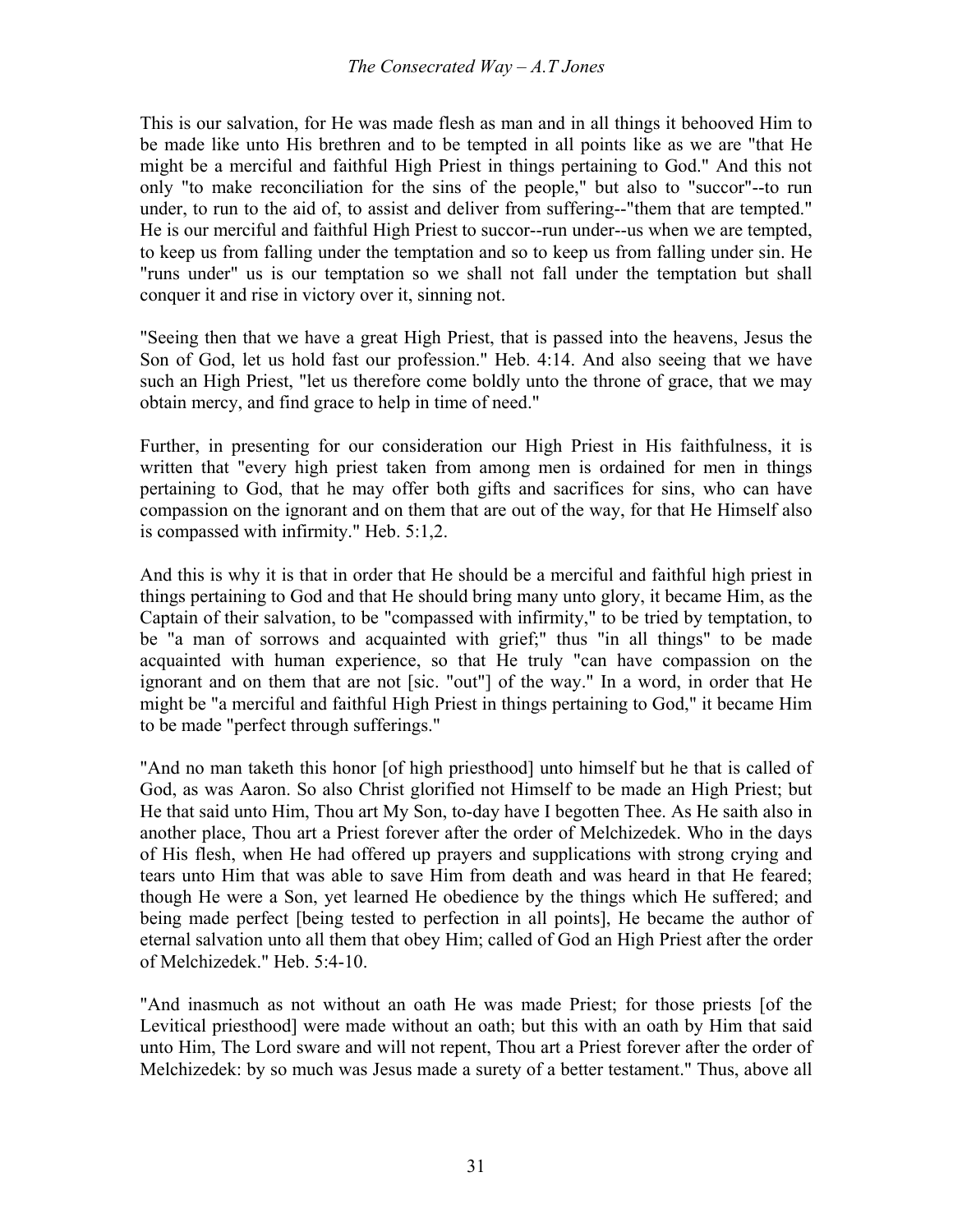others, by the oath of God, Jesus was made a Priest. Therefore, and "by so much" "we have such an High Priest."

And further, "They [of the order of Aaron] truly were many priests, because they were not suffered to continue by reason of death: but this man, because He continueth ever, hath an unchangeable priesthood." Heb. 7:23, 24. By the oath of God He is made a Priest forever. He is also made a Priest "after the power of an endless life." Heb. 7:16. Therefore "He continueth ever." And because He continueth ever, He hath an "unchangeable priesthood." And because of all this, "He is able also to save them to the uttermost that come unto God by Him, seeing He ever liveth to make intercession for them." Heb. 7:25. And "we have such an High Priest."

And "such an High Priest became us, who is holy, harmless, undefiled, separate from sinners, and made higher than the heavens; who needeth not daily, as those high priests, to offer up sacrifice, first for his own sins, and then for the people's; for this He did once, when He offered up Himself. For the law maketh men high priests which have infirmity; but the word of the oath, which was since the law, maketh the Son [High Priest], who is consecrated forevermore." Heb. 7:26, 27.

# **The Sum**

And "now of the things which we have spoken this is the sum: We have such an High Priest." And what is that of which this is "the sum"?

1.That He who was higher than the angels, as God, was made lower than the angels, as man. 2.That He who was of the nature of God was made of the nature of man. 3.That He who was in all things like God was made in all things like man. 4.That as man He was tempted in all points like as men are and never sinned but was in all things faithful to Him that appointed Him. 5.That, as man, tempted in all points like as we are, He was touched with the feeling of our infirmities and was made perfect through sufferings in order that He might be a merciful and faithful High Priest; and was called of God to be an High Priest. 6.That by the power of an endless life He was made High Priest. 7.And that by the oath of God He was made High Priest.

Such are the specifications of the Word of God, of which the "sum" is "We have such an High Priest."

And yet that is only a part of "the sum." For the whole statement of "the sum" is, "We have such an High Priest, who is set on the right hand of the throne of the Majesty in the heavens; a minister of the sanctuary, and of the true tabernacle, which the Lord pitched, and not man."

On earth there was a sanctuary which man pitched and which man made. True, this sanctuary was both made and pitched under the direction of the Lord; nevertheless, it is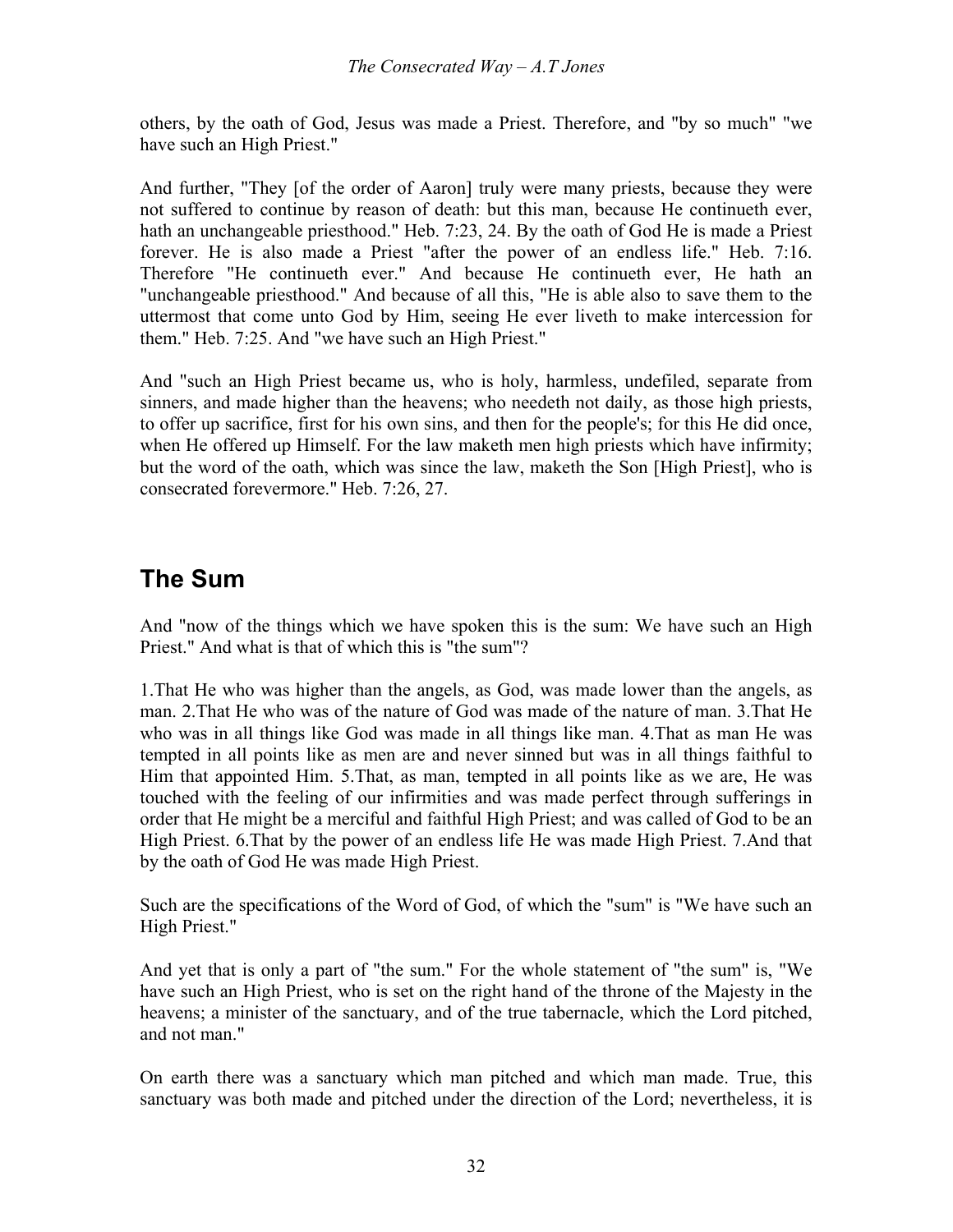far different from the sanctuary and the true tabernacle which the Lord Himself pitched and not man--as far different as the work of man is from the work of God.

That "worldly sanctuary" with its ministry is more briefly described and the meaning of it is more briefly told in Hebrews 9 than would be possible otherwise to do. Therefore we quote Heb. 9:2-12, inclusive: "For there was a tabernacle made; the first, wherein was the candlestick, and the table, and the shewbread; which is called the sanctuary. And after the second veil, the tabernacle which is called the holiest of all; which had the golden censer, and the ark of the covenant overlaid round about with gold, wherein was the golden pot that had manna, and Aaron's rod that budded, and the tables of the covenant; and over it the cherubims of glory shadowing the mercy-seat; of which we can not now speak particularly.

"Now when these things were thus ordained, the priests went always into the first tabernacle, accomplishing the service of God. But into the second went the high priest alone once every year, not without blood, which he offered for himself, and for the errors of the people; the Holy Ghost this [sic. "thus"] signifying, that the way into the holiest of all was not yet made manifest, while as the first tabernacle was yet standing; which was a figure for the time then present, in which were offered both gifts and sacrifices, that could not make him that did the service perfect, as pertaining to the conscience; which stood only in meats and drinks, and divers washings, and carnal ordinances, imposed on them until the time of reformation. But Christ being come an High Priest of good things to come, by a greater and more perfect tabernacle, not made with hands, that is to say, not of this building; neither by the blood of goats and calves, but by His own blood He entered in once into the holy place, having obtained eternal redemption for us."

That sanctuary was but "a figure;" and it was but a figure "for the time then present." In it priests and high priests ministered and offered both gifts and sacrifices. But all this priesthood, ministry, gift, and sacrifice was, equally with the sanctuary, only "a figure for the time then present," for it all "could not make him that did the service perfect, as pertaining to the conscience."

That sanctuary and tabernacle itself was but a figure of the sanctuary and the true tabernacle which the Lord pitched, and not man.

The high priest of that sanctuary was but a figure of Christ, who is High Priest of the sanctuary and the true tabernacle.

The ministry of that high priest of the sanctuary on earth was but a figure of the ministry of Christ, our great High Priest, "who is set on the right hand of the throne of the Majesty in the heavens; a minister of the sanctuary, and of the true tabernacle, which the Lord pitched, and not man."

The offerings of the priesthood in the ministry of the sanctuary on earth were but a figure of the offering of Christ, the true High Priest, in His ministry in the sanctuary and the true tabernacle.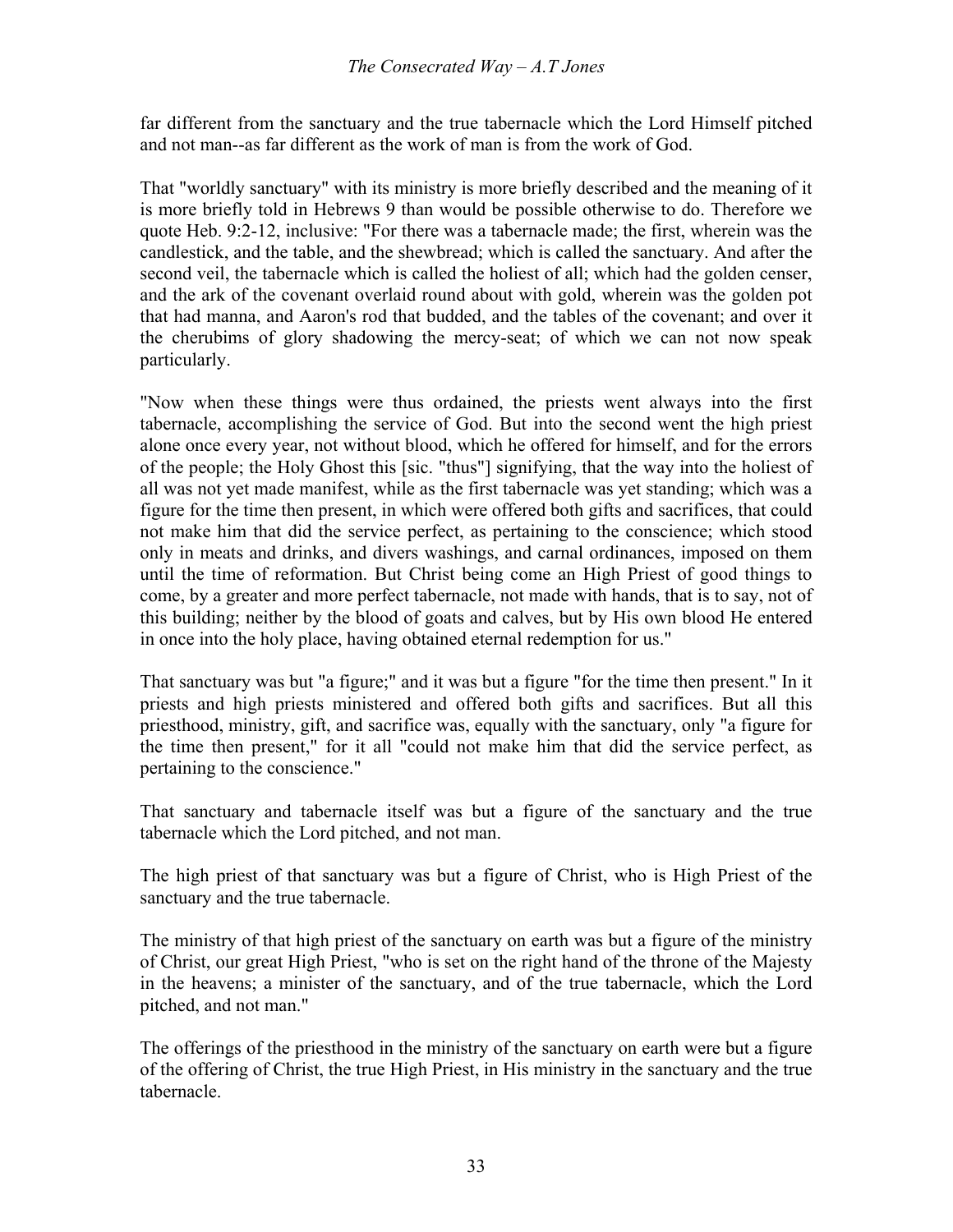Thus Christ was the true substance and meaning of all the priesthood and service of the sanctuary on earth, and any part of it that ever passed without this as its meaning was simply meaningless. And as certainly as Christ is the true Priest of Christianity, of which the Levitical priesthood was a figure, so certainly the sanctuary of which Christ is minister is the true sanctuary of Christianity, of which the earthly sanctuary of the Levitical dispensation was a figure. And so it is written: "If He were on earth, He should not be a priest, seeing that there are priests that offer gifts according to the law: who serve unto the example and shadow of heavenly things, as Moses was admonished of God when he was about to make the tabernacle: for, See, saith He, that thou make all things according to the pattern shewed to thee in the mount." Heb. 8:4, 5.

"It was therefore necessary that the patterns of things in the heavens should be purified with these [earthly sacrifices]; but the heavenly things themselves with better sacrifices than these. For Christ is not entered into the holy places made with hands, which are the figures of the true; but into heaven itself, now to appear in the presence of God for us." And in "heaven itself," in the Christian dispensation, there was seen the throne of God and a golden altar and an angel with a golden censer offering incense with the prayers of all saints, "And the smoke of the incense, which came with the prayers of the saints, ascended up before God out of the angel's hand." Rev. 4:5; 8:2-4. Also in this same time there was seen in His temple the ark of His testament." Rev. 11:19; 15:5-8; 16:1. And further there was seen there "seven lamps of fire burning before the throne." Rev. 4:5. There, too, was seen one like the Son of man clothed in the high priestly garment. Rev. 1:13.

There is therefore a Christian sanctuary, of which the former sanctuary was a figure, as truly as there is a Christian high priesthood of which the former high priesthood was a figure. And there is a ministry of Christ, our High Priest, in this Christian sanctuary, as truly as there was a ministry of the former priesthood in the former and earthly sanctuary. And "of the things which we have spoken, this is the sum: We have such an High Priest who is set on the right hand of the throne of the Majesty in the heavens; a minister of the sanctuary and of the true tabernacle, which the Lord pitched, and not man."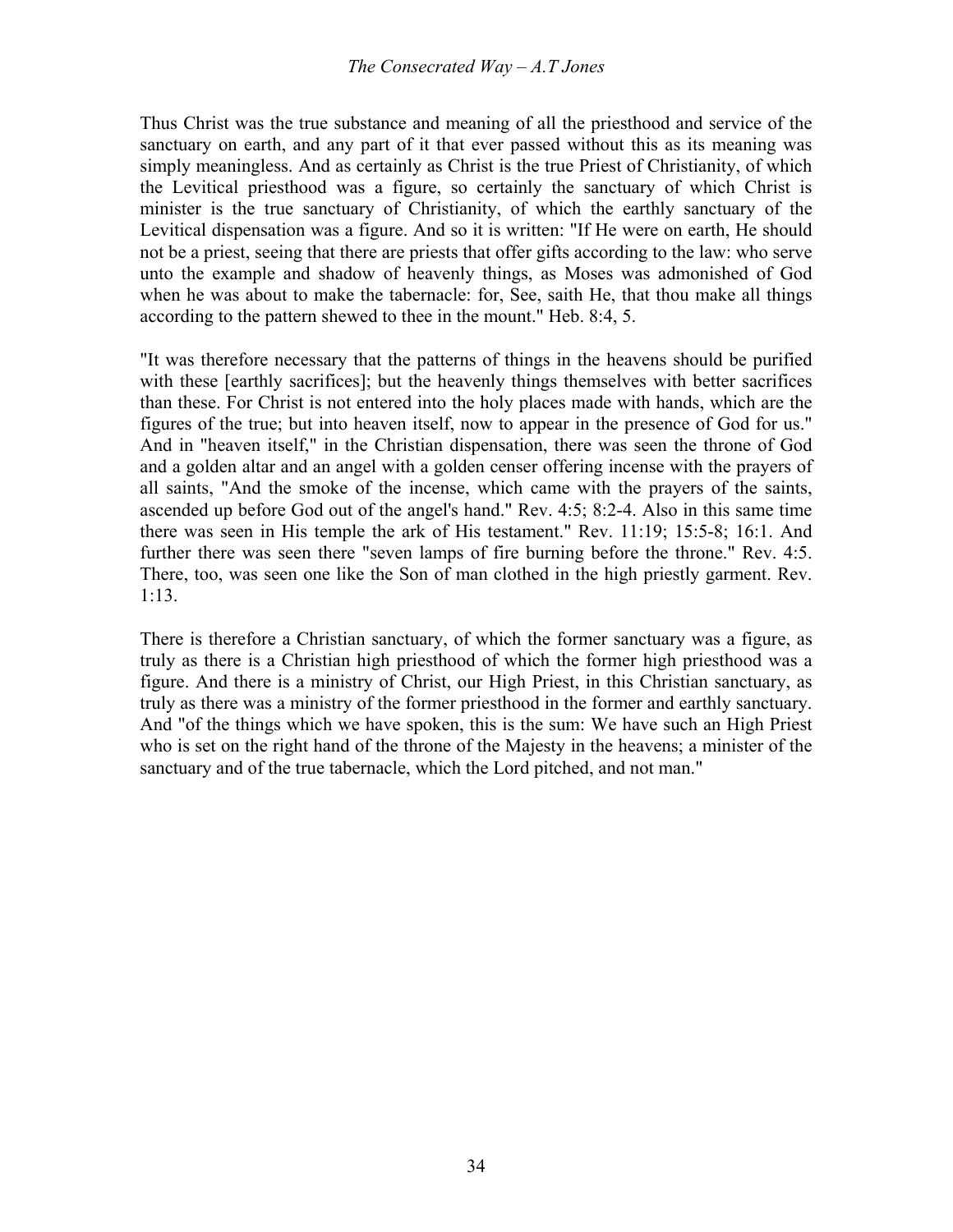# **That I May Dwell Among Them**

When the Lord gave to Israel the original directions for the making of the sanctuary, that was to be a figure for the time then present, he said, "Let them make me a sanctuary, that I may dwell among them." Ex. 25:8.

That He might "dwell among them" was the object of the sanctuary. This purpose of the sanctuary is more fully stated in the following: "And there I will meet with the children of Israel, and the tabernacle [margin, "Israel"] shall be sanctified by my glory. And I will sanctify the tabernacle of the congregation, and the altar: I will sanctify also both Aaron and his sons, to minister to me in the priest's office. And I will dwell among the children of Israel, and will be their God. And they shall know that I am the Lord their God, that brought them forth out of the land of Egypt, that I may dwell among them: I am the Lord their God." Ex. 29:43-46; also Lev. 26:11.12.

This purpose was not that He should dwell among them simply and only by the tabernacle's being set up in the midst of the camp of Israel. This is the great mistake that Israel made in the use of the tabernacle and so almost wholly lost the true purpose of the sanctuary. When the tabernacle was made and was set up in the midst of the camp of Israel, many of the children of Israel supposed that that was enough; they supposed that to be the way in which God would dwell in the midst of them.

It is true that by the Shekinah, God did dwell in the sanctuary. But even the sanctuary with its splendid furniture, standing in the midst of the camp--this was not all of the sanctuary. In addition to the splendid building and its furniture, there were the sacrifices and offerings of the people and the sacrifices and offerings on behalf of the people. There were the priests in their continual services and there was the high priest in his holy ministry. Without these the sanctuary was for Israel practically an empty thing, even though the Lord did dwell in it.

And what was the meaning and purpose of these things? Let us see: When any of the children of Israel had "done somewhat against any of the commandments of the Lord concerning things which should not be done," and so was "guilty," then "of his own voluntary will" he brought to the door of the tabernacle his sacrificial lamb. Before the lamb was offered in sacrifice the individual who had brought it laid his hands upon its head and confessed his sins and it was "accepted for him to make atonement for him." Then he who had brought the lamb and confessed his sins slew it. Its blood was caught in a basin. Some of the blood was sprinkled round about upon the altar of burnt offering," which was at the door of the tabernacle; some of it was put "upon the horns of the altar of sweet incense, which is in the tabernacle of the congregation;" some of it was sprinkled "seven times before the Lord before the veil of the sanctuary;" and all the rest of it was poured out "at the bottom of the altar of burnt offering, which is at the door of the tabernacle of the congregation." The lamb itself was burnt upon the altar of burnt offering. And of all this service, it is written in conclusion: "and the priest shall make an atonement for his sin that he hath committed, and it shall be forgiven him." The service was similar in case of the sin and confession of the whole congregation. Also there was a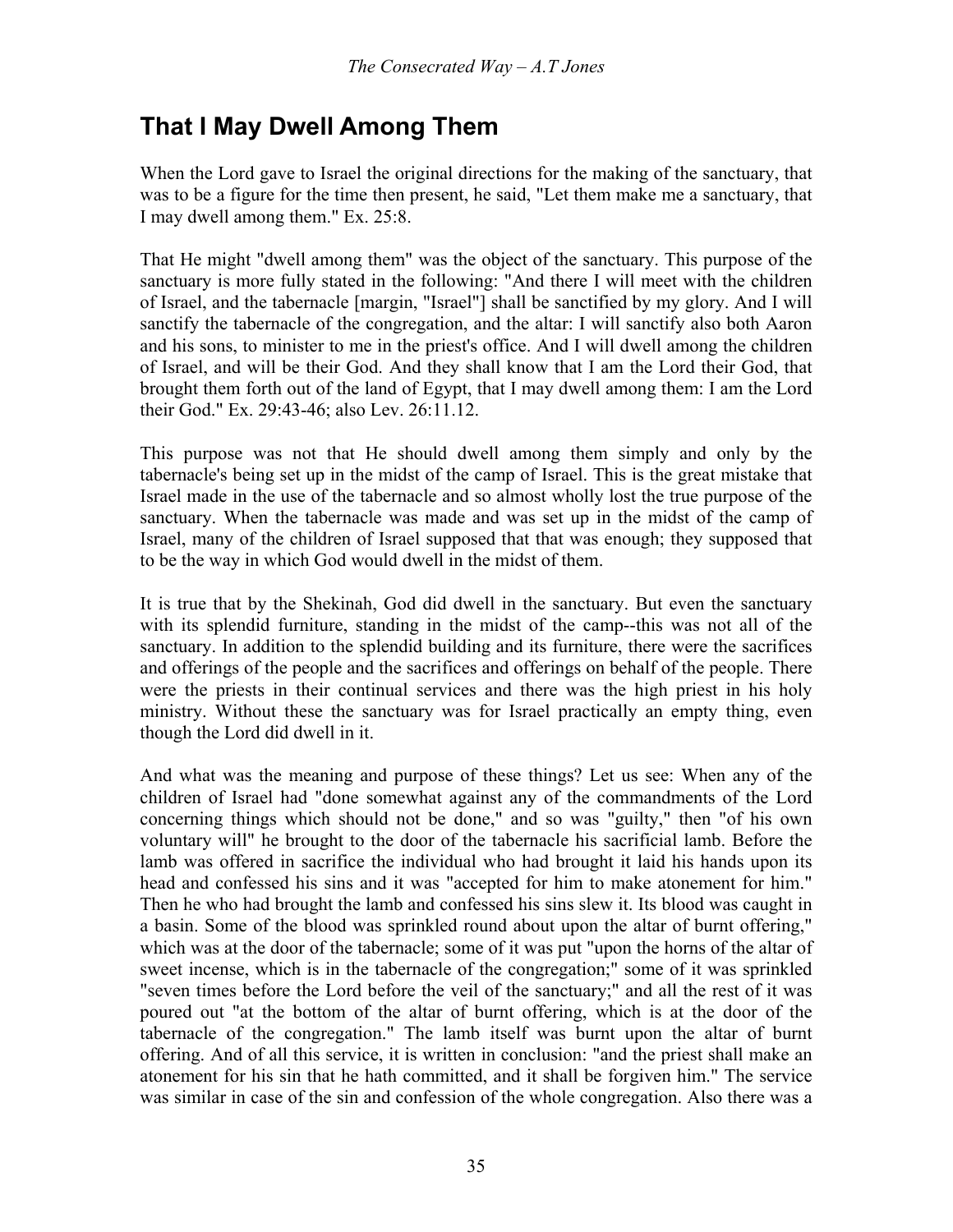similar service, a continual service morning and evening, in behalf of the whole congregation. But whether the services were individual or general, the conclusion of it was always declared to be "The priest shall make an atonement for him [or them], and it shall be forgiven him." See Leviticus chapters 1 to 5.

The course of service of the sanctuary was completed annually. And the day of the completion of the service, the tenth day of the seventh month, was especially "the day of atonement" or the cleansing of the sanctuary. On that day service was concluded in the Most Holy Place. That day was the "once every year" when "the High Priest alone" went into the "Holiest of all" or Most Holy Place. And of the high priest and his service that day it is written, "He shall make an atonement for the holy sanctuary, and he shall make an atonement for the tabernacle of the congregation, and for the altar, and he shall make an atonement for the priests, and for all the people of the congregation." Lev. 16:2-34; Heb. 9:2-8.

Thus the services of the sanctuary, in the offering of the sacrifices and the ministering of the priests, and of the high priests alone, was for the making of atonement and for the forgiveness and sending away of the sins of the people. Because of the sin and guilt, because of their having "done somewhat against any of the commandments of the Lord concerning things which should not be done," atonement must be made and forgiveness obtained. Atonement is literally at-one-ment. The sin and the guilt had separated them from God. By these services they were made at-one with God. Forgive is literally givefor. To forgive sin is to give for sin. Forgiveness of sin comes alone from God. What does God give, what has He given, for sin? He gave Christ, and Christ "gave himself for our sins." Gal. 1:4; Eph. 2:12-16; Rom. 5:8-11.

Therefore when an individual or the whole congregation of Israel had sinned and desired forgiveness the whole problem and plan of forgiveness, of atonement, of salvation, was worked out before their faces. The sacrifice which was brought was in faith of the sacrifice which God had already made in giving His Son for sin. In this faith sinners were accepted of God, and Christ was received of them for their sin. Thus they were made at one with God, and thus God would dwell in the midst of them; that is, He would dwell in each heart and abide in each life to make that heart and life "holy, harmless, undefiled, and separate from sinners." And the placing of the tabernacle in the midst of the camp of Israel was an illustration, an object lesson and suggestion, of the truth that He would dwell in the midst of each individual. Eph. 3:16-19.

Some of that nation in every age saw in the sanctuary this great saving truth. But as a body in all ages Israel missed this thought, and stopping only with the thought of His dwelling in the tabernacle in the midst of the camp, they came short of having His own personal presence dwelling in their individual lives. Accordingly their worship became only outward and formal, rather than inward and spiritual. Therefore, their own lives continued unreformed and unholy, and so those who came out of Egypt missed the great thing which God had for them and "fell in the wilderness." Heb. 3:17-19.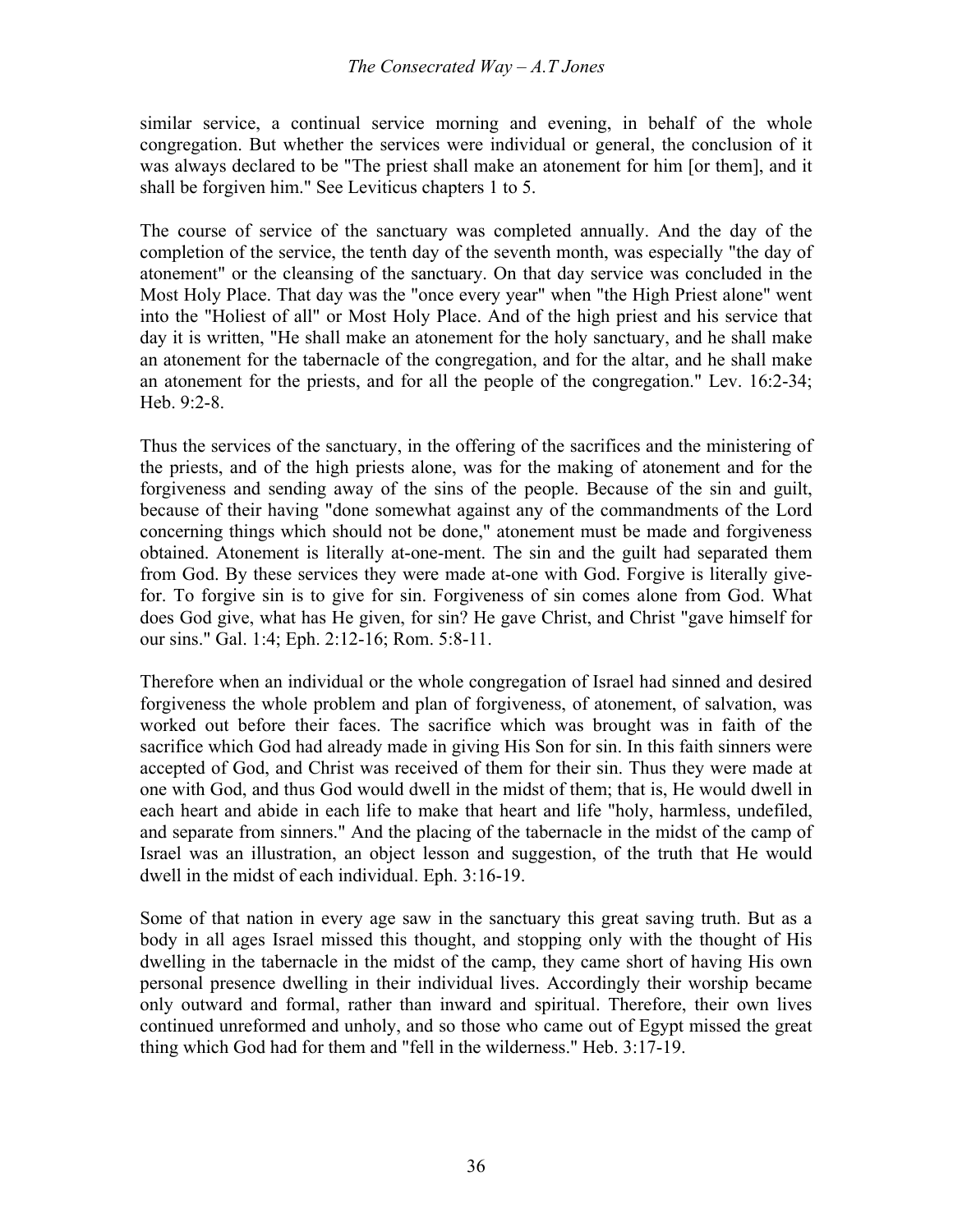The same mistake was made by the people after they had passed into the land of Canaan. They put their dependence on the Lord only as He dwelt in the tabernacle and would not allow that the tabernacle and its ministry should be the means of His dwelling in themselves through faith. Consequently their lives only increased in wickedness. Therefore God allowed the tabernacle to be destroyed and the ark of God to be taken captive by the heathen (Jer. 7:12; 1 Sam 4:10-22) in order that the people might learn to see and find and worship God individually and so find Him to dwell with them individually.

After the absence of the tabernacle and its service from among Israel for about a hundred years, it was restored by David and was merged in the grand temple that was built by Solomon. But again its true purpose was gradually lost sight of. Formalism with its attending wickedness more and more increased until in Israel the Lord was compelled to cry out: "I hate, I despise your feast days, and I will not smell in your solemn assemblies. Though ye offer Me burnt offerings and your meat offerings, I will not accept them: neither will I regard the peace offerings of your fat beasts. Take thou away from me the noise of thy songs; for I will not hear the melody of thy viols. But let judgment run down as waters, and righteousness as a mighty stream." Amos 5:21-24.

Also in Judah, by Isaiah, He was compelled to make a like plea: "Hear the word of the Lord, ye rulers of Sodom; give ear unto the law of our God, ye people of Gomorrah. To what purpose is the multitude of your sacrifices unto Me? saith the Lord: I am full of the burnt offerings of rams and the fat of fed beasts; and I delight not in the blood of bullocks, or of lambs, or of he goats. When ye come to appear before Me, who hath required this at your hand, to tread My courts? Bring no more vain oblations; incense is an abomination unto Me; the new moons and sabbaths, the calling of assemblies, I can not away with; it is iniquity, even the solemn meeting. Your new moons and your appointed feasts My soul hateth: they are a trouble unto Me; I am weary to bear them. And when ye spread forth your hands, I will hide Mine eyes from you: yea, when ye make many prayers, I will not hear: your hands are full of blood. Wash you, make you clean; put away the evil of your doings from before Mine eyes;; cease to do evil; learn to do well; seek judgment, relieve the oppressed, judge the fatherless, plead for the widow. Come now, and let us reason together, saith the Lord: though your sins be as scarlet, they shall be as white as snow; though they be red like crimson, they shall be as wool." Isa. 1:10-18.

Yet His pleas were not regarded. Israel was therefore carried captive and her land was left desolate because of their wickedness; and the like fate hung over Judah. And still this danger to Judah was from the same great cause that the Lord had been striving always to teach the nation and which they had not yet learned: the holding of the temple and God's presence in that temple as the great end, instead of holding that as only the means to the true end which was that by means of the temple and its ministry in accomplishing forgiveness and atonement, He who dwelt in the temple would dwell in themselves. And so again the Lord pleaded with His people by Jeremiah that He might save them from this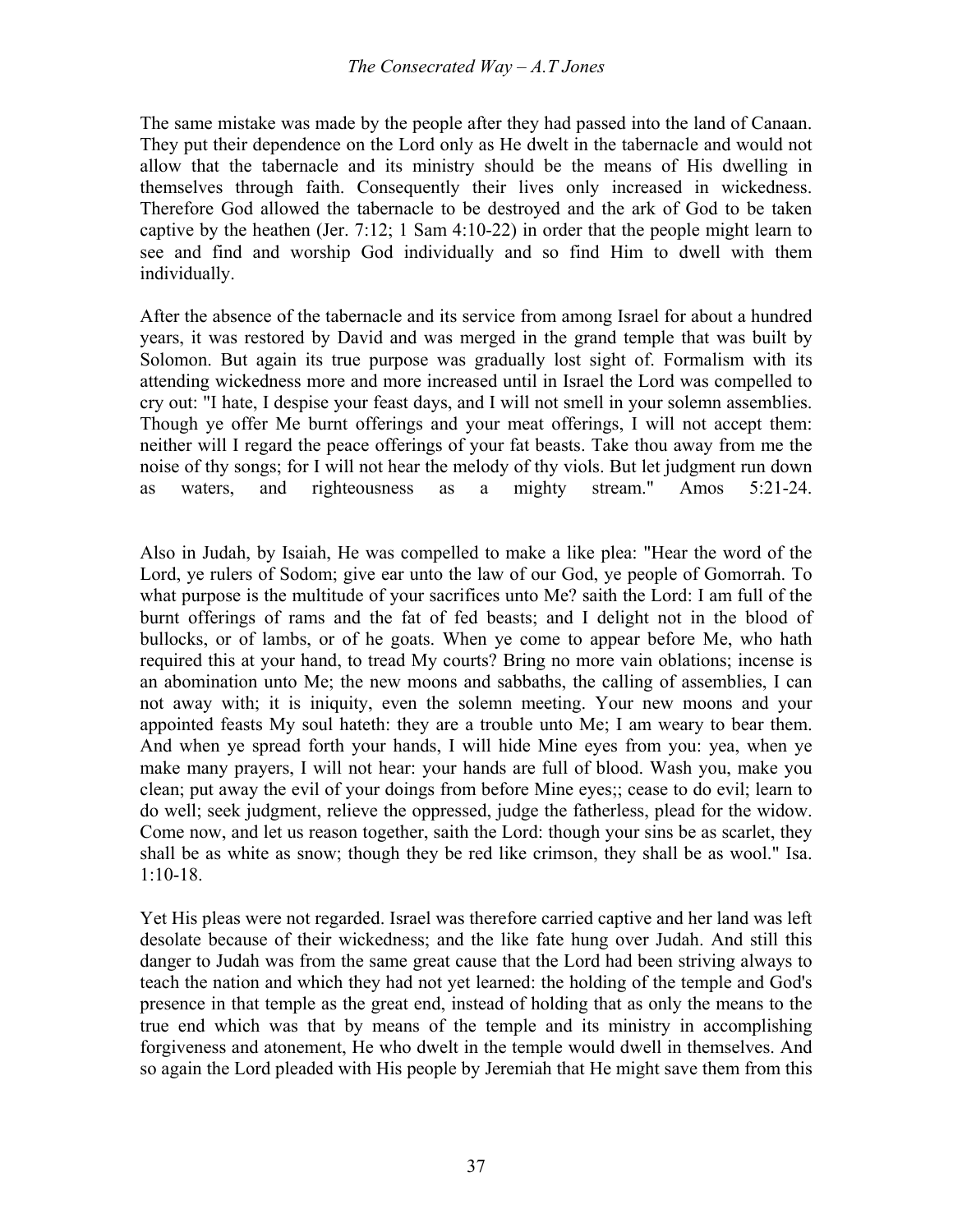mistake and have them see and receive the great truth of the real meaning and purpose of the temple and its service.

Thus He said: "Behold, ye trust in lying words, that can not profit. Will ye steal, murder, and commit adultery, and swear falsely, and burn incense unto Baal, and walk after other gods whom ye know not; and come and stand before Me in this house which is called by My name, and say, We are delivered to do all these abominations? Is this house, which is called by My name, become a den of robbers in your eyes? Behold, even I have seen it, saith the Lord.

"But go ye now unto My place which was in Shiloh, where I set My name at the first, and see what I did to it for the wickedness of My people Israel. And now, because ye have done all these works, saith the Lord, and I spake unto you, rising up early and speaking, but ye heard not; and I called you, but ye answered not; therefore will I do unto this house, which is called by My name, wherein ye trust, and unto the place which I gave to you and to your fathers, as I have done to Shiloh. And I will cast you out of My sight, as I have cast out all your brethren, even the whole seed of Ephraim. Therefore pray not thou for this people, neither lift up cry nor prayer for them, neither make intercession to Me: for I will not hear thee....Oh that My head were waters, and Mine eyes a fountain of tears, that I might weep day and night for the slain of the daughter of My people! Oh that I had in the wilderness a lodging place of wayfaring men; that I might leave My people, and go from them! for they be all adulterers, an assembly of treacherous men. And they bend their tongues like their bow for lies: but they are not valiant for the truth upon the earth; for they proceed from evil to evil, and they know not Me. Jer. 7:8-16; 9:1, 3.

What were specifically the "lying words" in which these people trusted? Here they are: "Trust ye not in lying words, saying, The temple of the Lord, The temple of the Lord, The temple of the Lord, are these." Jer. 7:4. Thus it is made perfectly plain that the people though going through the forms of worship and of the temple service, went through all this merely as forms, missing entirely the purpose of the temple and its services, which was solely that God might reform and make holy the lives of the people by His dwelling in them individually. And missing all this, the wickedness of their own hearts only more and more made itself manifest. For this reason all their sacrifices, worship, and prayers, were only mockery and noise, so long as their hearts and lives were unreformed and unholy.

Therefore the word "came to Jeremiah from the Lord, saying, Stand in the gate of the Lord's house, and proclaim there this word, and say, Hear the word of the Lord, all ye of Judah, that enter in at these gates to worship the Lord. Thus saith the Lord of hosts, the God of Israel, Amend your ways and your doings, and I will cause you to dwell in this place. Trust ye not in lying words, saying, The temple of the Lord, The temple of the Lord, The temple of the Lord, are these. For if ye thoroughly amend your ways and your doings; if ye thoroughly execute judgment between a man and his neighbor; if ye oppress not the stranger, the fatherless, and the widow, and shed not innocent blood in this place, neither walk after other gods to your hurt: then will I cause you to dwell in this place, in the land that I gave to your fathers, forever and ever." Jer. 7:1-7.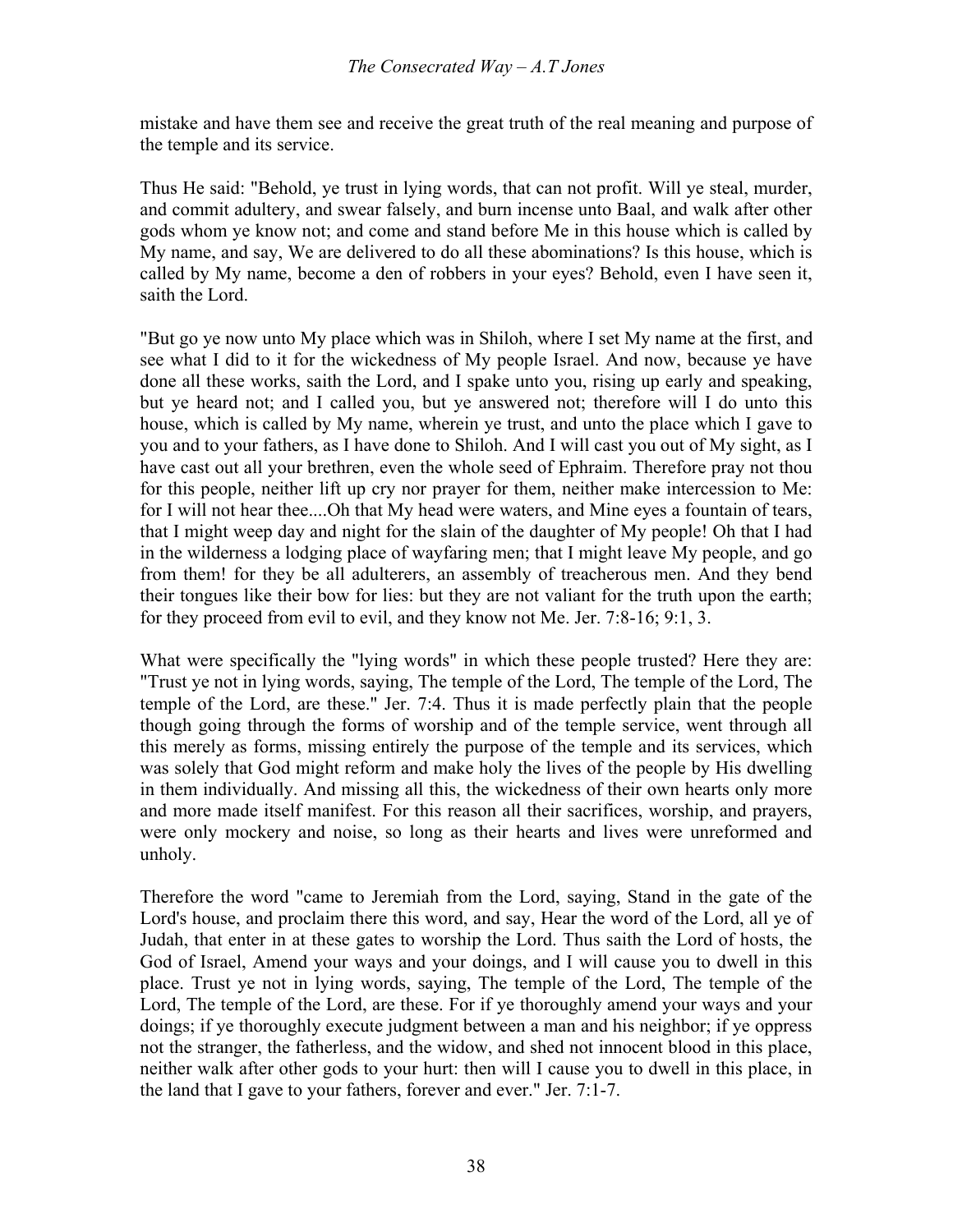Instead of allowing God's great purpose of the temple and its services to be met in themselves, the people utterly perverted that purpose. Instead of allowing the temple and its services which God in His mercy had planted among them, to teach them how that He in truth would dwell among them by dwelling in their hearts and making holy their lives, they excluded all this true purpose of the temple and its services and perverted it all to the utterly false purpose of sanctioning grossest wickedness and cloaking deepest, darkest unholiness.

For such a system there was no remedy but destruction. Accordingly the city was besieged and captured by the heathen. The temple, their "holy and beautiful house" was destroyed. And with the city and the temple a heap of burnt and blackened ruins, the people were carried captive to Babylon, where in their sorrow and the deep sense of their great loss they sought and found and worshiped the Lord in a way that so reformed their lives that if they had done it when the temple stood, it would have stood forever. Ps. 137:1-6.

God brought them back from Babylon a humbled and reformed people. His holy temple was rebuilt and its services were restored. The people again dwelt in their city and their land. But apostasy again ensued. The same course was again repeated until, when Jesus, the great center of the temple and its services came to His own, the same old condition of things again prevailed. Matt. 21:12, 13; 23:13-32. In their hearts they could persecute and pursue Him to the death and yet outwardly be so holy (?) that they could not cross the threshold of Pilate's judgment hall "lest they should be defiled"! John 18:28.

And the Lord's appeal to the people was still the same as of old--that they should find in their own personal lives the meaning of the temple and its services and so be saved from the fate which had overtaken their nation through all its history, because of this same great mistake which they were repeating. Accordingly, one day in the temple Jesus said to the multitude there present, "Destroy this temple, and in three days I will raise it up. Then said the Jews, Forty and six years was this temple in building, and wilt thou rear it up in three days? But He spake of the temple of His body." John 2:19-21. When Jesus in the temple spoke thus to that people, referring to "the temple of His body" he was still endeavoring, as through all their history, to get them to perceive that the great purpose of the temple and its services always was that by means of the ministry and service there conducted, God would dwell and walk in themselves as He dwelt in the temple, making holy His dwelling-place in themselves, as His dwelling in the temple made that place holy so that their bodies should be truly temples of the living God, because of God's dwelling in them and walking in them. 2 Cor. 6:16; 1 Cor. 3:16,17; Lev. 26:11, 12; 2 Sam. 7:6, 7.

And still they would not see this truth. They would not be reformed. They would not have the purpose of the sanctuary met in themselves, that God should dwell in them. They rejected Him who came personally to show to them this true purpose and the true Way. Therefore again there was no remedy but destruction. Again their city was taken by the heathen. Again the temple, their "holy and beautiful house," was burned with fire. Again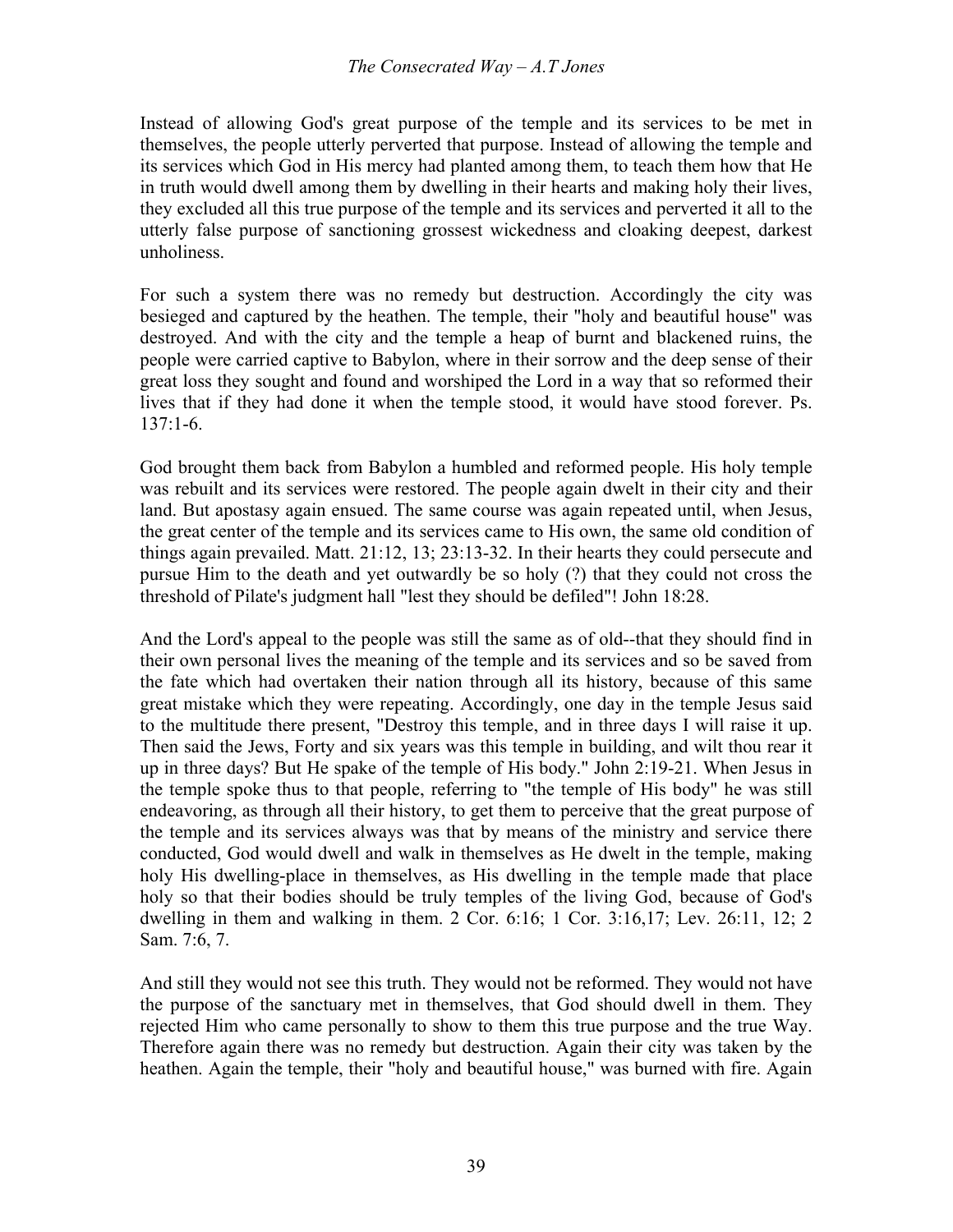they were taken captive and were forever scattered, to be only "wanderers among the nations." Hosea 9:17.

Again let it be emphasized that the earthly sanctuary, the earthly temple, with its ministry and services, was as such only a figure of the true, which with its ministry and services was then in heaven. When the thought of the sanctuary was first presented to Moses for Israel it was stated by the Lord to him, "See...that thou make all things according to the pattern shewed to thee in the mount." Heb. 8:5; Ex. 25:40; 25:30; 27:8. The sanctuary on the earth was therefore a figure of the true, in the sense of its being a pattern of the true. The ministry and services in the earthly were "figures of the true" in the sense of being "the patterns" of the true--"the patterns of things in the heavens." Heb. 9:23, 24.

The true sanctuary of which this was a figure, the original of which this was a pattern, was then in existence. but in the darkness and confusion of Egypt, Israel had lost the true idea of this, as they had also of many other things which were plain to Abraham and Isaac and Jacob; and by this object-lesson God would give to them the knowledge of the true. It was therefore not a figure in the sense of being a type of something to come that did not yet exist, but a figure in the sense of being an object-lesson and visible representation of that which then existed but was invisible.

And by all this God was revealing to them and to all people forever that it is by the priesthood, ministry, and service of Christ in the true sanctuary or temple which is in heaven, that He dwells amongst men. He was revealing that in this faith of Jesus, forgiveness of sins and atonement is ministered to men so that God dwells in them and walks in them, He being their God and they His people, and thus they be separated from all the people that are upon the face of the earth--separated unto God as His own true sons and daughters to be built up unto perfection in the knowledge of God. Ex. 33:15, 16; 2 Cor. 6:16-18; 7:1.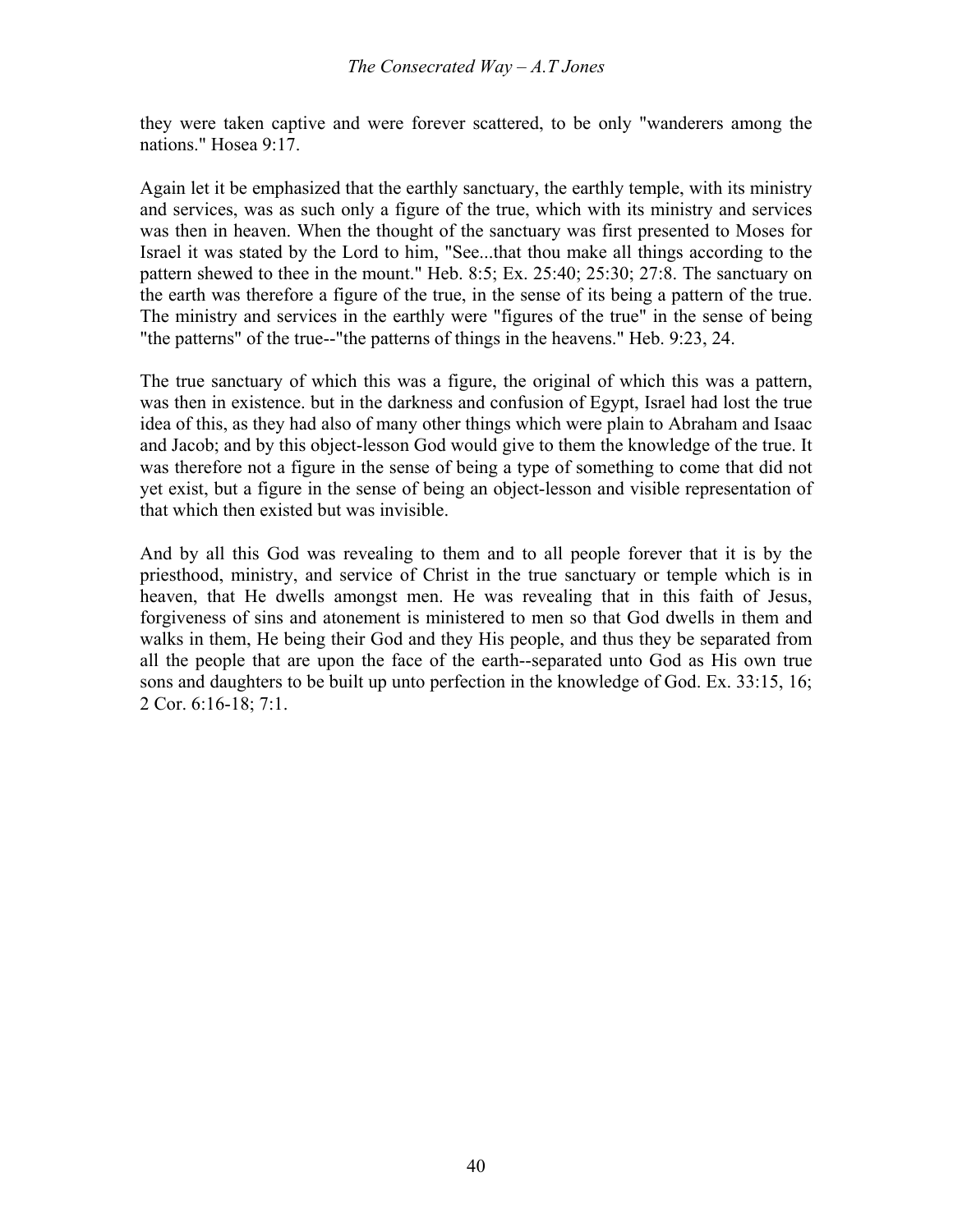### **Perfection**

The great thought and purpose of the true sanctuary, its priesthood, and ministry, is that God shall dwell in the hearts of the people. What now is the great thought and purpose of His dwelling in the hearts of the people? The answer is, Perfection. The moral and spiritual perfection of the worshiper.

Let us consider this: At the close of the fifth chapter of Hebrews, immediately following the statement that Christ, "being made perfect, He became the Author of eternal salvation unto all them that obey Him; called of God an High Priest after the order of Melchizedek," it is written: "Therefore," that is, because of this, for this reason, "leaving the principles of the doctrine of Christ, let us go on unto perfection." Heb. 6:1.

Next it is shown that perfection is attained only through the Melchizedek priesthood. And it is shown that this was always so and that the Levitical priesthood was only temporary and typical of the Melchizedek priesthood. Following this, in discussing the Levitical priesthood, it is written: "If therefore perfection were by the Levitical priesthood, ...what further need was there that another priest should rise after the order of Melchizedek, and not be called after the order of Aaron?" Heb. 7:11. And again, in the same connection, "For the law made nothing perfect, but the bringing in of a better hope did [or "but it was the bringing in of a better hope," margin]; by the which we draw nigh unto God." Verse 19.

By these scriptures it is perfectly plain that the perfection of the worshiper is that which is offered and which is attained in the priesthood and ministry of Christ.

Nor yet are these all the words on this thought. For, as already quoted in the description of the sanctuary and its service, it is said that it "was a figure for the time then present, in which were offered both gifts and sacrifices, that could not make him that did the service perfect, as pertaining to the conscience." That none of this could make him that did the service perfect is its great lack. Therefore that the priesthood and ministry of Christ in the true sanctuary can and does make perfect him who enters by faith into the service is the great thought and the goal of all.

That earthly service "could not make him that did the service perfect, as pertaining to the conscience." "But Christ being come an High Priest of good things to come, by a greater and more perfect tabernacle, not made with hands, that is to say, not of this building; neither by the blood of goats and calves, but by His own blood He entered in once into the holy place, having obtained eternal redemption for us." Heb. 9:12, 12. This sanctuary, priesthood, sacrifice, and ministry of Christ's does make perfect in eternal redemption every one who by faith enters into the service and so receives that which that service is established to give.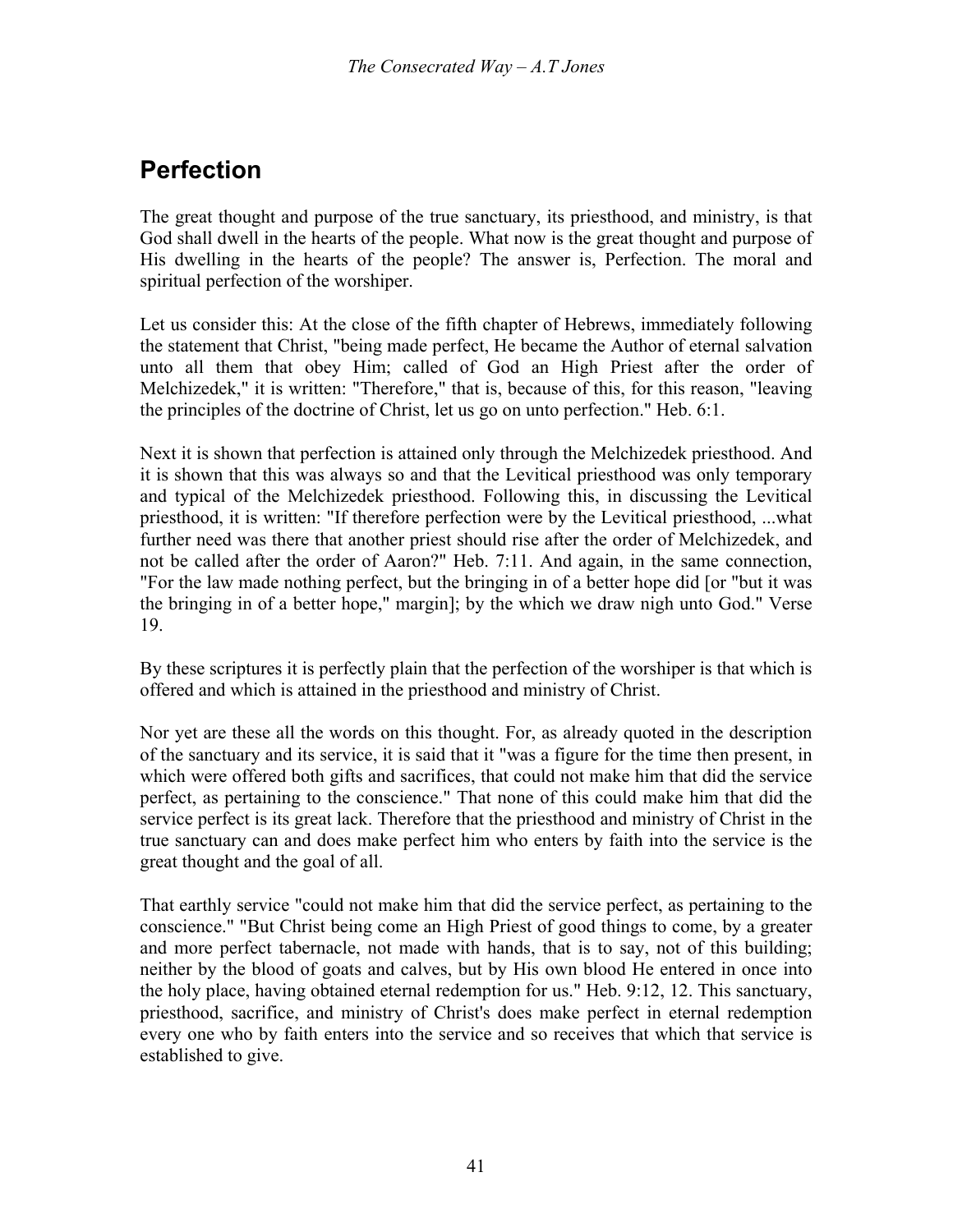Further, "For if the blood of bulls and of goats, and the ashes of an heifer sprinkling the unclean, sanctifieth to the purifying of the flesh; how much more shall the blood of Christ, who through the eternal Spirit offered Himself without spot to God, purge your conscience from dead works to serve the living God?" The blood of bulls and of goats and the ashes of an heifer sprinkling the unclean in the Levitical service and the worldly sanctuary did sanctify to the purifying of the flesh: for so the word concerning it continually declares. And that being so, "how much more shall the blood of Christ, who through the eternal Spirit offered Himself without spot to God," sanctify to the purifying of the spirit and "purge your conscience from dead works to serve the living God."

What are dead works? Death itself is the consequence of sin. Dead works therefore are works that have sin in them. Then the purging of the conscience from dead works is the so entirely cleansing of the soul from sin, by the blood of Christ, through the eternal Spirit, that in the life and works of the believer in Jesus sin shall have no place; the works shall be only works of faith, and the life shall be only the life of faith, and so be only the true and pure "service of the living God."

Again it is written: "The law having a shadow of good things to come, and not the very image of the things, can never with those sacrifices which they offered year by year continually make the comers thereunto perfect. For then would they not have ceased to be offered? Because that the worshipers once purged should have had no more conscience of sins. But in those sacrifices there is a remembrance again made of sins every year. For it is not possible that the blood of bulls and of goats should take away sins." Heb. 10:1-4.

This again shows that though perfection was the aim in all the ministry that was performed under the law, yet perfection was not attained by any of those performances. They were all simply figures for the time then present of the ministry and priesthood by which perfection is attained; that is the ministry and priesthood of Christ. Those sacrifices could not make the comers thereunto perfect. The true sacrifice and the true ministry in "the sanctuary and the true tabernacle" do make the comers thereunto perfect, and this perfection consists in the worshipers having "no more conscience of sins."

But since it is "not possible" for the blood of bulls and goats to take away sins, it was not possible, though those sacrifices were offered year by year continually, so to purge the worshipers that they should have no more conscience of sins. The blood of bulls and of goats, and the ashes of an heifer sprinkling the unclean could and did sanctify to the purifying of the flesh, but of the flesh only. And even this was "but a figure for the time then present" of "the blood of Christ," which so much more purges the worshipers that they have no more conscience of sins.

"Wherefore when He cometh into the world, He saith, Sacrifice and offering Thou wouldst not, but a body hast Thou prepared Me: in burnt offerings and sacrifices for sin thou hast had no pleasure. Then said I, Lo, I come...to do Thy will, O God. Above when he said, Sacrifice and offering and burnt offerings and offering for sin Thou wouldest not, neither hadst pleasure therein; which are offered by the law; then said He, Lo, I come to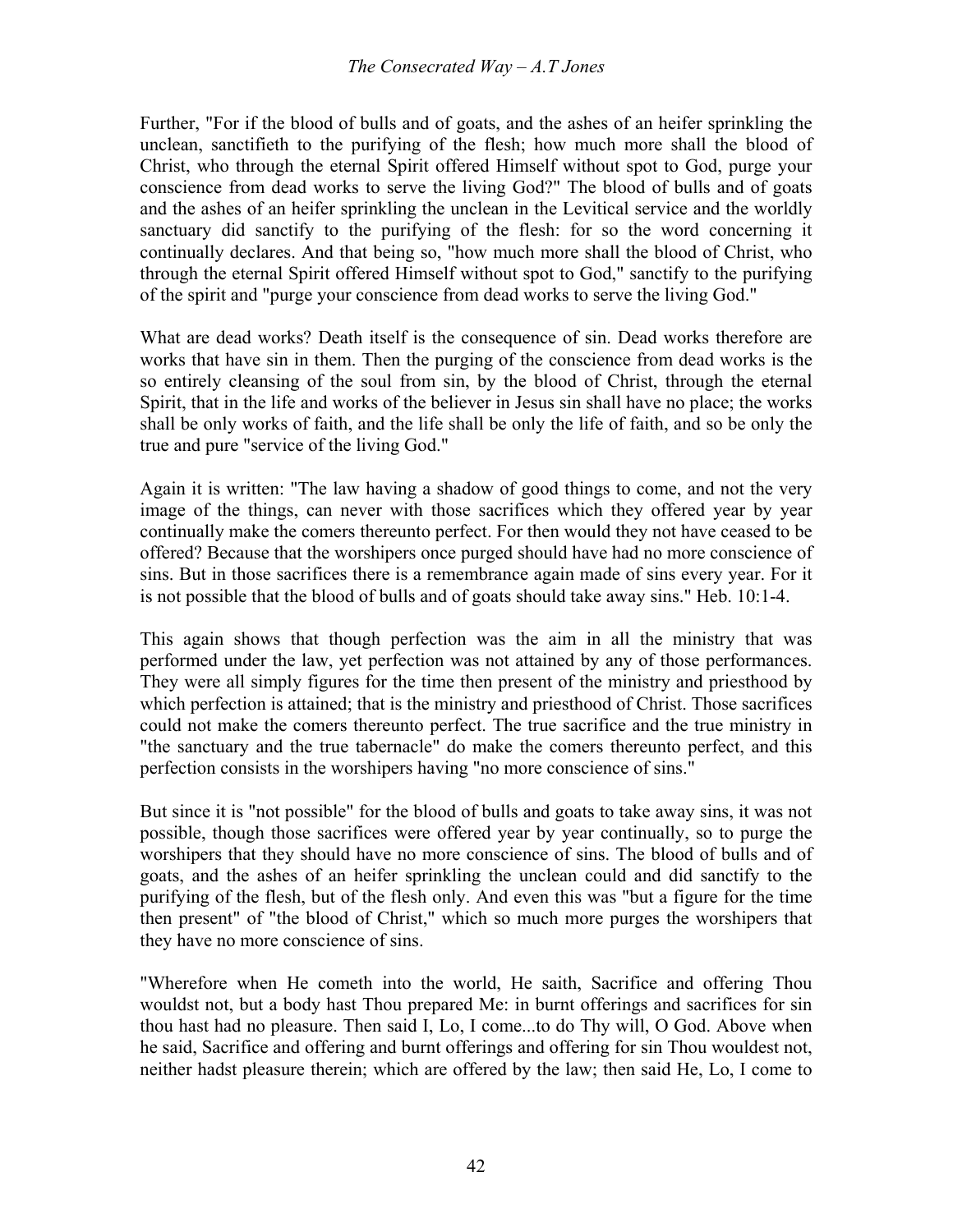do Thy will, O God. He taketh away the first, that He may establish the second." Heb. 10:5-9.

Here are mentioned two things: "the first," and "the second." What are these two things? Which is "the first," and which "the second"? The two things mentioned are sacrifice, offering, burnt offerings, and offering for sin--all as one--and the will of God. Sacrifice, offering, burnt offerings, and offering for sin--all as one--are "the first," and "the will of God" is "the second." "He taketh away the first that He may establish the second." That is, He "taketh away sacrifice, offering, burnt offerings, and offering for sin, that He may establish the will of God. And the will of God is "even your sanctification" and your perfection. 1 Thess. 4:3; Matt. 5:48; Eph 4:8, 12, 13; Heb. 13:20, 21. But this could never be accomplished by those sacrifices, offerings, burnt offerings, and offering for sin which were offered by the Levitical priesthood--they could not make the comers thereunto perfect. They could not so purge the worshipers that they should have no more conscience of sin. For it is not possible that the blood of bulls and of goats should take away sin.

Therefore, since the will of God is the sanctification and the perfection of the worshipers; since the will of God is that His worshipers shall be so cleansed that they shall have no more conscience of sin; and since the service and the offerings in that earthly sanctuary could not do this, He took it all away that He may establish the will of God. "By the which will we are sanctified through the offering of the body of Jesus Christ once for all."

The will of God is "even your sanctification." Sanctification is the true keeping of all the commandments of God. In other words, this is to say that the will of God concerning man is that His will shall be perfectly fulfilled in man. His will is expressed in His law of ten commandments, which is "the whole duty of man." This law is perfect, and perfection of character is the perfect expression of this law in the life of the worshiper of God. By this law is the knowledge of sin. And all have sinned and have come short of the glory of God--have come short of this perfection of character.

The sacrifices and the service in the earthly sanctuary could not take away the sins of men and so could not bring them to this perfection. But the sacrifice and the ministry of the true High Priest in the sanctuary and the true tabernacle do accomplish this. This does take away utterly every sin. And the worshiper is so truly purged that he has no more conscience of sins. By the sacrifice, the offering, and the service of Himself, Christ took away the sacrifices and the offerings and the service which could never take away sins, and by His perfect doing of the perfect will of God He established the will of God. "By the which will we are sanctified through the offering of the body of Jesus Christ once for all." Heb. 10:10.

In that former earthly sanctuary and service, "every priest standeth daily ministering and offering oftentimes the same sacrifices, which can never take away sins." But in the service in the sanctuary and the true tabernacle, "this Man, after He had offered one sacrifice for sins forever, sat down on the right hand of God; from henceforth expecting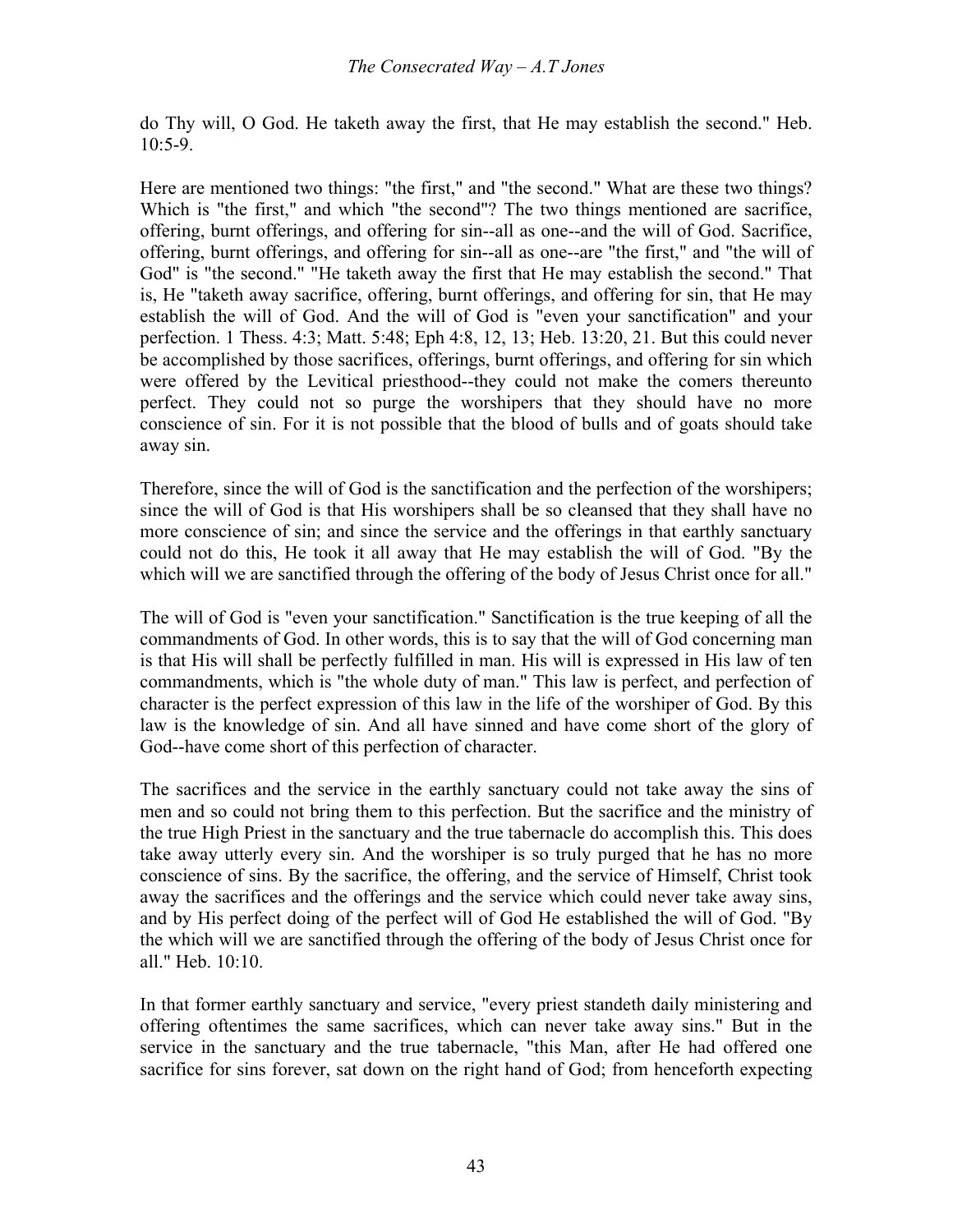till His enemies be made His footstool. For by one offering He hath perfected forever them that are sanctified." Heb. 10:11-14.

Thus perfection in every respect is attained through the priesthood, the sacrifice, and the service of this our great High Priest at the right hand of the throne of the Majesty in the heavens in His ministry in the sanctuary and the true tabernacle, which the Lord pitched, and not man. "Whereof the Holy Ghost also is a witness to us: for after that He had said before, this is the covenant that I will make with them after those days, saith the Lord, I will put My laws into their hearts, and in their minds will I write them; and their sins and iniquities will I remember no more. Now where remission of these is, there is no more offering for sin." Heb. 10:15-18.

And this is the "new and living way" which Christ, through the flesh, "hath consecrated for us"--for all mankind--and by which every soul may enter into the holiest of all--the holiest of all places, the holiest of all experiences, the holiest of all relationships the holiest of all living. This new and living way He "hath consecrated for us through the flesh;" that is, He, coming in the flesh, identifying Himself with mankind in the flesh, has, for us who are in this flesh, consecrated a way from where we are to where He now is, at the right hand of the throne of the Majesty in the heavens in the holiest of all.

In His coming in the flesh--having been made in all things like unto us and having been tempted in all points like as we are--He has identified Himself with every human soul just where that soul is. And from the place where every human soul is, He has consecrated for that soul a new and living way through all the vicissitudes and experiences of a whole lifetime, and even through death and the tomb, into the holiest of all at the right hand of God for evermore.

O that consecrated way! Consecrated by His temptations and sufferings, by His prayers and tears, by His holy living and sacrificial dying, by His triumphant resurrection and glorious ascension, and by His triumphal entry into the holiest of all, at the right hand of the throne of the Majesty in the heavens!

And this "way" He has consecrated for us. He, having become one of us, has made this way our way; it belongs to us. He has endowed every soul with divine right to walk in this consecrated way, and by His having done it Himself in the flesh--in our flesh--He has made it possible, yea, He has given actual assurance, that every human soul can walk in that way, in all that that way is and by it enter fully and freely into the holiest of all.

He, as one of us, in our human nature, weak as we, laden with the sins of the world, in our sinful flesh, in this world, a whole lifetime, lived a life "holy, harmless, undefiled, separate from sinners," and "was made" and ascended "higher than the heavens." And by this He has made and consecrated a way by which, in Him, every believer can in this world and for a whole lifetime, live a life holy, harmless, undefiled, separate from sinners and as a consequence be made with Him higher than the heavens.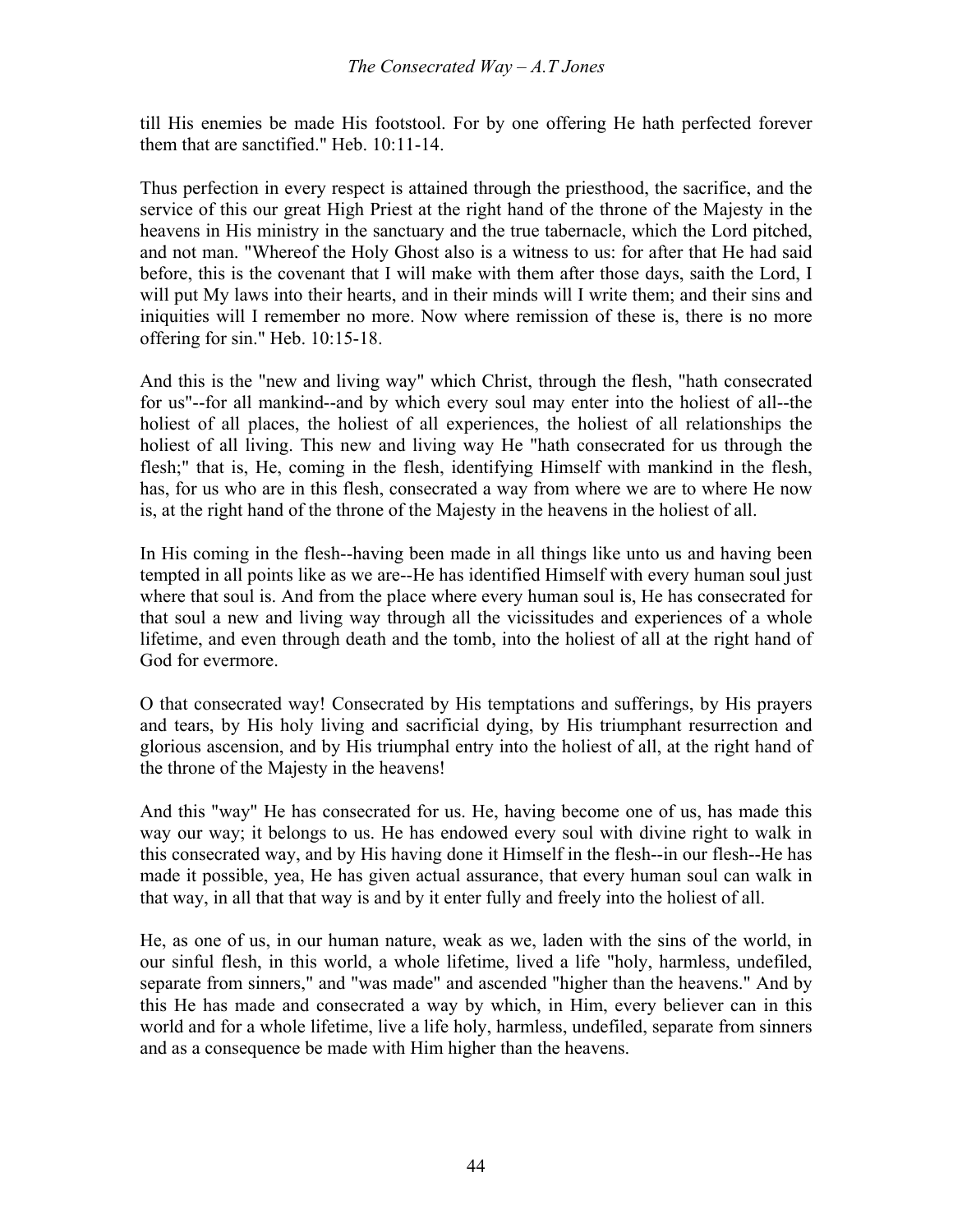Perfection, perfection of character, is the Christian goal-- perfection attained in human flesh in this world. Christ attained it in human flesh in this world and thus made and consecrated a way by which, in Him, every believer can attain it. He, having attained it, has become our great High Priest, by His priestly ministry in the true sanctuary to enable us to attain .

Perfection is the Christian's goal, and the High Priesthood and ministry of Christ in the true sanctuary is the only way by which any soul can attain this true goal in this world. "Thy way, O God, is in the sanctuary." Ps. 77:13.

"Having therefore, brethren, boldness to enter into the holiest by the blood of Jesus, by a new and living way, which He hath consecrated for us, through the veil, that is to say, His flesh; and having an High Priest over the house of God; let us draw near with a true heart in full assurance of faith, having our hearts sprinkled from an evil conscience, and our bodies washed with pure water." And "Let us hold fast the profession of our faith without wavering; for He is faithful that promised."

"For ye are not come unto the mount that might be touched, and that burned with fire, nor unto blackness, and darkness, and tempest, and the sound of a trumpet, and the voice of words; which voice they that heard entreated that the word should not be spoken to them any more....But ye are come unto Mount Zion, and unto the city of the living God, the heavenly Jerusalem, and to an innumerable company of angels, to the general assembly and church of the first-born, which are written in heaven, and to God the Judge of all, and to the spirits of just men made perfect, and to Jesus the Mediator of the new covenant, and to the blood of sprinkling, that speaketh better things than that of Abel."

O, then, "see that ye refuse not Him that speaketh. For if they escaped not who refused Him that spake on earth, much more shall not we escape, if we turn away from Him that speaketh from heaven." Heb 12:18-25.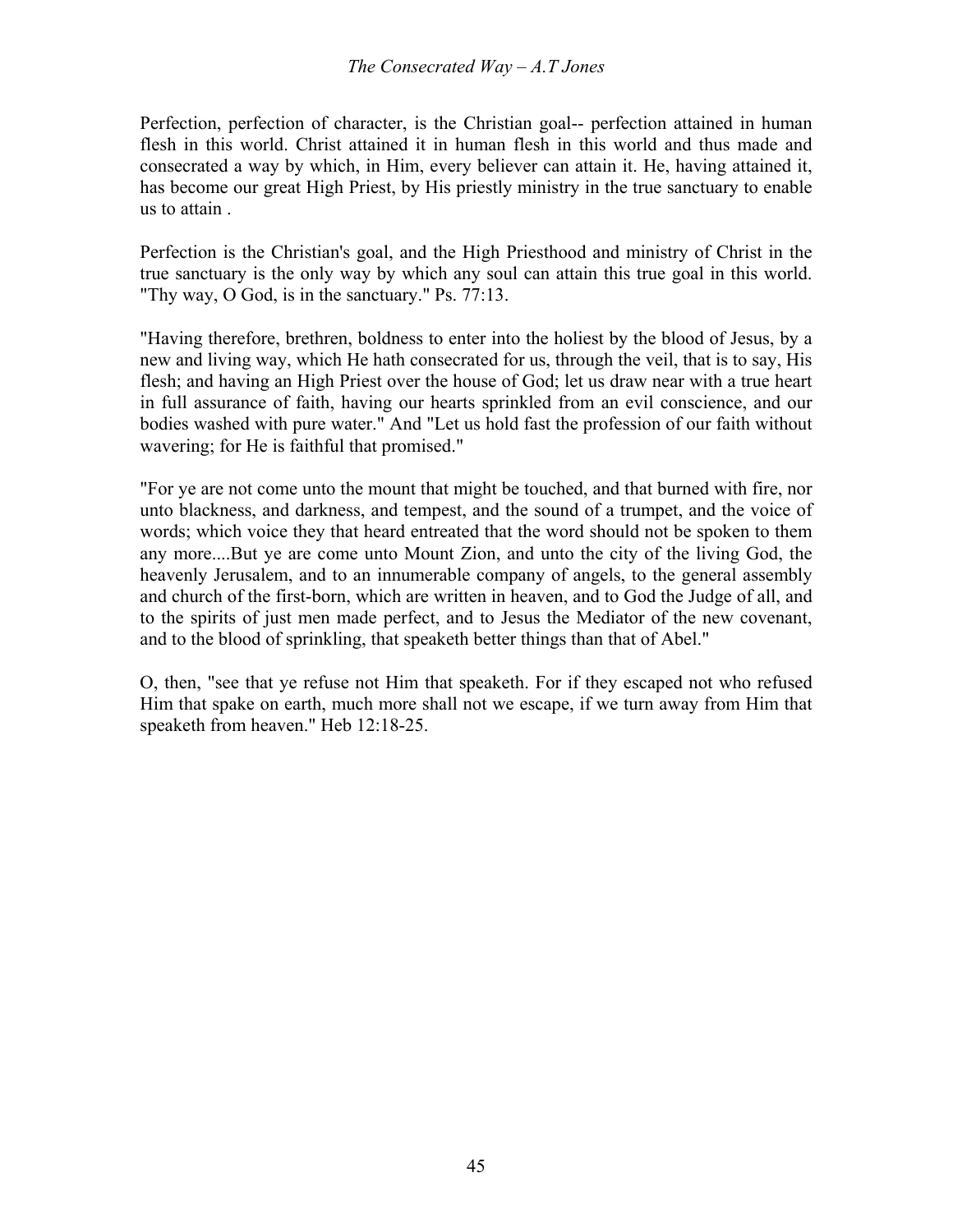# **The Transgression and Abomination of Desolation**

Such is the sacrifice, the priesthood, and the ministry, of Christ in His ministry in the sanctuary and the true tabernacle, which the Lord pitched, and not man. Such is the statement in the book of Hebrews of the truth, the merit, and the efficacy of the sacrifice, the priesthood, the sanctuary, and the ministry of Christ.

But it is not alone in the book of Hebrews that this great truth is found. For though it is not so directly stated nor so fully discussed in any other place as it is in the book of Hebrews, it is recognized throughout the whole of the New Testament as truly as the sanctuary and ministry of the Levitical priesthood is recognized throughout the Old Testament, though it be not so directly stated nor so fully discussed in any other place as in Exodus and Leviticus.

In the last book of the New Testament, in the very first chapter, there is seen "one like unto the Son of Man," clothed in the raiment of the high priest. Also in the midst of the throne and of the cherubim and of the elders there was seen "a Lamb as it had been slain." There also was seen a golden altar, and one with a golden censer offering incense, which, with the prayers of the saints, ascended up before God. There was seen the seven lamps of fire burning before the throne. There was seen the temple of God in heaven--"the temple of the tabernacle of the testimony." There it is promised and declared that they who have part in the first resurrection and upon whom the second death hath no power "shall be priests of God and of Christ, and shall reign with Him a thousand years" in that priesthood. And when the first heaven and the first earth shall have passed away and there shall be found no place for them, and the new heaven and the new earth shall have been brought in, with the holy city descending out of heaven from God, the tabernacle of God being with men, He dwelling with them, they His people and God Himself with them and their God; when He shall have wiped away all tears from their eyes and there shall be no more death, neither sorrow nor crying, neither any more pain, and the former things shall have passed away; then, and not until then, is it declared of the city of God: "I saw no temple therein."

Thus it is just as certain that there is a priesthood, a priestly ministry, and a sanctuary, in this dispensation as that there was in the old; yes, even more truly, for though there was a sanctuary, a priesthood, and a ministry in the old dispensation, it was all only a figure for the time then present--a figure of this which now is the true and which is in heaven.

This true priesthood, ministry, and sanctuary of Christ in heaven is too plain in the New Testament to be by any possibility denied. Yet, in the face of all this, it is a thing that is hardly ever thought of; it is a thing almost unknown and even hardly believed in the Christian world today.

Why is this and how could it ever be? There is a cause. The Scripture tells it and facts demonstrate it.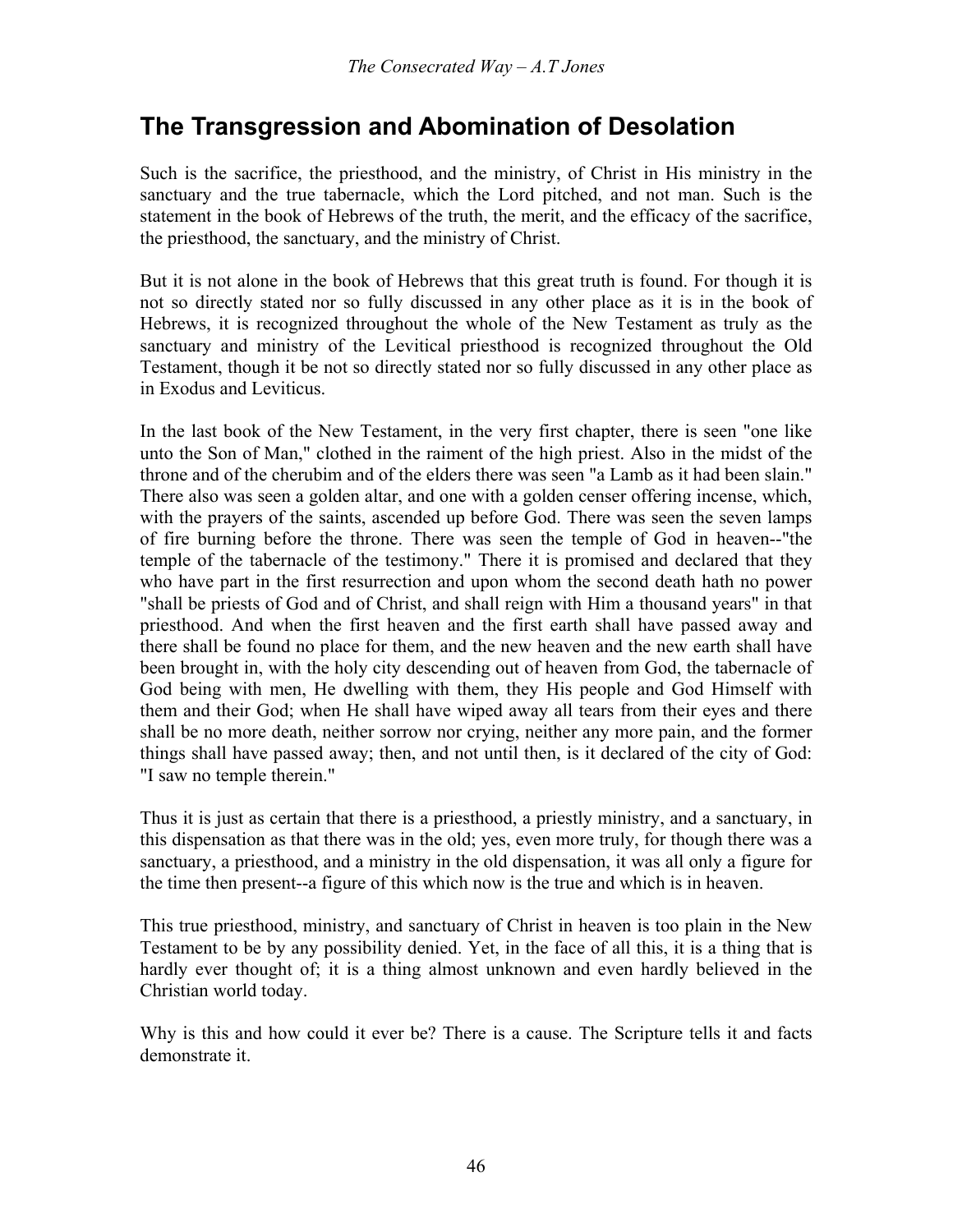In the book of Daniel, seventh chapter, there was seen by the prophet in vision the four winds of heaven striving upon the great sea, "and four great beasts came up from the sea, diverse one from another. The first was like a lion, and had eagle's wings;" which symbolized the world-kingdom of Babylon. The second was like a bear, which raised itself up on one side, and had three ribs in the mouth of it; which symbolized the united world-kingdom of Media and Persia. The third was like a leopard, which had four heads and four wings of a fowl which symbolized the world-dominion of Alexander the Great and Grecia. The fourth beast was "dreadful and terrible, and strong exceedingly; and it had great iron teeth: it devoured and brake in pieces, and stamped the residue with the feet of it: and it was diverse from all the beasts that were before it; and it had ten horns." This great beast symbolized the world-empire of Rome, diverse from all that were before it; because it was not originally a kingdom or monarchy, but a republic. The ten horns symbolized the ten kingdoms that were planted in the territory of Western Rome when that empire was annihilated.

Then says the prophet: "I considered the horns [he ten horns], and, behold, there came up among them another little horn, before whom there were three of the first horns plucked up by the roots: and, behold, in this horn were eyes like the eyes of man, and a mouth speaking great things." The prophet beheld and considered this little horn clear through until "the judgment was set, and the books were opened." And when this judgment was set and the books were opened, he says: "I beheld then [at that time] because of the voice of the great words which the horn spake: I beheld even till the beast was slain, and his body destroyed, and given to the burning flame."

Note the remarkable change in expression in this latter statement. The prophet beheld the little horn from the time of its rise clear through to the time when "the judgment was set, and the books were opened." At that time he beheld the little horn; and just now, particularly "because of the voice of the great words which the horn spake." And he continued to behold that same thing--that same little horn--until the end and till its destruction. But when its destruction comes, the word that describes it is not that the little horn was broken or destroyed but that the "beast was slain and his body destroyed and given to the burning flame."

This shows that the little horn is but another phase of the original fourth, or dreadful and terrible, beast that the little horn is but the continuation of the dreadful and terrible beast, in its very disposition, spirit and aims, only under a variant form. And as the fourth world power, the dreadful and terrible beast in its original form was Rome; so the little horn in its workings is but the continuation of Rome--of the spirit and working of Rome, under this form.

The explanation of this, given in the same chapter, confirms that which has been stated. For of this little horn it is said that it is to be "diverse from the first;" that he "shall speak great words against the Most High, and shall wear out the saints of the Most High, and think to change times and laws" of the Most High. It is also said that the "same horn made war with the saints, and prevailed against them; until the Ancient of days came, and judgment was given to the saints of the Most High; and the time came that the saints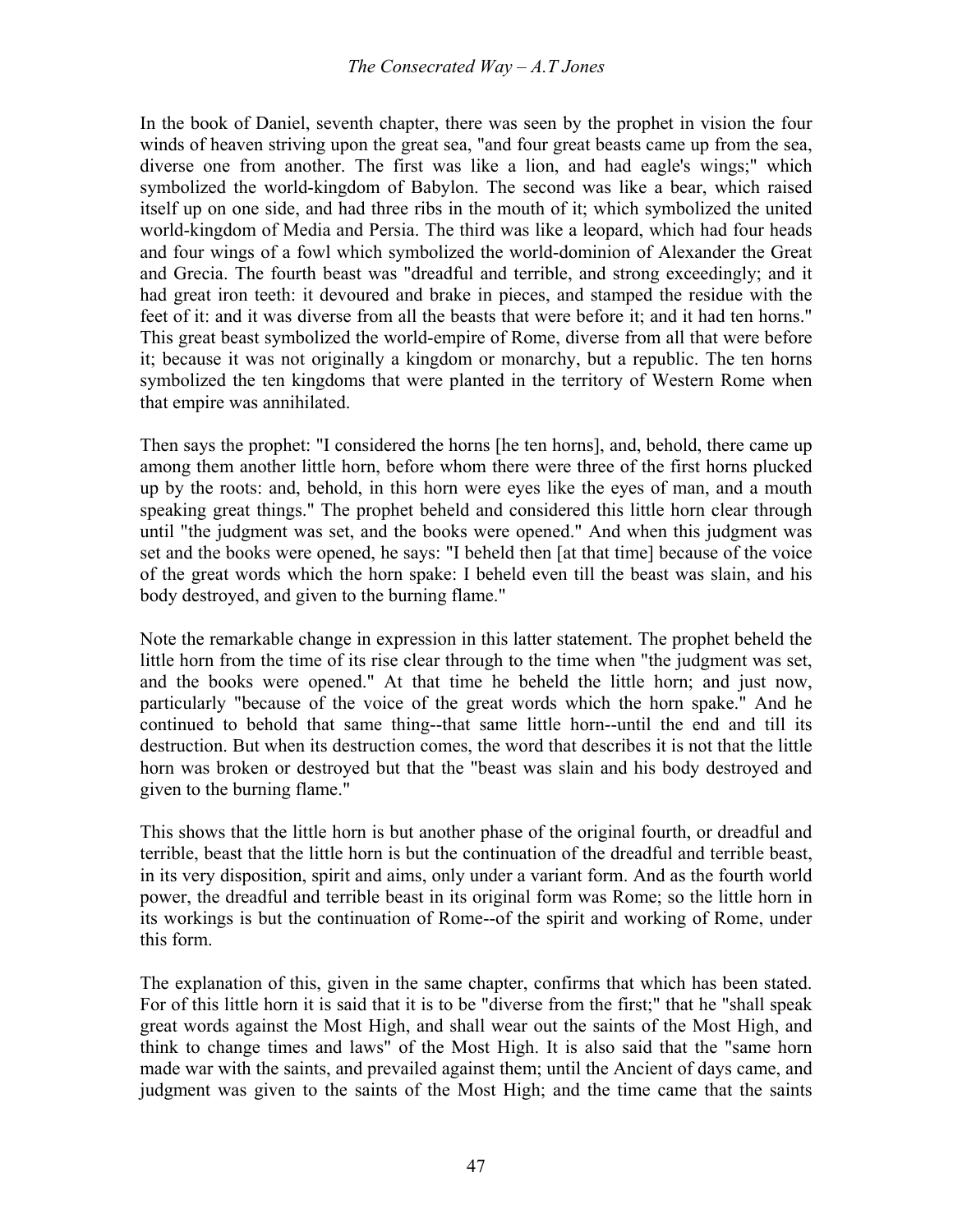possessed the kingdom." All these things are true, and this is the description of latter Rome throughout.

And all this is confirmed by latter Rome herself. For Leo the Great was pope A.D. 440 to A.D. 461, in the very time when the former Rome was in its very last days, when it was falling rapidly to ruin. And Leo the Great declared in a sermon that the former Rome was but the promise of the latter Rome; that the glories of the former were to be reproduced in Catholic Rome; that Romulus and Remus were but the forerunners of Peter and Paul; that the successors of Romulus therefore were the precursors of the successors of Peter; and that, as the former Rome had ruled the world, so the latter Rome, by the see of the holy blessed Peter as head of the world, would dominate the earth. This conception of Leo's was never lost from the Papacy. And when, only fifteen years afterward, the Roman Empire had, as such, perished, and only the Papacy survived the ruin and firmly held place and power in Rome, this conception of Leo's was only the more strongly and with the more certitude held and asserted.

That conception was also intentionally and systematically developed. The Scriptures were industriously studied and ingeniously perverted to maintain it. By a perverse application of the Levitical system of the Old Testament, the authority and eternity of the Roman priesthood had already been established. "The bishops now [the latter part of the second century] wished to be thought to correspond with the high priest of the Jews; the presbyters were said to come in place of the priests; and the deacons were made parallel with the Levites.

"In like manner the comparison of the Christian oblations with the Jewish victims and sacrifices produced many unnecessary rites, and by decrees corrupted the very doctrine of the holy Supper; which was converted, sooner, in fact, than one would think, into a sacrifice."--Mosheims Ecclesiastical History, Cent. II, part II, chap. II, par. 4; and chap. IV, par. 4.

And now, by perverse deductions "from the New Testament, the authority and eternity of Rome herself was established."

Taking the ground that she is the only true continuation of original Rome, upon that the Papacy took the ground that wherever the New Testament cites or refers to the authority of original Rome, she is now meant, because she is the only true continuation of original Rome. Accordingly, where the New Testament enjoins submission to "the powers that be," or obedience to "governors," it means the Papacy, because the only power and the only governors that then were, were Roman, and the papal power was the true continuation of the Roman.

"Every passage was seized on where submission to the powers that be is enjoined, every instance cited where obedience had actually been rendered to the imperial officials; special emphasis being laid on the sanction which Christ Himself had given to Roman dominion by pacifying the world through Augustus, by being born at the time of the taxing, by paying tribute to Caesar, by saying to Pilate, 'Thou couldst have no power at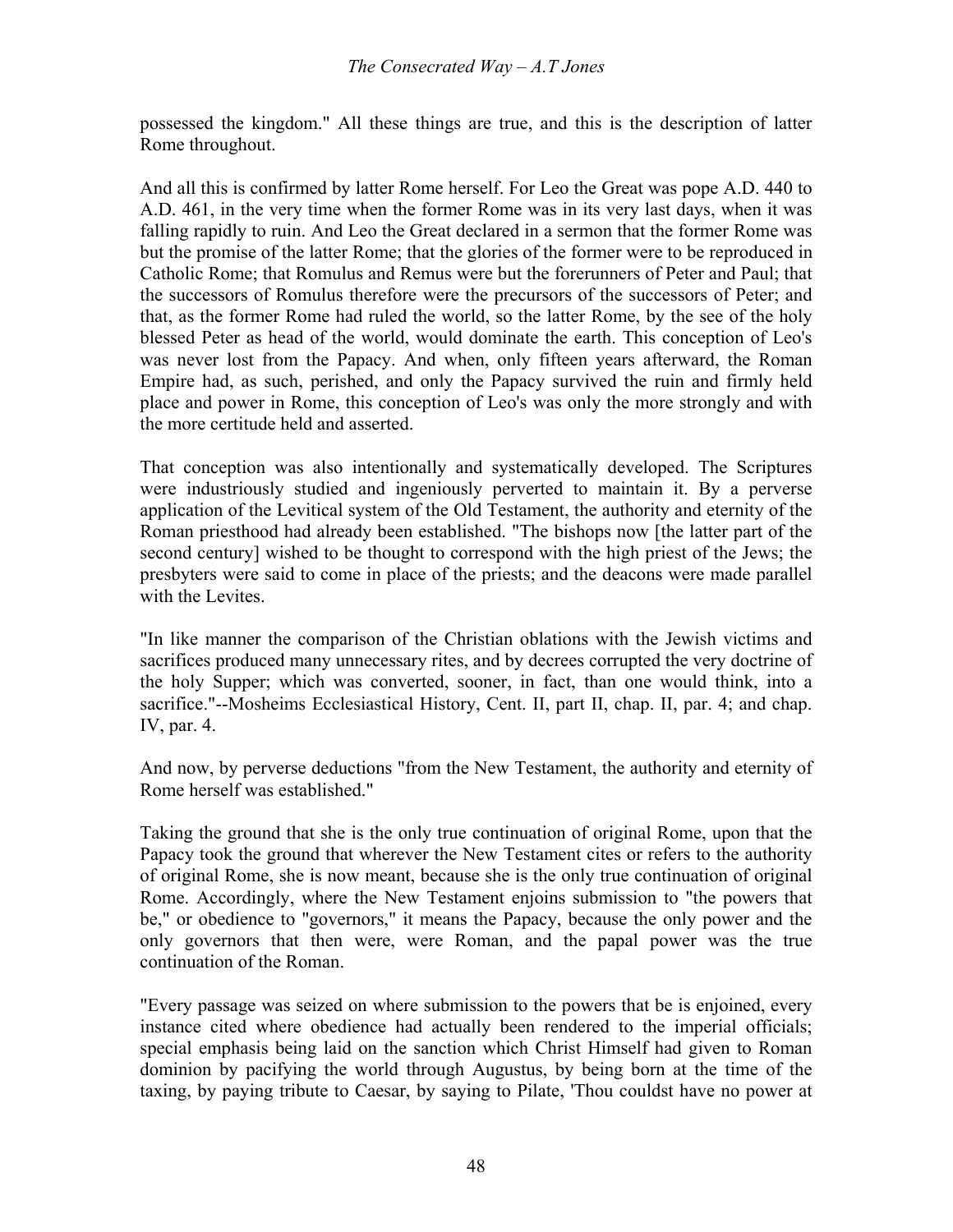all against Me except it were given thee from above'"--Bryce. And since Christ had recognized the authority of Pilate, who was but the representative of Rome, who should dare to disregard the authority of the Papacy, the true continuation of that authority, to which even the Lord from heaven had submitted.

And it was only the logical culmination of this assumption when Pope Boniface VIII presented himself in the sight of the multitude, clothed in a cuirass, with a helmet on his head and a sword in his hand held aloft, and proclaimed: "There is no other Caesar, nor king, nor emperor than I, the Sovereign Pontiff and Successor of the Apostles;" and, when further he declared, ex cathedra: "We therefore assert, define, and pronounce that it is necessary to salvation to believe that every human being is subject to the Pontiff of Rome."

This is proof enough that the little horn of the seventh chapter of Daniel is Papal Rome and that it is in spirit and purpose intentionally the continuation of original Rome.

Now, in the eighth chapter of Daniel, this subject is taken up again. First, there is seen by the prophet in vision a ram with two horns which were high, but one higher than the other, corresponding to the bear lifting itself up on one side higher than the other. This is declared plainly by the angel to mean "the kings of Media and Persia." Next the prophet saw "an he goat" coming from the west on the face of the whole earth, touching not the ground, and he had a notable horn between his eyes. He overthrew the ram, brake his two horns, cast him down to the ground, and stamped upon him, and there was none that could deliver the ram out of his hand. This is declared by the angel to mean "the king of Grecia: and the great horn that is between his eyes is the first king." The he-goat waxed very great, and when he was strong, the notable horn was broken and in place of it there came up four notable ones toward the four winds of heaven. This is declared by the angel to mean that "four kingdoms shall stand up out of the nation, but not in his [Alexander's] power."

Out of one of these divisions of the empire of Alexander, the prophet next saw that there "came forth a little horn, which waxed exceeding great, toward the south, and toward the east, and toward the pleasant land." The directions named show that this power rose and waxed exceeding great from the west. This is explained by the angel to mean, "in the latter time of their kingdom [the four divisions of Grecia], when the transgressors are come to the full, a king of fierce countenance, and understanding dark sentences, shall stand up." "And it waxed great, even to the host of heaven; and it cast down some of the host and of the stars to the ground, and stamped upon them." "And his power shall be mighty, but not by his own power: and he shall destroy wonderfully, and shall prosper, and practice, and shall destroy the mighty and the holy people. And through his policy also he shall cause craft to prosper in his hand; and he shall magnify himself in his heart, and by peace shall destroy many: he shall also stand up against the Prince of princes ["He magnified himself even to the prince of the host." Verse 11]; but he shall be broken without hand."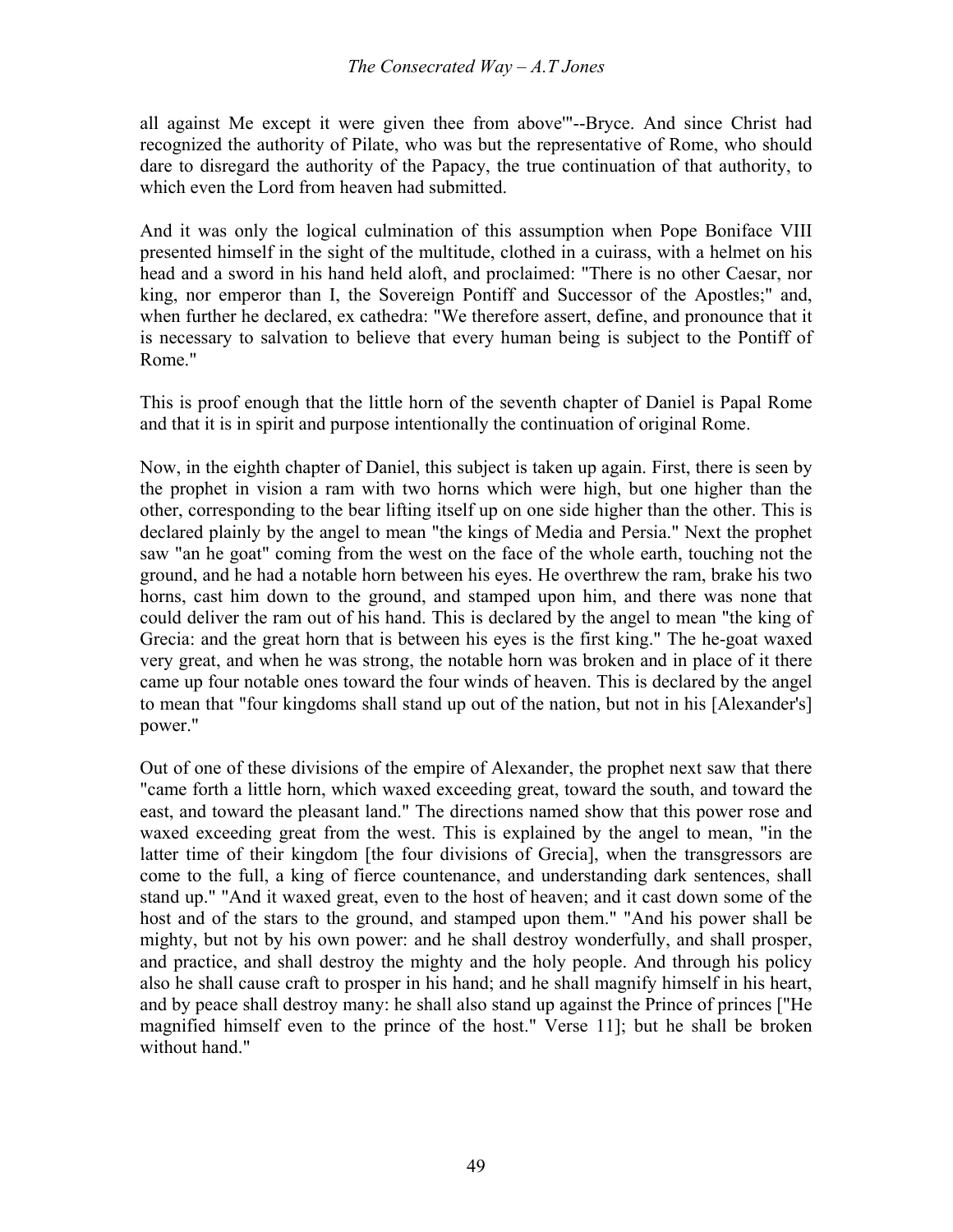These specifications show that the little horn of the eighth chapter of Daniel represents Rome from the time of its rise, at the destruction of the Grecian Empire, to the end of the world, when it is "broken without hand" by that stone "cut out of the mountain without hands," which then breaks in pieces and consumes all earthly kingdoms. Dan. 2:34, 35, 44, 45.

We have seen that in the seventh chapter of Daniel the little horn, though as such representing only the latter phase of Rome, yet does really represent Rome in both its phases--Rome from beginning to end, because when the time comes that the "little horn" is to be broken and destroyed, it is indeed "the beast" that is "slain, and his body destroyed, and given to the burning flame." Thus the thought with which the story of the little horn closes in Daniel 7 is continued in Daniel 8 with reference to the same power. In Daniel 8 the expression "little horn" covers the whole of Rome in both its phases, just as is shown in the closing expressions concerning the "little horn" in Daniel 7; as is shown also by the expressions "the abomination of desolation" and "the transgression of desolation," being applied to Rome in both its phases (Dan. 9:26, 27; Matt. 24:15; Dan. 11:31; 12:11; 8:11, 13); and as is confirmed by the teaching and history of latter Rome itself. It is all one, except only that all that is stated of the former Rome is true and intensified in the latter Rome.

And now let us consider further the scripture expressions in Daniel 8 concerning this little horn power. In verses 11 and 25, of this little horn power it is said: "He shall magnify himself in his heart." "He magnified himself even to [or against] the prince of the host;" and "he shall also stand up against [or reign in opposition to] the Prince of princes." This is explained in 2 Thessalonians, second chapter, where the apostle, in correcting wrong impressions which the Thessalonians had received concerning the immediate coming of the Lord, says: "Let no man deceive you by any means: for that day shall not come, except there come a falling away first, and that man of sin be revealed, the son of perdition; who opposeth and exalteth himself above all that is called God, or that is worshiped; so that he as God sitteth in the temple of God, showing himself that he is God. Remember ye not, that, when I was yet with you, I told you these things?" 2 Thess.  $2:3-5.$ 

Plainly this scripture describes the same power that is represented by the little horn in Daniel 8. But there are other considerations which more fully show it. He says that when he was at Thessalonica with the brethren he had told them these very things which now he writes. In Acts 17:1-3, is the record concerning Paul when he was yet with the Thessalonians, as follows: "Now when they had passed through Amphipolis and Apollonia, they came to Thessalonica, where was a synagogue of the Jews: and Paul, as his manner was, went in unto them, and three Sabbath days reasoned with them out of the Scriptures." And in this reasoning with them out of the Scriptures, he told them about this falling away which should come, in which would be the revealing of the man of sin, the mystery of iniquity, the son of perdition, who would oppose himself to God and would exalt himself above all that is called God or that is worshiped, even putting himself in the place of God and passing himself off for God.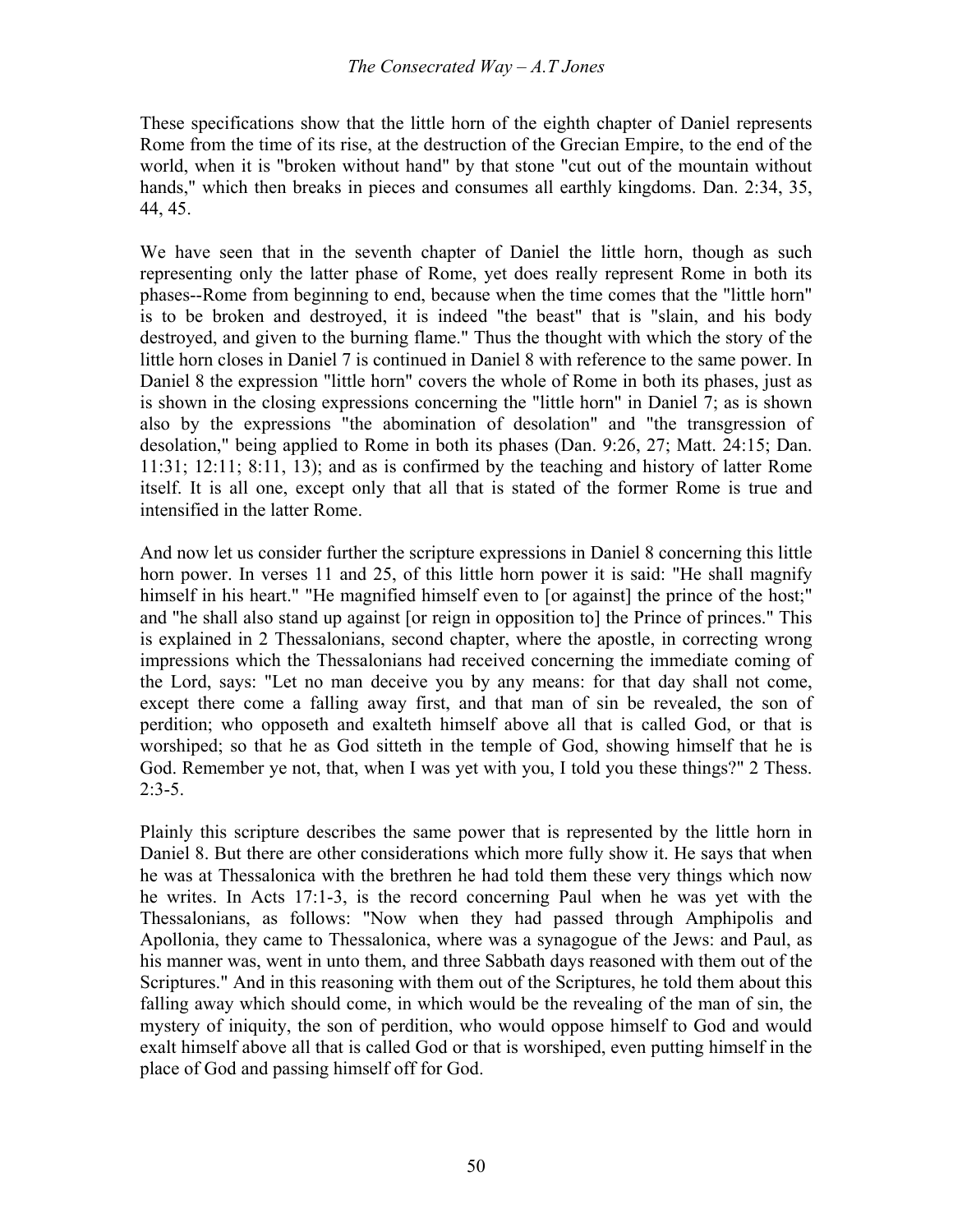In reasoning with the people out of the Scriptures, where in the Scriptures did Paul find the revelation from which he could tell to the Thessalonians all this? It was in this eighth chapter of Daniel where the apostle found it, and from this it was that he told it to them while he was there. For in the eighth chapter of Daniel are the very expressions which he uses in 2 Thessalonians, of which he says, "Remember ye not, that, when I was yet with you, I told you these things?" This fixes the time to be after the apostles' days, when Rome magnified itself "even to the Prince of the host" and "against the Prince of princes;" and connects it directly with the falling away, or apostasy, which developed the Papacy, or Rome, in its latter and ultimate phase.

Now let us read verses 11 and 12 of Daniel 8 and it will be plainly seen that here is exactly the place where Paul found the scripture from which he taught the Thessalonians concerning the "man of sin" and the "mystery of iniquity:" "Yea, he magnified himself even to the Prince of the host, and by him the daily sacrifice was taken away, and the place of his sanctuary was cast down. And an host was given him against the daily sacrifice by reason of transgression, and it cast down the truth to the ground; and it practiced and prospered."

This plainly points out that which took away the priesthood, the ministry, and the sanctuary of God and of Christianity.

Let us read it again. "Yea, he [the little horn--the man of sin] magnified himself even to the Prince of the host ["against the Prince of princes"--Christ], and by him [the man of sin] the daily sacrifice [the continual service, the ministry, and the priesthood of Christ] was taken away, and the place of His sanctuary [the sanctuary of the prince of the host, of the Prince of princes--Christ] was cast down. And an host was given him [the man of sin] against the daily sacrifice [against the continual service, of the ministry of Christ, the Prince of the host] by reason of transgression cast down the truth to the ground; and it practiced, and prospered."

It was "by reason of transgression," that is, by reason of sin, that this power gained "the host" that was used to cast down the truth to the ground, to shut away from the church and the world Christ's priesthood, His ministry, and His sanctuary; and to cast it all down to the ground and tread it underfoot. It was by reason of transgression that this was accomplished. Transgression is sin, and this is the consideration and the revelation upon which the apostle in 2 Thessalonians defines this power as the "man of sin" and the "mystery of iniquity."

In Daniel 8:11-13; 11:31; and 12:11, it will be noticed that the word "sacrifice" is in every case supplied. And it is wholly supplied, for in its place in the original there is no word at all. In the original the only word that stands in this place is the word tamid, that is here translated "daily." And in these places the expression "daily" does not refer to the daily sacrifice any more than it refers to the whole daily ministry or continual service of the sanctuary, of which the sacrifice was only a part. The word tamid in itself signifies "continuous or continual," "constant," "stable," "sure," "constantly," "evermore." Only such words as these express the thought of the original word, which, in the text under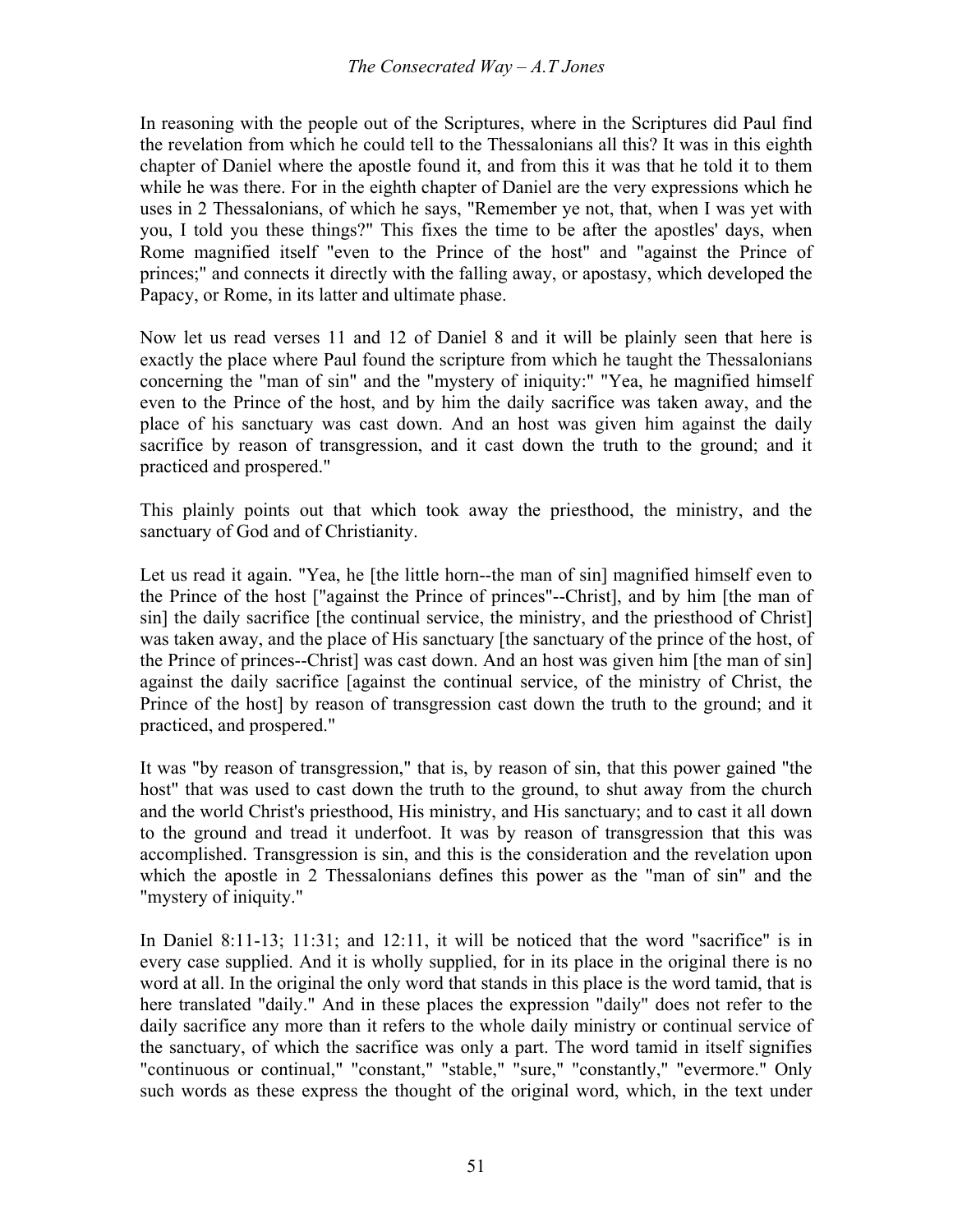consideration, is translated "daily." In Numbers 28 and 29 alone, the word is used seventeen times, referring to the continual service in the sanctuary.

And it is this continual service of Christ, the true High Priest, "who continueth ever," and "who is consecrated forevermore" in "an unchangeable priesthood"--it is this continual service of our great High Priest, which the man of sin, the Papacy, has taken away. It is the sanctuary and the true tabernacle in which this true High Priest exercises His continual ministry that has been cast down by "the transgression of desolation." It is this ministry and this sanctuary that the "man of sin" has taken away from the church and shut away from the world and has cast down to the ground and stamped upon and in place of which it has set up itself "the abomination that maketh desolate." What the former Rome did physically to the visible or earthly sanctuary, which was "the figure of the true" (Dan. 9:26, 27; Matt. 24:15), that the latter Rome has done spiritually to the invisible or heavenly sanctuary that is in itself the true." Dan. 11:31; 12:11; 8:11, 13.

In the footnote quotation on page 91 [see below] it is shown that in the apostasy, the bishops, presbyters, deacons, and the eucharist were made to succeed the high priest, priests, Levites and sacrifices of the Levitical system. Now by every evidence of the Scriptures, it is certain that, in the order of God it was Christ and His ministry and sanctuary in heaven and this alone, that in truth was the object of the Levitical system and that is truly the Christian succession to that system. Therefore when in and by the apostasy the system of bishops as high priests, presbyters as priests, deacons as Levites, and the Supper as a sacrifice was insinuated as the Christian succession to the Levitical system, this of itself was nothing else than to put this false system of the apostasy in the place of the true, completely to shut out the true, and finally, to cast it down to the ground and stamp upon it.

And this is how it is that this great Christian truth of the true priesthood, ministry, and sanctuary of Christ is not known to the Christian world today. The "man of sin" has taken it away and cast it down to the ground and stamped upon it. The "mystery of iniquity" has hid this great truth from the church and the world during all these ages in which the man of sin has held place in the world and has passed itself off as God and its iniquitous host as the church of God.

And yet, even the "man of sin," the "mystery of iniquity," itself bears witness to the necessity of such a service in the church in behalf of sins. For though the "man of sin," the "mystery of iniquity," has taken away the true priesthood, ministry, and sanctuary of Christ and has cast these down to the ground to be stamped upon and has completely hid them from the eyes of the Christian world, yet she did not utterly throw away the idea. No, she threw away the true and cast down the true to the ground but, retaining the idea in the place of the true, she built up in her own realm an utterly false structure.

In the place of Christ, the true and divine High Priest of God's own appointment in heaven, she has substituted a human, sinful, and sinning priesthood on earth. In the place of the continual, heavenly ministry of Christ in His true priesthood upon His true sacrifice, she has substituted only an interval ministry of a human, earthly, sinful, and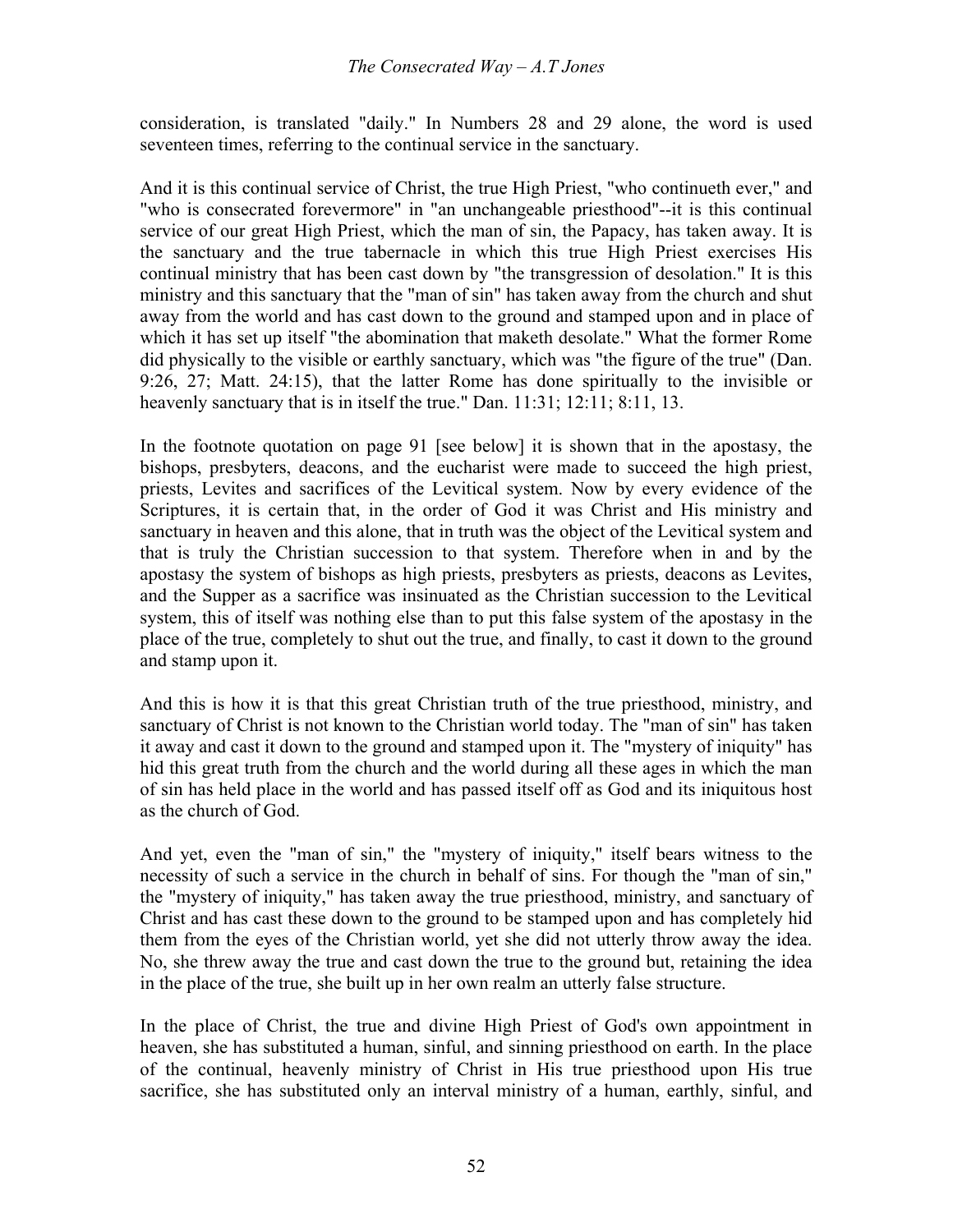sinning priesthood in the once-a-day "daily sacrifice of the mass." And in the place of the sanctuary and the true tabernacle, which the Lord pitched and not man, she has substituted her own meeting-places of wood and stone, to which she applies the term "sanctuary." Thus, instead of the one continual High Priest, the one continual ministry, and the one continual sanctuary in heaven, which God has ordained and which is the only true, she has devised out of her own heart and substituted for the only true, many high priests, many ministries, many sacrifices, and many sanctuaries, on earth, which in every possible relation are only human and utterly false.

And it can never take away sin. No earthly priesthood, no earthly ministry, no earthly sacrifice or service in any earthly sanctuary can ever take away sin. In the book of Hebrews we have seen that even the priesthood, the ministry, the sacrifice, and the service in the earthly sanctuary--the very service which the Lord Himself ordained on earth--never took away sin. The inspired record is that they never did take away sin, and that they never could take away sin.

It is only the priesthood and the ministry of Christ that can ever take away sin. And this is a priesthood and a ministry in heaven and of a sanctuary that is in heaven. For when Christ was on earth he was not a priest and if He had remained on earth until this hour, He would not yet be a priest, as it stands written, "If he were on earth, He should not be a priest." Heb. 8:4. Thus, by plain word and abundant illustration, God has demonstrated that no earthly priesthood, sacrifice, or ministry can ever take away sin.

If any such could take away sin, then why could not that which God Himself ordained on earth take away sin? If any such could take away sin, then why change the priesthood and the ministry from earth to heaven? Therefore, by the plain word of the Lord, it is plain that the priesthood, the ministry, the sacrifice, and the sanctuary which the Papacy has set up and operates on earth can never take away sin, but, instead, only perpetuates sin, is a fraud, an imposture, and the very "transgression" and "abomination of desolation" is [sic.] the most holy place.

And that this conclusion and statement as to what the papal system really is is not extravagant nor far-fetched, is confirmed by the words of Cardinal Baronius, the standard annalist of the papacy. Writing of the tenth century, he says: "In this century the abomination of desolation was seen in the temple of the Lord; and in the See of St. Peter, reverenced by angels, were placed the most wicked of men; not pontiffs, but monsters." And the council of Rheims in 991 declared the papacy to be "the man of sin, the mystery of iniquity."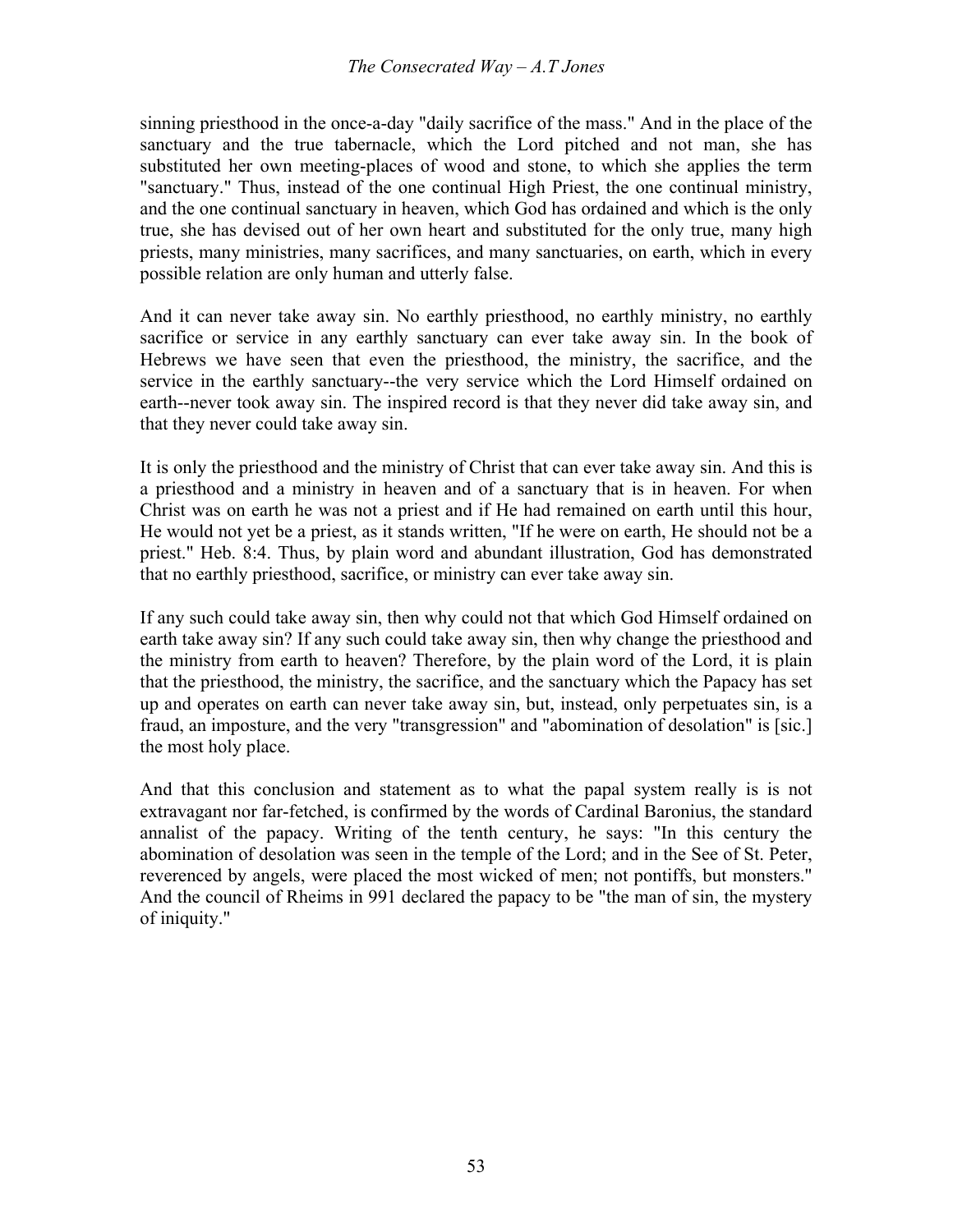### **The Time of Finishing the Mystery of God**

But that imposture is not to last forever; thank the Lord! This great truth of the priesthood, ministry, and sanctuary of Christianity is not to be hid forever from the eyes of the church and the world. The mystery of iniquity arose and so hid from the world the mystery of God that all the world followed it wondering. Rev. 13:3,4. But the day comes when the mystery of iniquity shall be exposed, and the mystery of God in its own truth and purity shall shine forth once more, never more to be hid, but to accomplish its great purpose and be completely finished. For it is written that "in the days of the voice of the seventh angel, when he shall begin to sound, the mystery of God should be finished, as He hath declared to His servants the prophets." Rev. 10:7.

In the days of Christ and His apostles, the mystery of God was revealed in a fulness never before known and was preached "to all nations for the obedience of faith." Rom. 16:25, 26. From the beginning of the world unto that time this mystery had "been hid in God," had "been hid from ages and from generations," but was then "made manifest to His saints" to whom "God would make known what is the riches of the glory of this mystery among the Gentiles; which is Christ in you, the hope of glory: whom we preach, warning every man, and teaching every man in all wisdom; that we may present every man perfect in Christ Jesus." Col. 1:26-29; Eph. 3:3, 5, 9.

But even at that same time, in the very days of the apostles, the "mystery of iniquity" did "already work." And it continued to work until it gained world-power and supremacy and even power over the saints, the times, and the law of the Most High--standing up against the Prince of princes, magnifying itself even to the Prince of the host, putting itself in the place of worship of God, and passing itself off for God. And thus, again, but not this time in God, the mystery of God was "hid from ages and from generations." But now, again, in the days of the voice of the seventh angel, even now, the mystery of God which hath again been hid from ages and generations, is made manifest to His saints to whom now "God would make known what is the riches of the glory of this mystery among the Gentiles; which is Christ in you, the hope of glory: whom we preach, warning every man, and teaching every man in all wisdom; that we may present every man perfect in Christ Jesus."

And this, as we have already quoted, is itself according "as He hath declared to His servants the prophets." It is not alone the prophet of Patmos who declared that in this time, even now in our day, "the mystery of God should be finished." For when the angel of God made this proclamation in the vision of the prophet of Patmos, he had already, and long before, declared the same thing to His servants the prophets. And this proclamation on Patmos was only the declaration of the angels that that which God had long before declared to His servants the prophets should now surely be accomplished and that with no more delay. The full proclamation of the angel is this: "and the angel which I saw stand upon the sea and upon the earth lifted up his hand to heaven, and sware by Him that liveth forever and ever, who created heaven, and the things that therein are, and the earth, and the things that therein are, and the sea, and the things which are therein, that there should be time ["delay," R.V.] no longer: but in the days of the voice of the seventh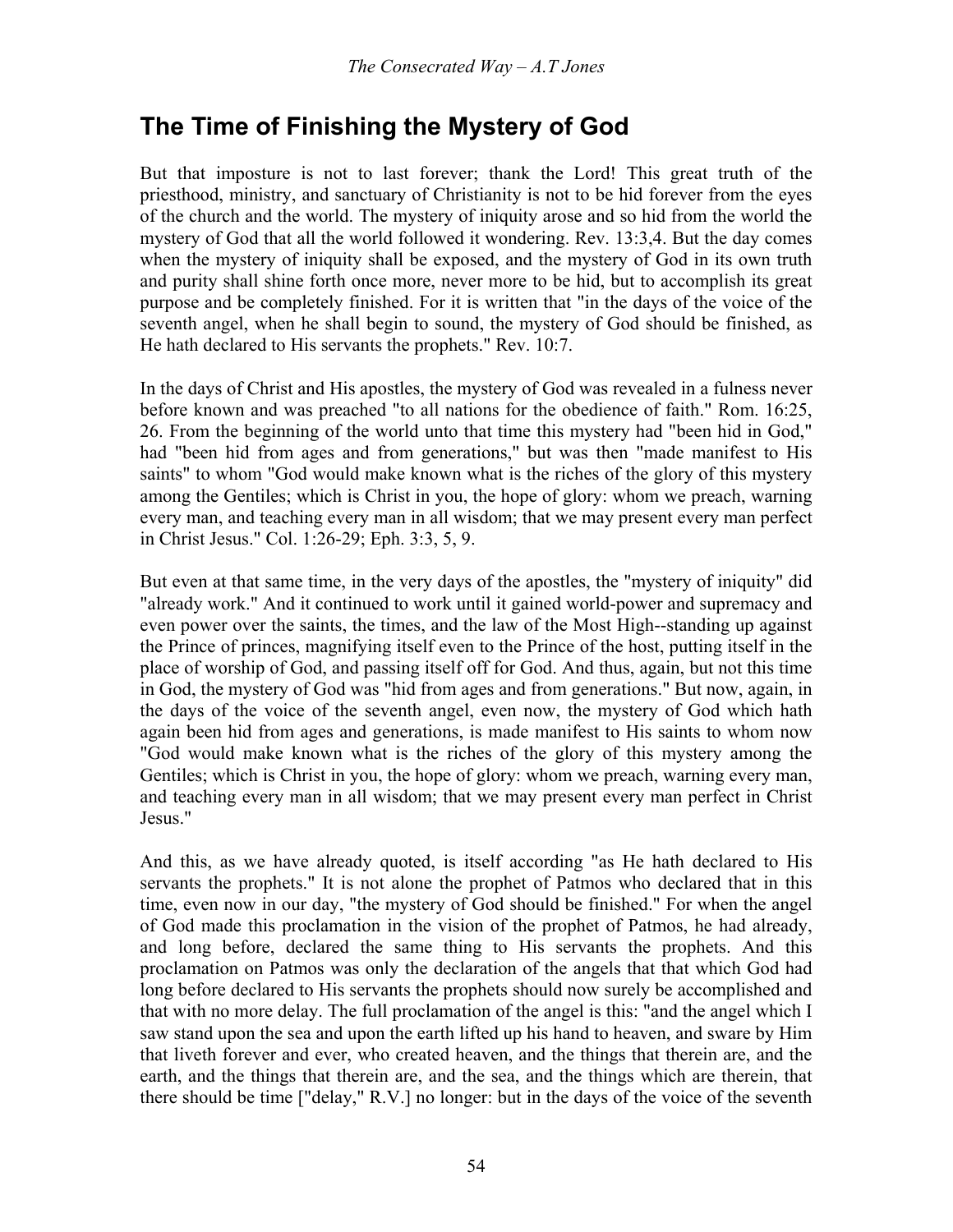angel, when he shall begin to sound, the mystery of God should be finished, as He hath declared to His servants the prophets." Rev. 10:5-7.

The one prophet to whom this thing was more fully and more plainly declared than to any other was the prophet Daniel. For not only did Daniel see the rise of this little horn and see it magnify itself "even to the Prince of the host," and "stand up against the Prince of princes," and cast down to the ground His truth and His sanctuary and stamp upon them, but he also, and in the same vision, saw the truth and the sanctuary of Christ delivered from this little horn power, rescued from its blasphemous stamping, lifted up from the earth and exalted to the heaven where it belongs. And it was in this part of the transactions in the vision that the heavenly ones seemed to be most interested; for, says Daniel: "Then I heard one saint speaking, and another saint said unto that certain saint ["the Wonderful Numberer"] which spake, How long shall be the vision concerning the daily sacrifice [the continual service], and the transgression of desolation, to give both the sanctuary and the host to be trodden underfoot? And He ["the Wonderful Numberer"] said unto me, Unto two thousand and three hundred days; then shall the sanctuary be cleansed." Dan. 8:13, 14.

Then the angel Gabriel was commanded to make Daniel understand the vision. He began to do so, but when in the explanation he had reached the point concerning the many days of this vision, the astonishing and terrible things revealed in the vision overcame the prophet, and says he: "I Daniel fainted, and was sick certain days; afterward I rose up, and did the king's business; and I was astonished at the vision, but none understood it." Dan. 8:27. So far as the explanation had proceeded, it was easily understood: for it was plainly spoken that the ram represented the kings of Media and Persia; and the rough goat the king of Grecia; and, in view of the explanation that had already been made in the second and seventh chapters of Daniel, the description of the next great power after Grecia was easily understood so far as the angel could then go with the explanation. But in the very midst of the explanation of the most important part of it, Daniel fainted, and so the most material and essential part of the explanation was missed, and "none understood it."

However, the prophet sought diligently for an understanding of the vision. And after the destruction of Babylon, in the first year of the king of the Medes and Persians the angel Gabriel came to Daniel again and said: "O Daniel, I am now come forth to give thee skill and understanding." Dan. 9:1, 22. And it was understanding in this particular vision which he was explaining when Daniel fainted that he now came to give. Accordingly he directs Daniel's attention first of all to that vision, for he said: "At the beginning of thy supplications the commandment came forth, and I am come to shew thee; for thou art greatly beloved: therefore understand the matter, and consider the vision." Verse 23. Having thus directed the prophet's attention to the vision, the angel begins immediately to discuss the time mentioned in the vision--the very part of the vision which, because of Daniel's fainting, had been left unexplained. Thus he says: "Seventy weeks are determined upon thy people and upon thy holy city." Verse 24.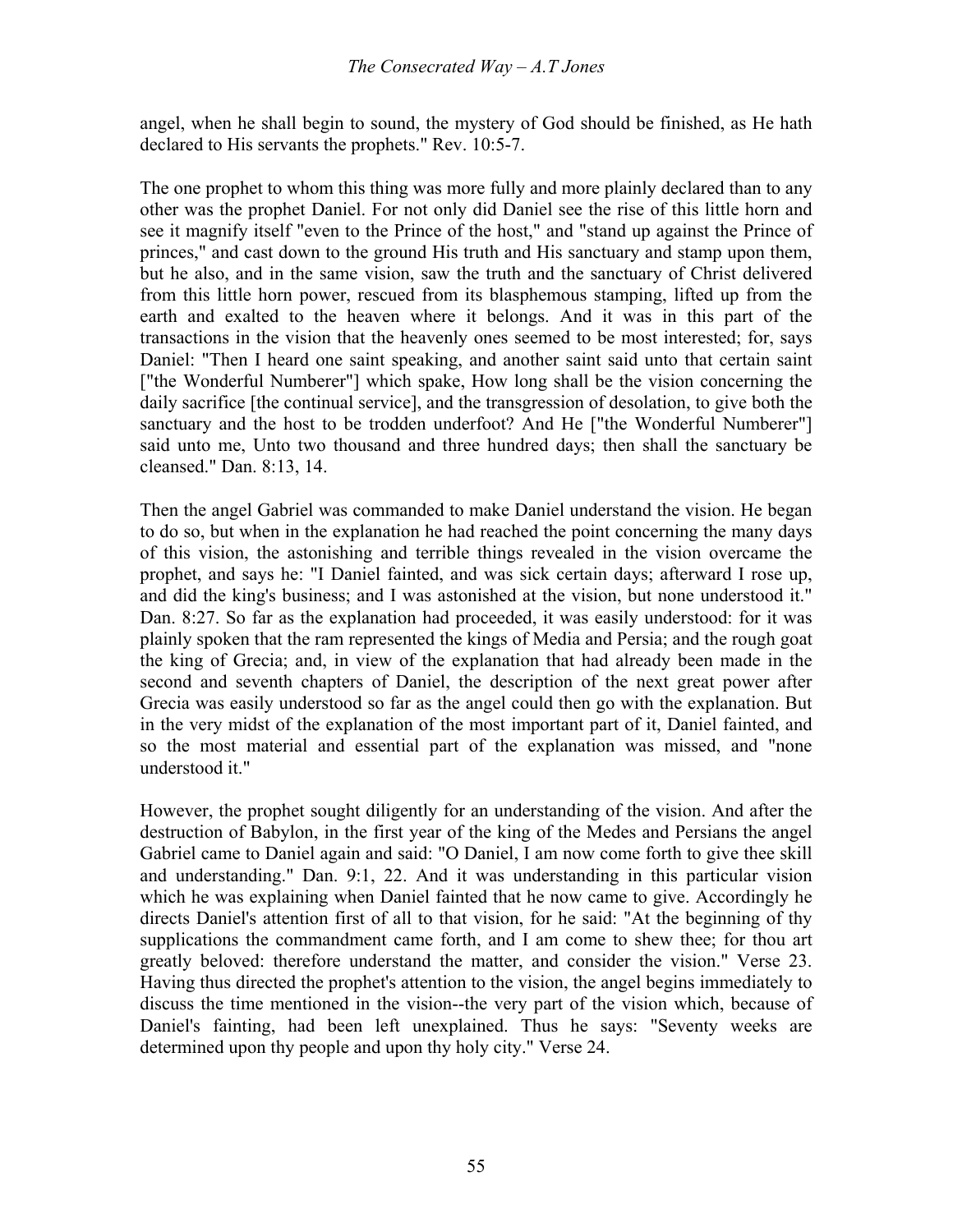The word "determined" signifies "limited," "restricted within bounds," "to mark off and fix the bounds." In explaining the vision at the first, the angel had come to the point of the time--the "many days," the "two thousand and three hundred days" of the vision. Now, he tells Daniel to consider the vision; he begins immediately to speak concerning these days and to explain the events of them. "Seventy weeks," or four hundred and ninety of these days are limited and restricted to the Jews and Jerusalem, and this also marks the limitation of the Jews and Jerusalem as God's special people and city. For these are prophetic days, in which each day is a year: the seventy weeks, or the four hundred and ninety days, thus making four hundred and ninety years of the two thousand and three hundred days which are two thousand and three hundred years. The beginning of the four hundred and ninety years is thus also the beginning of the two thousand and three hundred years.

The story of the "seventy weeks," or four hundred and ninety years, is given by the angel as follows: "Know therefore and understand, that from the going forth of the commandment to restore and to build Jerusalem unto the Messiah the Prince shall be seven weeks, and threescore and two weeks: the street shall be built again, and the wall, even in troublous times. And after threescore and two weeks shall Messiah be cut off, but not for himself: and the people of the prince that shall come shall destroy the city and the sanctuary; and the end thereof shall be with a flood, and unto the end of the war desolations are determined. And He shall confirm the covenant with many for one week: and in the midst of the week He shall cause the sacrifices and oblation to cease," and "upon the wing of abominations shall come one that maketh desolate, ["and upon the battlements shall be the idols of the desolator."--A.V. margin] even until the consummation, and that determined shall be poured upon the desolator." Dan. 9:25-27; 9:27, R.V.; 9:27, margin.

The commandment to restore and to build Jerusalem here referred to went forth in the year 457 B. C. and is recorded in the seventh chapter of Ezra. The decree was issued from Babylon and was addressed, first, to Ezra, empowering him to leave Babylon and to take with him such people and materials as were supplied for the work of restoring Jerusalem and the worship of God therein, and secondly "to all the treasurers which are beyond the river" Euphrates, directing them to supply whatever was required by Ezra for the carrying on of the work. It was the fifth month of the year when Ezra reached Jerusalem, so that about half the year 457 B. C. was gone, which would give about the year 456-1/2 as the time of the beginning of the four hundred and ninety years and the two thousand and three hundred years.

From that time four hundred and eighty-three years were to reach "to the Messiah the Prince," which would reach twenty-six and one-half years into the Christian era or into the year A. D. 27, which is the very year of Christ's appearance as the Messiah in His public ministry, when He was baptized in Jordan and anointed with the Holy Ghost. Mark 7:9-11; Matt. 3:13-17. After this He, the Messiah, was to "confirm the covenant" "for one week"--the remaining week of the seventy. But in the midst of that week He would "cause the sacrifice and the oblation to cease" by the sacrifice of Himself on the cross. In the midst of the week would be at the end of three and a half of the seven years from the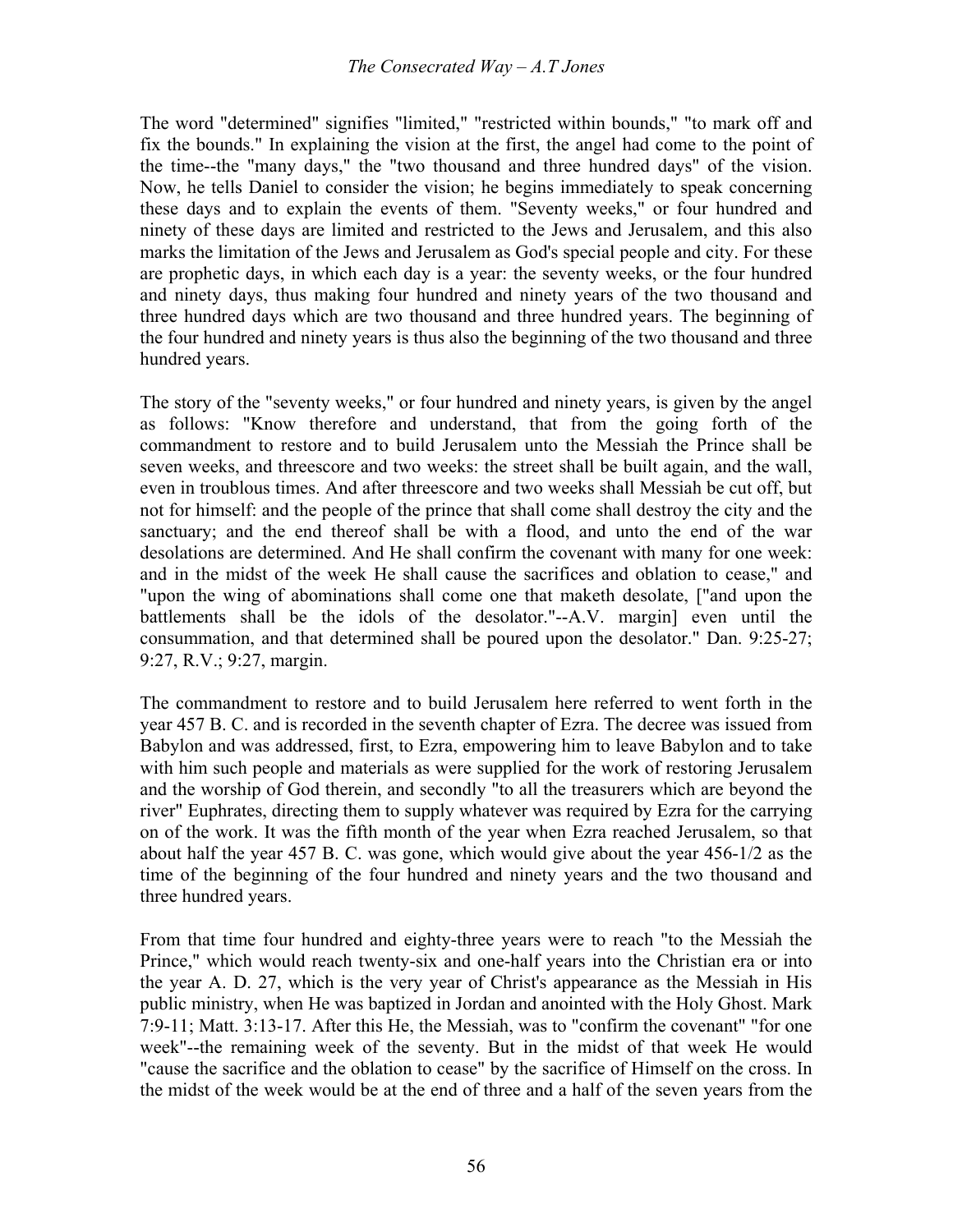fall of A. D. 27. This gives the date the spring of A.D. 31, the very time when the Saviour was crucified, and thus by the sacrifice of Himself--the only sacrifice for sins--forever caused the sacrifice and the oblation to cease. Then the veil of the earthly temple "was rent in twain from the top to the bottom," showing that the service of God there was ended and the earthly house was desolate.

There was yet the last half of the seventieth week remaining as the limit of the time of special favor to the Jews and Jerusalem. This half of the week, beginning in the spring of A.D. 31, extended to the fall of A.D. 34. In that time "they which were scattered abroad upon the persecution that arose about Stephen ["went everywhere preaching the word"] traveled as far as Phenice and Cyprus and Antioch preaching the word to none but unto the Jews only." Acts 11:19; 8:4. But when this time was expired and the Jews had confirmed themselves in the rejection of the Messiah and His gospel, then was their decision accepted and under the leadership of both Peter and Paul the door of faith was opened fully to the Gentiles, to whom pertains the remaining portion of the two thousand and three hundred years.

After the four hundred and ninety years of the limitation upon the Jews and Jerusalem, there yet remained one thousand eight hundred and ten years to the Gentiles. This period, beginning, as we have found, in the fall of A.D. 34, reaches inevitably to the fall of A.D. 1844 and marks that date as the expiration of the two thousand and three hundred years. And at that time, upon the word of the "Wonderful Numberer" in Daniel 8:14, "then shall the sanctuary be cleansed." In 1844 also was the very time of "the days of the voice of the seventh angel, when he shall begin to sound" and when "the mystery of God should be finished, as He hath declared to His servants the prophets."

At that time there would be broken up the horror of great darkness by which the mystery of iniquity had hid from ages and generations the mystery of God. At that time the sanctuary and the true tabernacle and the truth of it would be lifted up from the ground where the man of sin had cast them down and stamped upon them and would be exalted to the heaven where they belong and whence they will shine forth in such light as that the earth shall be lightened with the glory. At that time the transcendent truth of the priesthood and ministry of Christ would be rescued from the oblivion to which the abomination and transgression of desolation had consigned it and would once more and forever stand in its true and heavenly place in the faith of the church, accomplishing in every true believer that perfection which is the eternal purpose of God which He purposed in Christ Jesus our Lord.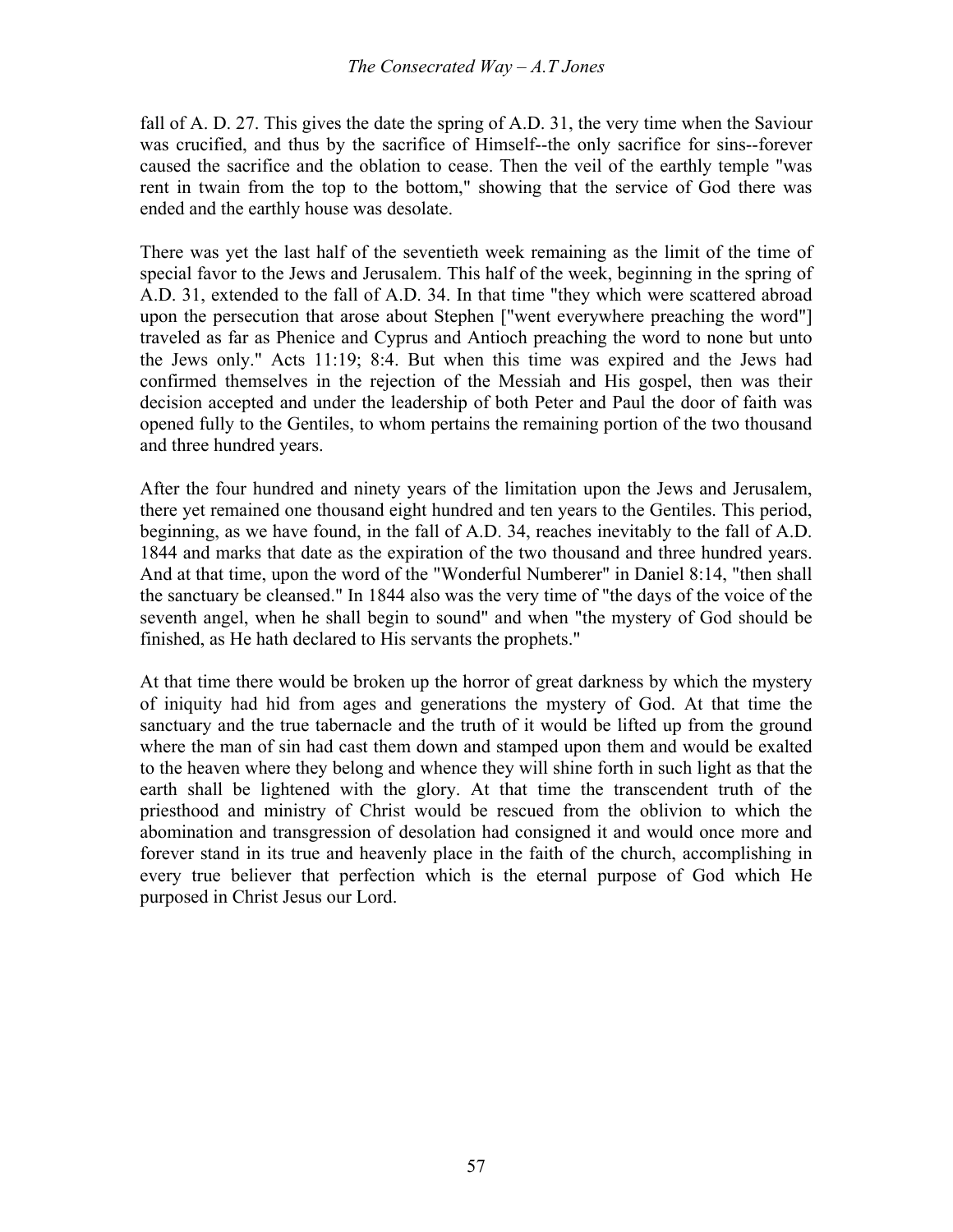# **The Cleansing of the Sanctuary**

The cleansing of the sanctuary and the finishing of the mystery of God are identical as to time and are also so closely related as to be practically identical in character and event.

In the "figure of the true" in the sanctuary service made visible, the round of service was completed annually, and the cleansing of the sanctuary was the finishing of that figurative and annual service. And this cleansing of the sanctuary was the taking out of and away from the sanctuary all "the uncleanness of the children of Israel" "because of their transgressions in all their sins," which, by the ministry of the priesthood in the sanctuary, had been brought into the sanctuary during the service of the year.

The finishing of this work of the sanctuary and for the sanctuary was, likewise, the finishing of the work for the people. For in that day of the cleansing of the sanctuary, which was the Day of Atonement, whosoever of the people did not by searching of heart, confession, and putting away of sin take part in the service of the cleansing of the sanctuary was cut off forever. Thus the cleansing of the sanctuary extended to the people and included the people as truly as it did the sanctuary itself. And whosoever of the people was not included in the cleansing of the sanctuary and was not himself cleansed, equally with the sanctuary, from all iniquity and transgression and sin was cut off forever. Lev. 16:15-19, 29-34; 23:27-32.

And this was all "a figure for the time then present." That sanctuary, sacrifice, priesthood, and ministry was a figure of the true, which is the sanctuary, sacrifice, priesthood, and ministry of Christ. And that cleansing of the sanctuary was a figure of the true, which is the cleansing of the sanctuary and the true tabernacle which the Lord pitched and not man, from all the uncleanness of the believers in Jesus because of all their transgressions in all their sins. And the time of this cleansing of the true is declared in the words of the Wonderful Numberer to be "unto two thousand and three hundred days, then shall the sanctuary be cleansed," which is the sanctuary of Christ in A.D. 1844.

And, indeed, the sanctuary of which Christ is the High Priest is the only one that could possibly be cleansed in 1844, because it is the only one that there is. The sanctuary that was a figure for the time then present was destroyed by the army of the Romans who came and destroyed that city (Dan. 9:26) and that sanctuary and even its place was to be desolate "even until the consummation." Therefore the only sanctuary that could possibly be cleansed at the time referred to by the Wonderful Numberer, at the end of the two thousand and three hundred days, was alone the sanctuary of Christ--the sanctuary of which Christ is High Priest and Minister; the sanctuary and the true tabernacle of which Christ, at the right hand of God, is true Priest and Minister; the sanctuary and true tabernacle "which the Lord pitched and not man."

What this cleansing means is plainly declared in the very scripture which we are now studying--Daniel 9:24-28. For the angel of God, in telling to Daniel the truth concerning the two thousand and three hundred days, tells also the great object of the Lord in this time as it relates to both the Jews and the Gentiles. The seventy weeks or four hundred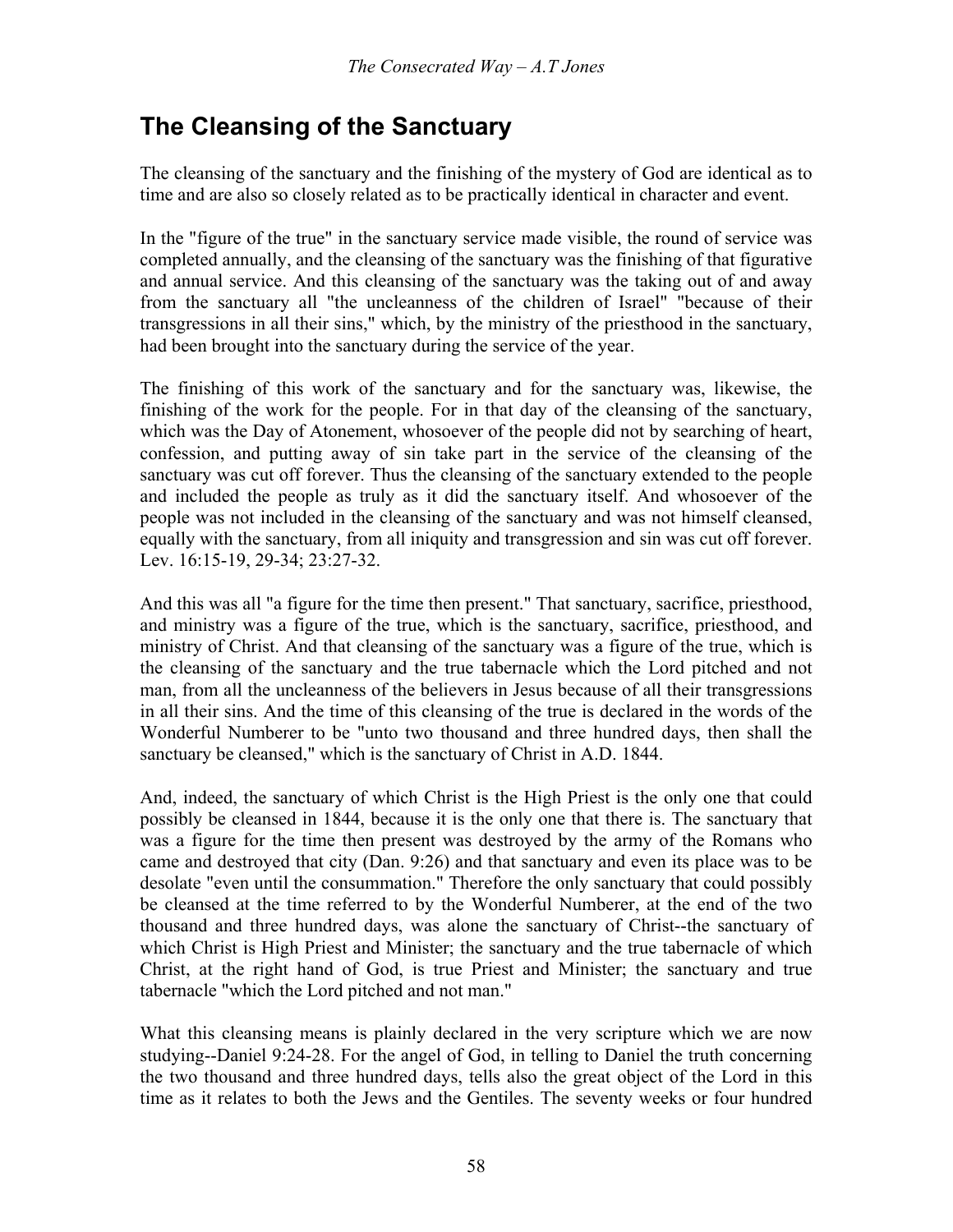and ninety years of the limitation upon the Jews and Jerusalem is definitely declared to be "to finish the transgression, and to make an end of sins, and to make reconciliation for iniquity, and to bring in everlasting righteousness, and to seal up the vision and prophecy, and to anoint the most Holy." Daniel 9:24.

That is the true purpose of God in the sanctuary and its service in all time: whether in the figure or in the true, whether for Jews or for Gentiles, whether on earth or in heaven. Seventy weeks or four hundred and ninety years, was the limitation set for the Jews to have this accomplished for and in themselves. To accomplish this, to that people, of all people, Christ Himself came in person to show to them the Way and to lead them in this Way. But they would not have it. Instead of seeing in Him the gracious One who would finish transgression and make an end of sins, and make reconciliation for iniquity, and bring in everlasting righteousness to every soul, they saw in Him only "Beelzebub the prince of the devils"; only One instead of whom they would readily choose a murderer; only One who as King they would openly repudiate and choose a Roman Caesar as their only king; only One whom they counted as fit only to be crucified out of the world. For such a people as that and in such a people as that, could He finish transgression and make an end of sins and make reconciliation for iniquity and bring in everlasting righteousness?--Impossible. Impossible by their own persistent rebellion. Instead of His being allowed by them to do such a gracious and wonderful work for them, from the depths of divine pity and sorrow He was compelled to say to them: "O Jerusalem, Jerusalem, thou that killest the prophets and stonest them which are sent unto thee, how often would I have gathered thy children together, even as a hen gathereth her chickens under her wings, and ye would not! Behold, your house is left unto you desolate." "The kingdom of God shall be taken from you and given to a nation bringing forth the fruits thereof." Matt. 23:37, 38; 21:43.

The nation to whom the kingdom of God was given, upon its rejection by the Jews, was the Gentiles. And that which was to be done for the Jews in the four hundred and ninety years which were limited to them, but which they would not at all allow to be done for them--that is the identical thing to be done for the Gentiles, to whom the kingdom of God is given, in the eighteen hundred and ten years allotted to them. And that work is "to finish the transgression, and to make an end of sins, and to make reconciliation for iniquity, and to bring in everlasting righteousness, and to seal up the vision and prophecy, and to anoint the most Holy." This can be done alone in the finishing of the mystery of God in the cleansing of the true Christian sanctuary. And this is done in the cleansing of the true sanctuary, only in the finishing of transgression and making an end of sins in the perfecting of the believers in Jesus, on the one hand, and on the other hand in the finishing of transgression and making an end of sins in the destruction of the wicked and the cleansing of the universe from all taint of sin that has ever been upon it.

The finishing of the mystery of God is the ending of the work of the gospel. And the ending of the work of the gospel is, first, the taking away of all vestige of sin and the bringing in of everlasting righteousness--Christ fully formed--within each believer, God alone manifest in the flesh of each believer in Jesus, and, secondly, on the other hand, the work of the gospel being finished means only the destruction of all who then shall not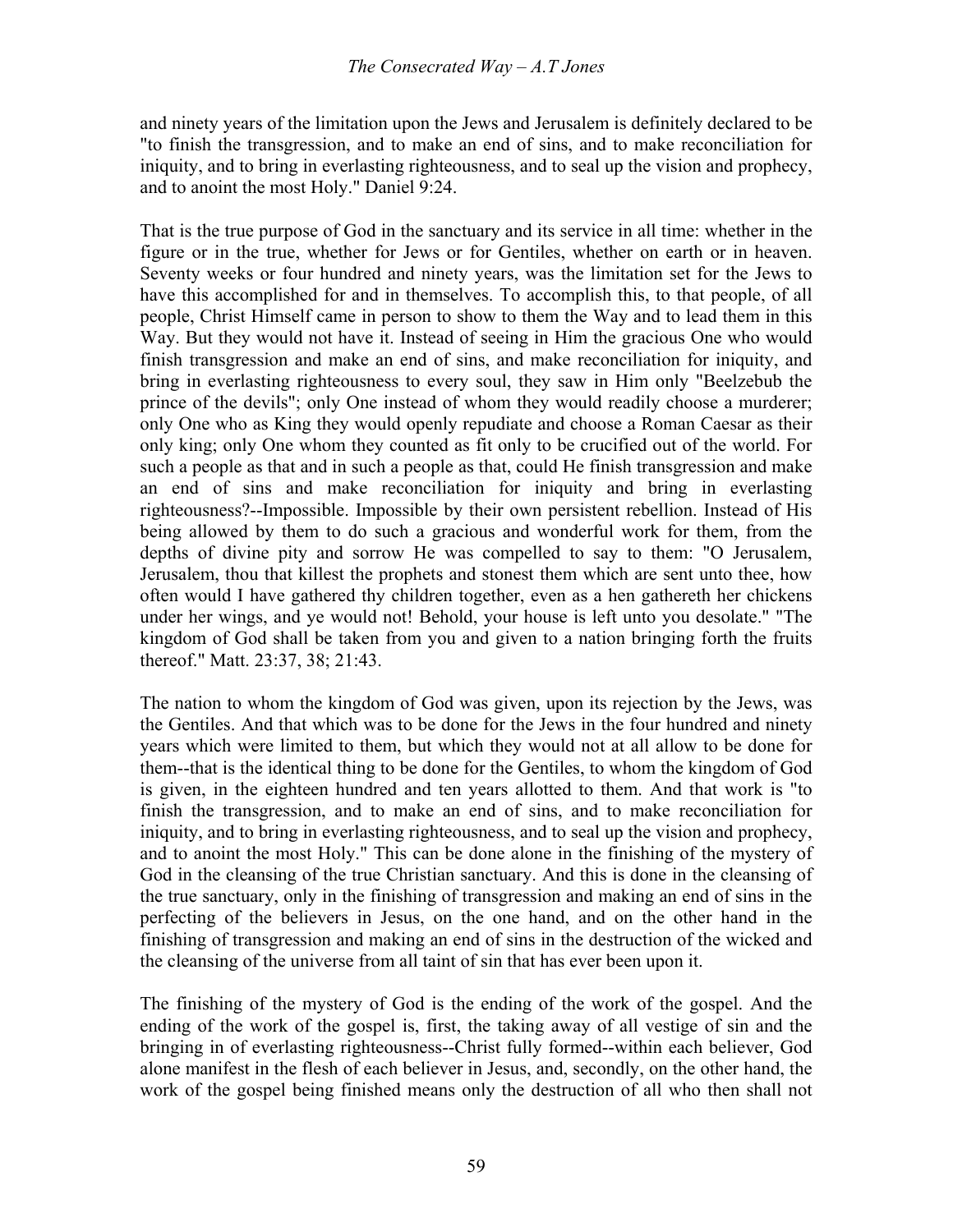have received the gospel (2 Thess. 1:7-10), for it is not the way of the Lord to continue men in life when the only possible use they will make of life is to heap up more misery for themselves.

Again, in the service of the earthly sanctuary, we have seen that when the work of the gospel in the annual course was finished in behalf of those who had taken part in it, then all those who had taken no part in it were cut off. "Which was a figure for the time then present" and which plainly teaches that in the service of the true sanctuary when the work of the gospel shall have been finished for all those who have a part in it, then all those who do not have a part in it will be cut off. Thus, in both respects, the finishing of the mystery of God is the final ending of sin.

The service in the earthly sanctuary shows also that in order for the sanctuary to be cleansed and the course of the gospel service there to be finished, it must first be finished in the people who have a part in the service. That is to say: In the sanctuary itself, transgression could not be finished, an end of sins and reconciliation for iniquity could not be made, and everlasting righteousness could not be brought it, until all this had been accomplished in each person who had a part in the service of the sanctuary. The sanctuary itself could not be cleansed until each of the worshipers had been cleansed. The sanctuary itself could not be cleansed so long as, by the confessions of the people and the intercessions of the priests, there was pouring into the sanctuary a stream of iniquities, transgressions, and sins. The cleansing of the sanctuary, as to the sanctuary itself, was the taking out of and away from the sanctuary all the transgressions of the people which, by the service of the priests, had been taken into the sanctuary during the service of the year. And this stream must be stopped at its fountain in the hearts and lives of the worshipers, before the sanctuary itself could possibly be cleansed.

Therefore the very first work in the cleansing of the sanctuary was the cleansing of the people. That which was preliminary and essential to the cleansing of the sanctuary itself, to the finishing of the transgression and bringing in everlasting righteousness, there, was the finishing of transgression, and the making an end of sins, and making reconciliation for iniquity, and bringing in everlasting righteousness in the heart and life of each one of the people themselves. When the stream that flowed into the sanctuary was thus stopped at its source, then, and then alone, could the sanctuary itself be cleansed from the sins and transgressions which, from the people, by the intercession of the priests, had flowed into the sanctuary.

And all that "was a figure for the time then present"--a "figure of the true." Therefore by this we are plainly taught that the service of our great High Priest in the cleansing of the true sanctuary must be preceded by the cleansing of each one of the believers, the cleansing of each one who has a part in that service of the true High Priest in the true sanctuary. It is plain that transgression must be finished, an end of sins and reconciliation for all iniquity must be made, and everlasting righteousness must be brought in, in the heart's experience of every believer in Jesus, before the cleansing of the true sanctuary can be accomplished.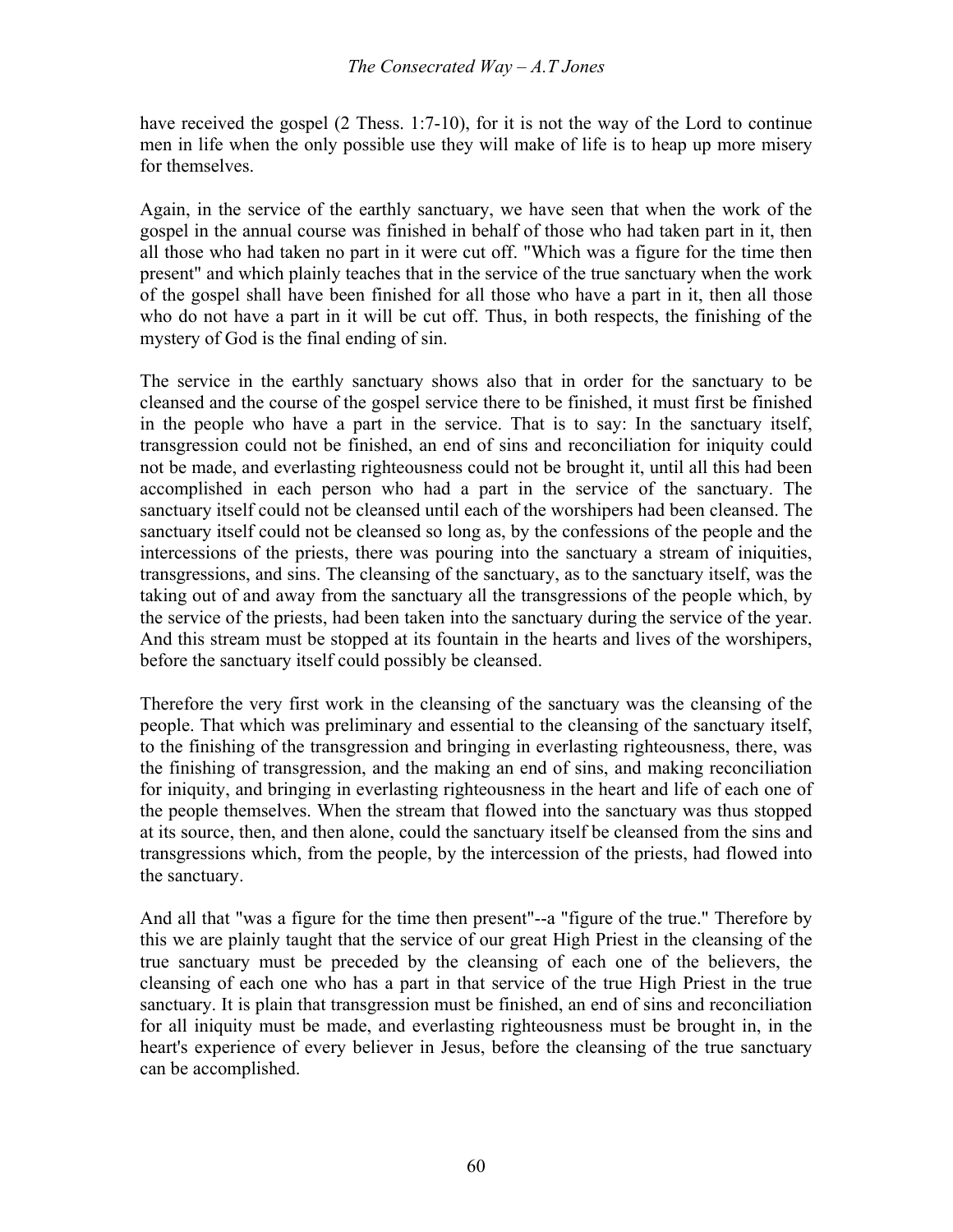And this is the very object of the true priesthood in the true sanctuary. The sacrifices, the priesthood, and the ministry in the sanctuary which was but a figure for the time then present, could not really take away sin, could not make the comers thereunto perfect, whereas the sacrifice, the priesthood, and the ministry of Christ in the true sanctuary does take away sins forever, does make the comers thereunto perfect, does perfect "forever them that are sanctified."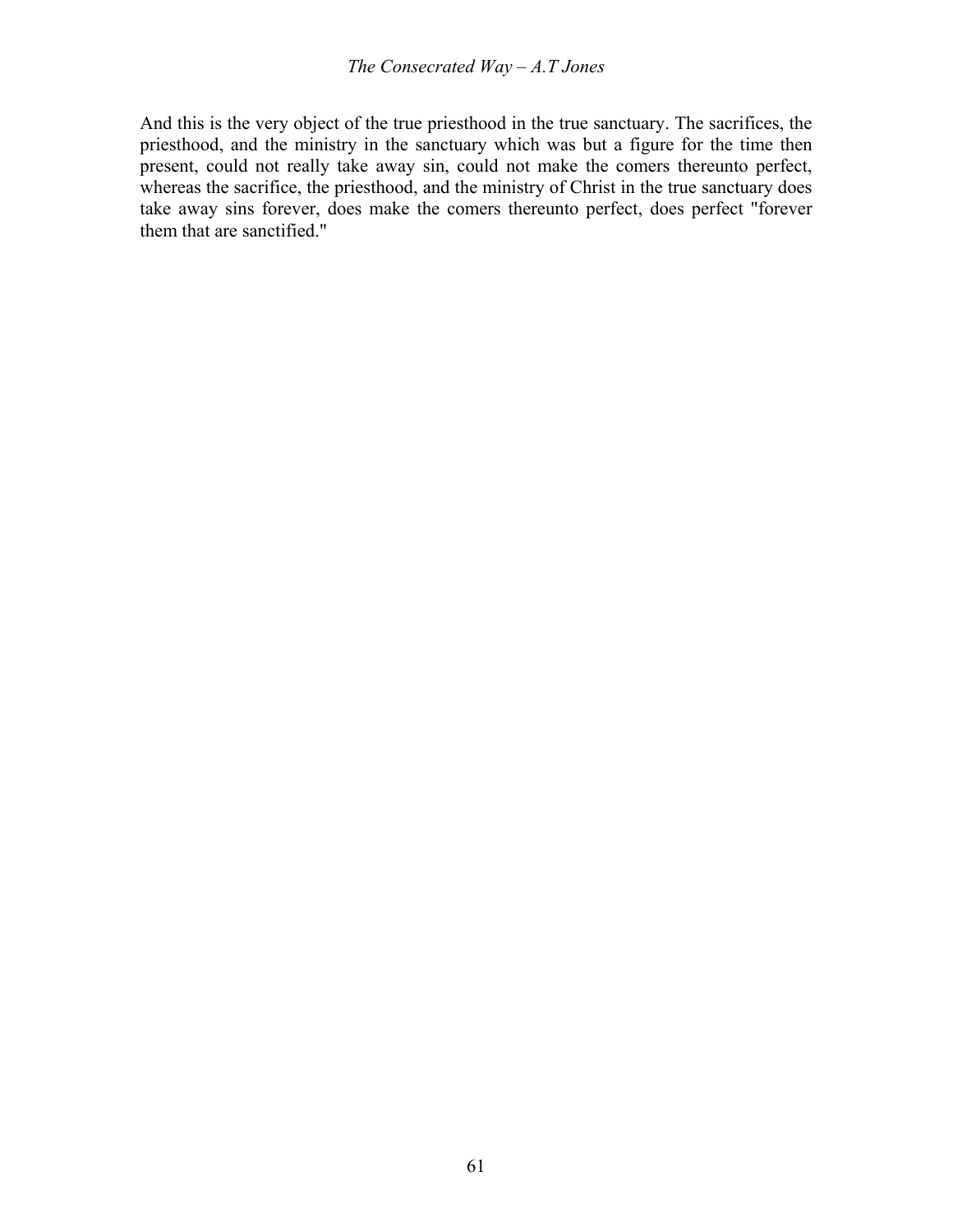# **The Times of Refreshing**

And now, in this time of the consummation of the hope of all the ages, in this time when the true sanctuary is truly to be cleansed, in this time when the work of the gospel is to be completed and the mystery of God indeed finished--now is the time of all the times that ever were in the world, when the believers in Jesus--the blessed objects of His glorious priesthood and wondrous intercessions in the true sanctuary--shall be partakers of the full measure of His heavenly grace and shall have in their lives transgression finished, an end of sins and reconciliation for iniquity made forevermore, and, in the perfection of truth, everlasting righteousness brought in.

This is precisely and alone the purpose of the priesthood and ministry of Christ in the true sanctuary. Is not that priesthood sufficient? Is not His ministry effectual to accomplish its purpose?--Most assuredly. Only by that means can it be possible for this thing ever to be accomplished. No soul can ever himself finish transgression or make an end of sins or make reconciliation for iniquity or bring in everlasting righteousness in his own life. For that ever to be done, it must be done alone by the priesthood and ministry of Him who gave Himself and who was given that He might accomplish this very thing for every soul and present every soul "holy and unblameable and unreprovable" in the sight of God.

Every one whose heart is inclined to truth and right desires that this thing shall be done. Only the priesthood and ministry of Christ can do it. Now is the time of the complete and effectual doing of it for evermore. Then let us believe in Him who is doing this, and trust Him in the doing of it, that He does it completely and forevermore.

This is the time and this is the work of which it is written, that "there should be delay no longer." And why should there be delay any longer? When the priesthood of our great High Priest is efficient, and when His sacrifice and ministry are all sufficient in that which is promised and in that for which every believer hopes, then why should there be delay any longer in the finishing of transgression, the making an end of sin, the making of reconciliation for iniquity and the bringing in of everlasting righteousness to each believing soul? Then let us trust Him to do that which He has given Himself to do and which He alone can possibly do. Let us trust Him in this and receive in its fullness all that belongs to every soul who believes in and implicitly trusts the Apostle and High Priest of our profession--Christ Jesus.

We have seen that the little horn--the man of sin, the mystery of iniquity--has put his own earthly, human, and sinful priesthood, ministry, and sanctuary in the place of the heavenly and holy priesthood, ministry, and sanctuary. In this priesthood and service of the mystery of iniquity, the sinner confesses his sins to the priest and goes on sinning. Indeed, in that priesthood and ministry there is no power to do anything else than to go on sinning, even after they have confessed their sins. But, sad as the question may be, is it not too true that those who are not of the mystery of iniquity but who really believe in Jesus and in His priesthood and ministry--is it not too true that even these also confess their sins and then go on sinning?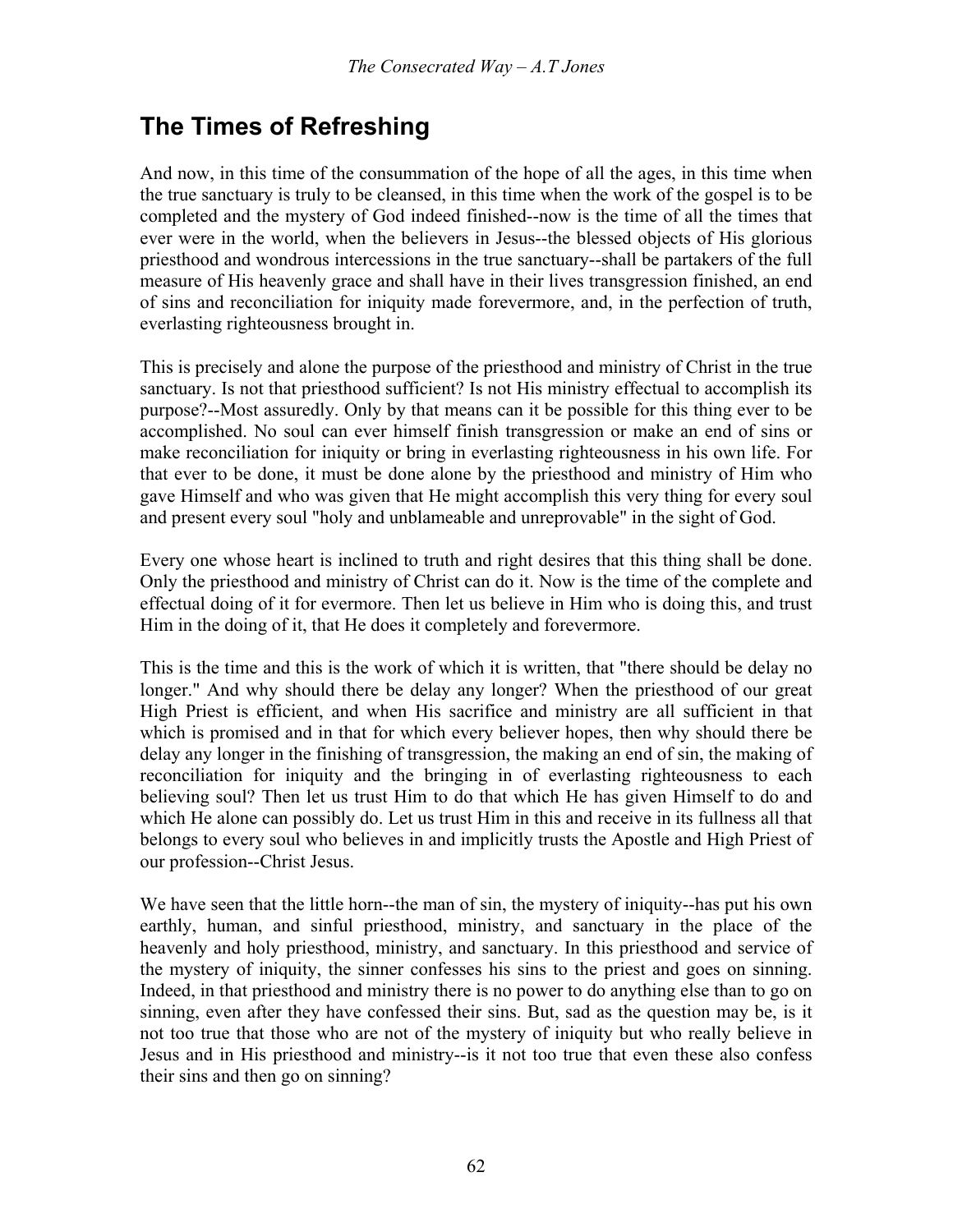But is this fair to our great High Priest, to His sacrifice, and to His blessed ministry? Is it fair that we should thus put Him, His sacrifice, and His ministry practically upon a level with that of the "abomination of desolation" and to say that in Him and in His ministry there is no more power or virtue than there is in that of the "mystery of iniquity"? May the Lord forever save His church and people this day with no more delay from thus bringing down so low our great High Priest, His awful sacrifice, and His glorious ministry.

Let our trust in our great High Priest be true, and let it be truly implicit. By protestants there is often remark made of the blind unwisdom of Catholics in their so fully trusting to the priest. And, with respect to any earthly priesthood, the thought is correct. And yet implicit trust of the priest is eternally right, but it must be trust of the right Priest. Such trust in a false priesthood is most ruinous, but the principle of implicit trust in the Priest is eternally right. And Jesus Christ is the right Priest. Therefore every one who believes in Jesus Christ, in the sacrifice which He has made, in the priesthood and ministry which He exercises in the true sanctuary must not only confess his sins, but he must then forever implicitly trust that true High Priest in His ministry in the sanctuary to finish transgression, to make an end of sins, to make reconciliation for iniquity, and to bring in everlasting righteousness in his heart and life.

Everlasting righteousness, remember. Not a righteousness for today and sin tomorrow and righteousness again and sin again. That is not everlasting righteousness. Everlasting righteousness is righteousness that is brought in and stays everlastingly in the life of him who has believed and confessed and who still further believes and receives this everlasting righteousness in the place of all sin and all sinning. This alone is everlasting righteousness; this alone is eternal redemption from sin.

And this unspeakable blessing is the gracious gift of God by the heavenly ministry which He has established in our behalf in the priesthood and ministry of Christ in the heavenly sanctuary.

Accordingly, today, just now, "while it is called today," as never before, the word of God to all people is "Repent ye therefore, and be converted, that your sins may be blotted out, when the times of refreshing shall come ["that there may come seasons of refreshing." R.V.] from the presence of the Lord; and He shall send Jesus Christ, which before was preached unto you: whom the heaven must receive until the time of restitution of all things." Acts 3:19-21.

The time of the coming of the Lord and the restitution of all things is indeed at the very doors. And when Jesus comes, it is to take His people unto Himself. It is to present to Himself His glorious church, "not having spot, or wrinkle, or any such thing," but that is "holy and without blemish." It is to see Himself perfectly reflected in all His saints.

And before He comes thus, His people must be in that condition. Before He comes we must have been brought to that state of perfection in the complete image of Jesus. Eph. 4:7, 8, 11-13. And this state of perfection, this developing in each believer the complete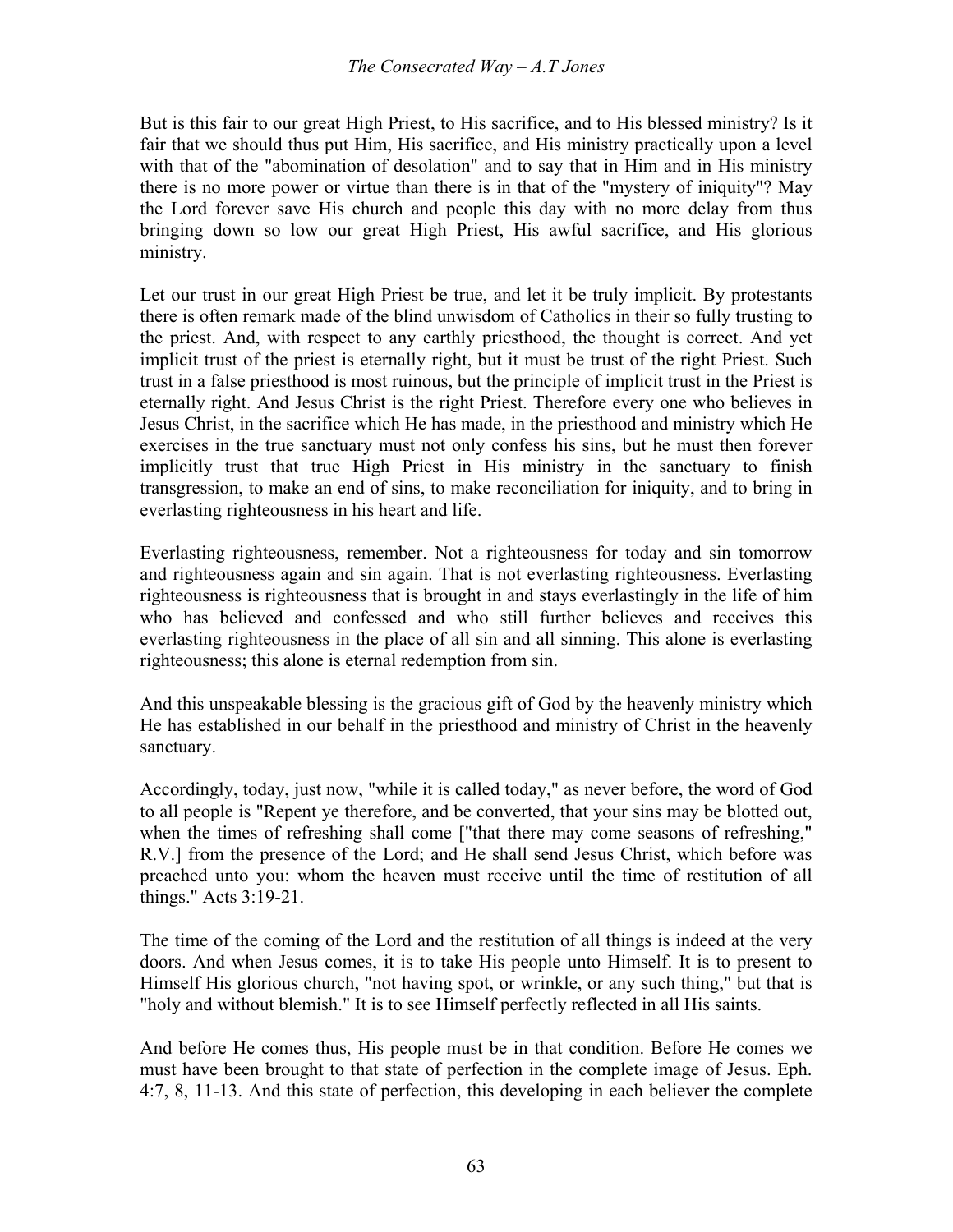image of Jesus--this is the finishing of the mystery of God, which is Christ in you the hope of glory. This consummation is accomplished in the cleansing of the sanctuary, which is the finishing of the mystery of God, which is the final finishing of transgression, the making of a complete end of sins, the making of reconciliation for iniquity, the bringing in of everlasting righteousness, the sealing up of the vision and prophecy and the anointing of the most Holy.

The present time being the time when the coming of Jesus and the restitution of all things is at the very doors and this final perfecting of the saints having necessarily to precede the coming of the Lord and the restitution of all things, we know by every evidence that now we are in the times of refreshing--the time of the latter rain. And as certainly as that is so, we are also in the time of the utter blotting out of all sins that have ever been against us. And the blotting out of sins is exactly this thing of the cleansing of the sanctuary; it is the finishing of all transgression in our lives; it is the making an end of all sins in our character; it is the bringing in of the very righteousness of God which is by faith of Jesus Christ, to abide alone everlastingly.

This blotting out of sins must precede the receiving of the refreshing of the latter rain. For it is only upon those who have the blessing of Abraham that the promise of the Spirit comes, and it is only those who are redeemed from sin upon whom the blessing of Abraham comes. Gal. 3:13, 14. Therefore now as never before we are to repent and be converted that our sins may be blotted out, that an utter end shall be made of them forever in our lives and everlasting righteousness brought in. And this, in order that the fulness of the outpouring of the Holy Spirit shall be ours in this time of the refreshing of the latter rain. And all this must be done in order that the harvest-ripening message of the gospel of the kingdom shall be preached in all the world with that power from on high by which the earth shall be lightened with its glory.

# **Conclusion**

Christ the Lord, the Son of God, came down from heaven and was made flesh and dwelt among men as the Son of man. This is an eternal fixture in the Christian faith.

He died on the cross of Calvary for our offenses. This is an eternal fixture in the Christian faith.

He arose from the dead for our justification. This is an eternal fixture in the Christian faith.

He ascended to heaven as our Advocate and as such sitteth on the right hand of the throne of God. This is an eternal fixture in the Christian faith.

He is a priest upon His Father's throne--a priest forever after the order of Melchizedek. This is an eternal fixture in the Christian faith.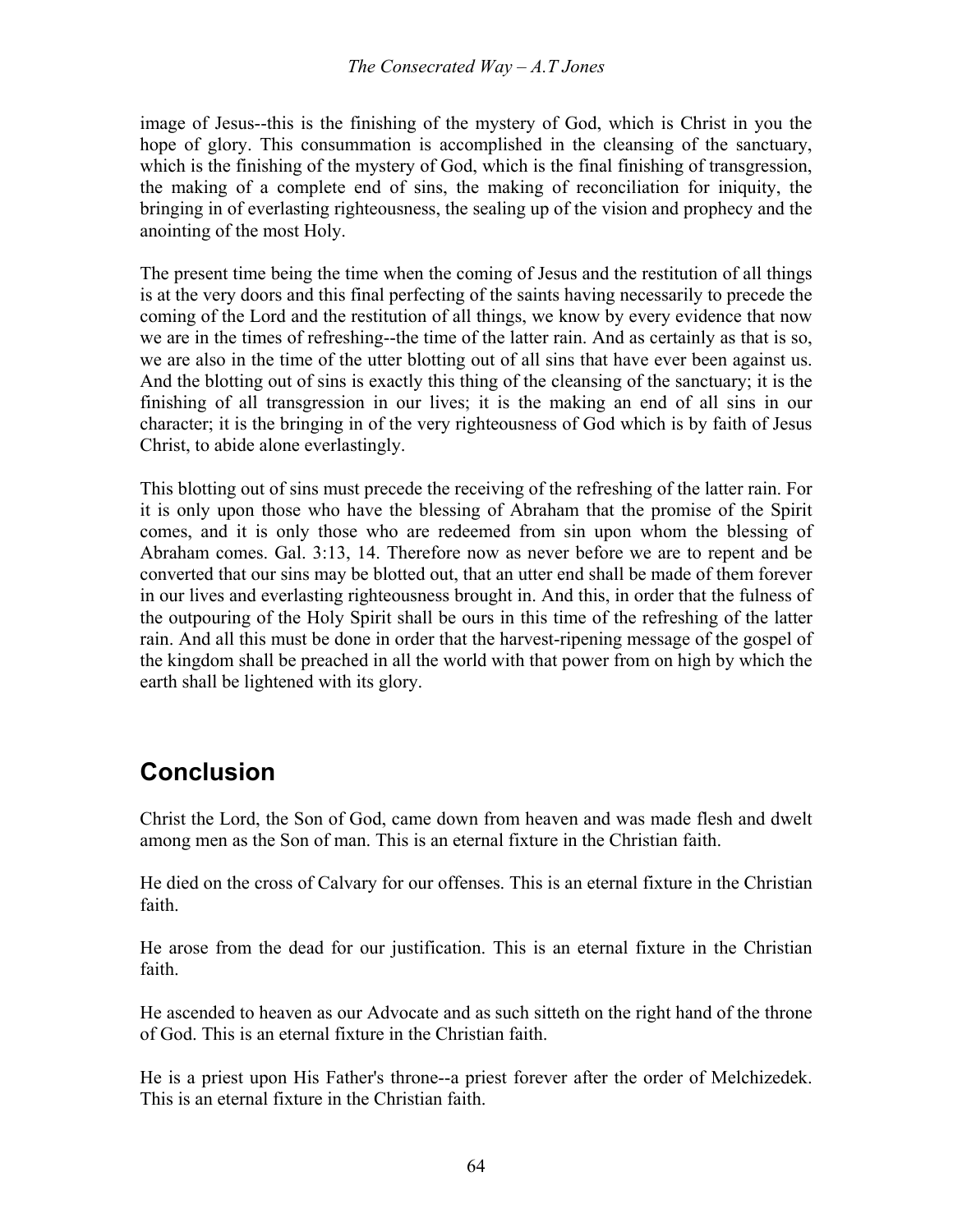At the right hand of God, upon the throne of God, as priest upon His throne, Christ is a "minister of the sanctuary and of the true tabernacle which the Lord pitched and not man." This is an eternal fixture in the Christian faith.

And he will come again in the clouds of heaven with power and great glory to take His people unto Himself, to present to Himself His glorious church, and to judge the world. This is an eternal fixture in the Christian faith.

That Christ lived in the flesh, died on the cross, rose from the dead, ascended to heaven, and sits on the right hand of the throne of God in heaven must be an eternal fixture in the faith of every Christian, in order for that faith to be true and full.

That this same Jesus is a priest at the right hand of God on that throne must be an eternal fixture in the faith of every Christian in order for that faith to be true and full.

That Christ the Son of God, as priest at the right hand of God upon His throne, is there a "minister of the sanctuary, and of the true tabernacle which the Lord pitched and not man" must be an eternal fixture in the faith of every Christian, in order for that faith to be true and full.

And this true faith in Christ the Son of God as that true priest, in that true ministry, of that true sanctuary, at the right hand of the throne of the Majesty in the heavens; that His priesthood and ministry finishes transgression and makes an end of sins and makes reconciliation for iniquity and brings in everlasting righteousness--this true faith will make every comer thereunto perfect. It will prepare him for the seal of God and for the final anointing of the Most Holy.

By this true faith every soul who is of this true faith can certainly know that in him and in his life transgression is finished and an end of sins made, that reconciliation is made for all the iniquity of his life, and that everlasting righteousness is brought in to reign in his life for evermore. This he can know with perfect certainty, for the Word of God says so, and true faith cometh by hearing the Word of God.

All who are of this true faith can know all this just as truly as they can know that Christ is at the right hand of the throne of God. They can know it just as truly as they can know that He is Priest upon that throne. They can know it just as truly as they can know that He is there a "minister of the sanctuary and of the true tabernacle which the Lord pitched and not man." and all this can be known just as truly as any statement of the Word of God can be known, for the Word of God plainly states it all.

Therefore in this time let every believer in Jesus rise up in the strength of this true faith, implicitly trusting the merit of our great High Priest in His holy ministry and intercession for us.

In the confidence of this true faith, let every believer in Jesus take a long breath of restfulness forever, in thankfulness to God that this thing is accomplished, that